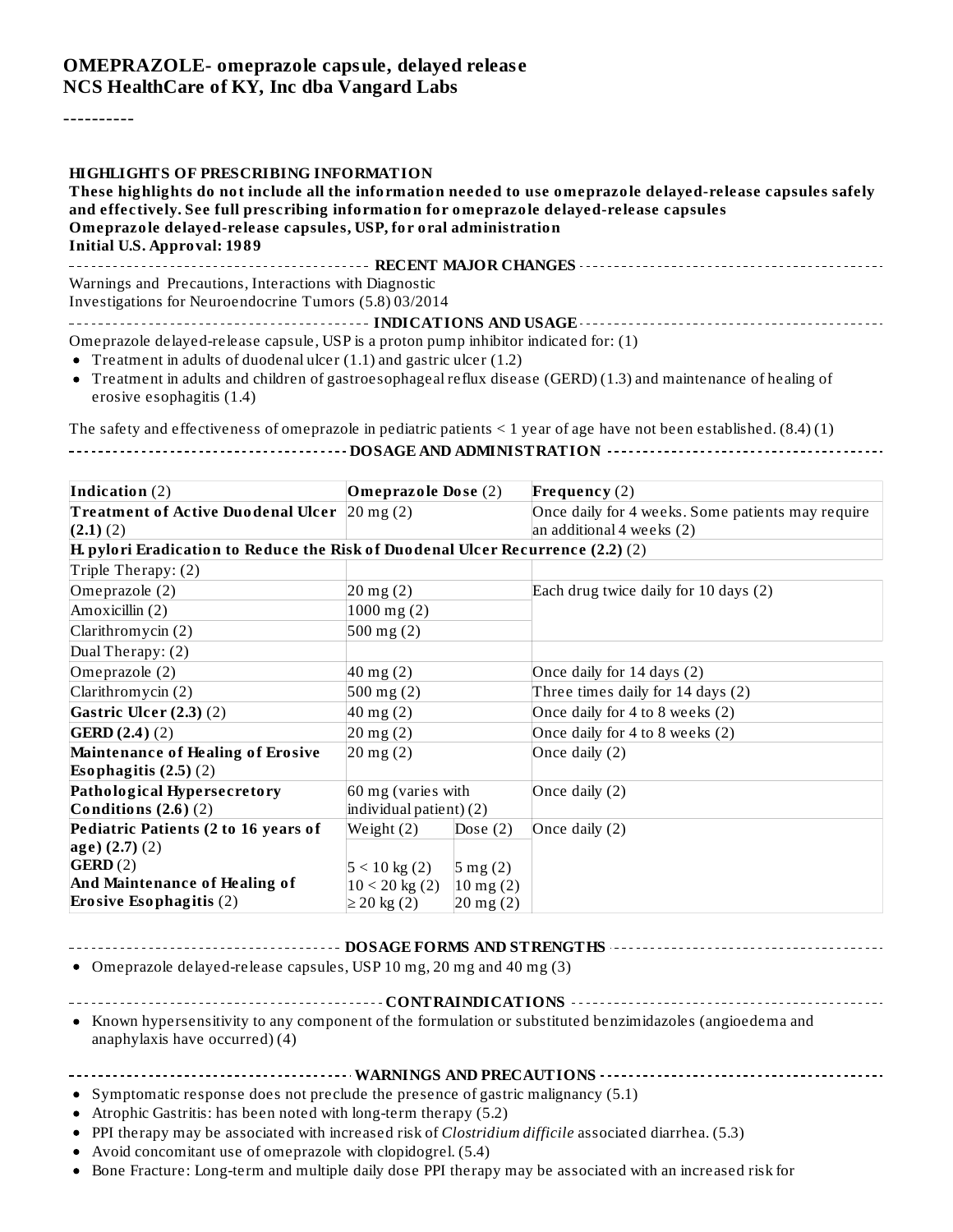osteoporosis-related fractures of the hip, wrist or spine. (5.5)

- Hypomagnesemia has been reported rarely with prolonged treatment with PPIs (5.6)
- Avoid concomitant use of omeprazole with St. John's Wort or rifampin due to the potential reduction in omeprazole concentrations (5.7, 7.3)
- Interactions with diagnostic investigations for Neuroendocrine Tumors: Increases in intragastric pHmay result in hypergastrinemia and enterochromaffin-like cell hyperplasia and increased Chromogranin A levels which may interfere with diagnostic investigations for neuroendocrine tumors. (5.8, 12.2)

**ADVERSE REACTIONS**

Adults: Most common adverse reactions in adults (incidence >2%) are: (6)

Headache, abdominal pain, nausea, diarrhea, vomiting, and flatulence. (6)

#### Pediatric patients (2 to 16 years of age): (6)

Safety profile similar to that in adults, except that respiratory system events and fever were the most frequently reported reactions in pediatric studies. (8.4) (6)

#### **To report SUSPECTED ADVERSE REACTIONS, contact Sandoz Inc. at 1-800-525-8747 or FDA at 1-800-FDA-1088 or www.fda.gov/medwatch** (6)

**DRUG INTERACTIONS**

- Atazanavir and nelfinavir: Omeprazole reduces plasma levels of atazanavir and nelfinavir. Concomitant use is not recommended (7.1).
- Saquinavir: Omeprazole increases plasma levels of saquinavir. Monitor for toxicity and consider dose reduction of saquinavir. (7.1).
- May interfere with drugs for which gastric pHaffects bioavailability (e.g., ketoconazole, iron salts, erlotinib, ampicillin esters, and digoxin). Patients treated with omeprazole and digoxin may need to be monitored for increases in digoxin toxicity (7.2)
- Clopidogrel: Omeprazole decreases exposure to the acitve metabolite of clopidogrel.(7.3, 12.3)
- Cilostazol: Omeprazole increases systemic exposure of cilostazol and one of its active metabolites. Consider dose reduction of cilostazol (7.3).
- Drugs metabolized by cytochrome P450 (e.g., diazepam, warfarin, phenytoin, cyclosporine, disulfiram, benzodiazepines): Omeprazole can prolong their elimination. Monitor and determine need for dose adjustments (7.3)
- Patients treated with proton pump inhibitors and warfarin may need to be monitored for increases in INR and prothrombin time (7.3)
- Combined inhibitor of CYP 2C19 and 3A4 (e.g., voriconazole) may raise omeprazole levels (7.3)
- Tacrolimus: Omeprazole may increase serum levels of tacrolimus (7.4)
- Methotrexate: Omeprazole may increase serum levels of methotrexate (7.7)

**USE IN SPECIFIC POPULATIONS**

- Pregnancy: Based on animal data may cause fetal harm (8.1)
- Patients with hepatic impairment:

Consider dose reduction, particularly for maintenance of healing of erosive esophagitis (12.3) (8) **See 17 for PATIENT COUNSELING INFORMATION and Medication Guide.**

**Revised: 2/2015**

#### **FULL PRESCRIBING INFORMATION: CONTENTS\* 1 INDICATIONS AND USAGE**

- 1.1 Duodenal Ulcer (adults)
- 1.2 Gastric Ulcer (adults)
- 1.3 Treatment of Gastroesophageal Reflux Disease (GERD) (adults and pediatric patients)
- 1.4 Maintenance of Healing of Erosive Esophagitis (adults)
- 1.5 Pathological Hypersecretory Conditions

## **2 DOSAGE AND ADMINISTRATION**

- 2.1 Short-Term Treatment of Active Duodenal Ulcer
- 2.2 *H. pylori* Eradication for the Reduction of the Risk of Duodenal Ulcer Recurrence
- 2.3 Gastric Ulcer
- 2.4 Gastroesophageal Reflux Disease (GERD)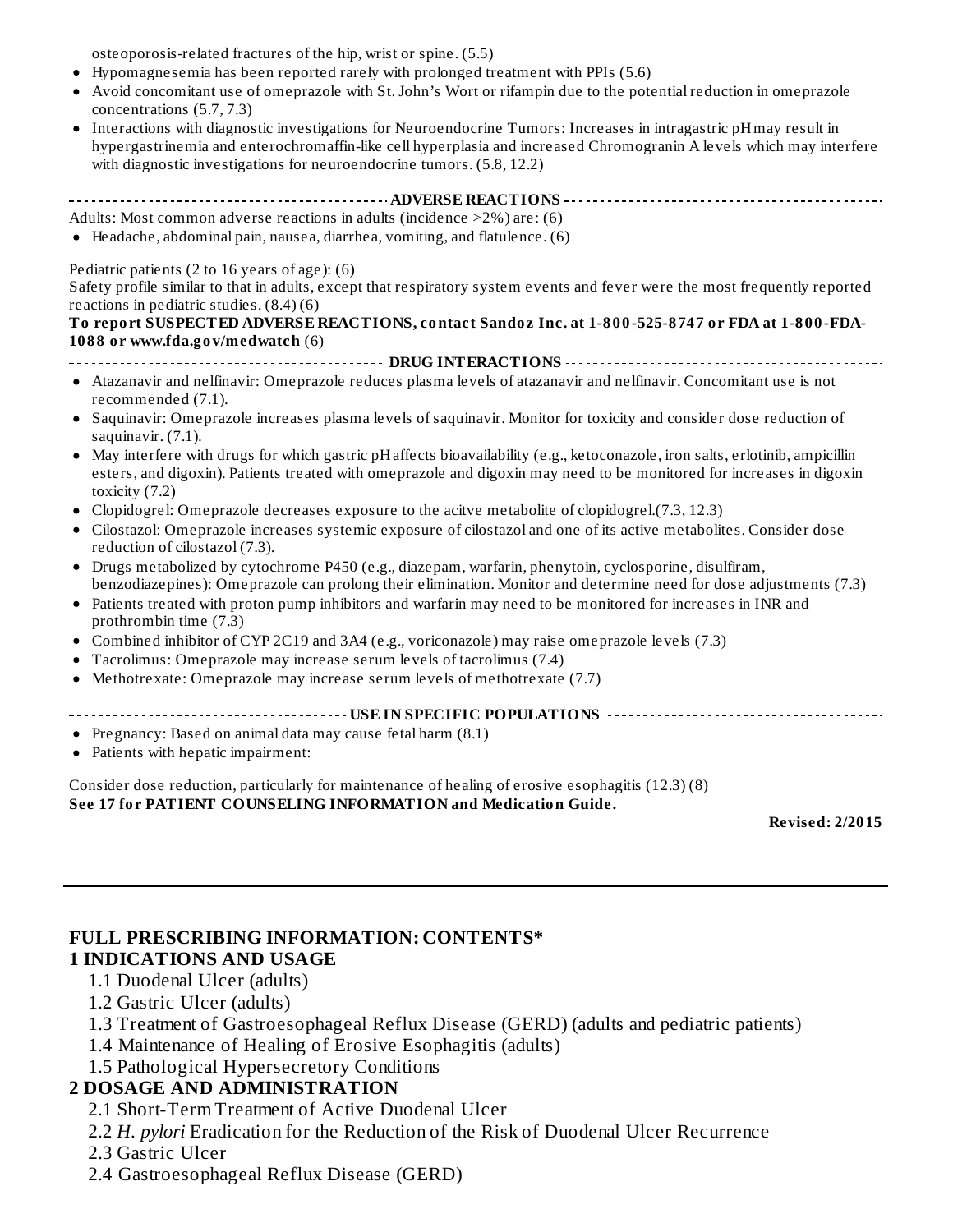- 2.5 Maintenance of Healing of Erosive Esophagitis
- 2.6 Pathological Hypersecretory Conditions
- 2.7 Pediatric Patients
- 2.8 Alternative Administration Options

# **3 DOSAGE FORMS AND STRENGTHS**

# **4 CONTRAINDICATIONS**

## **5 WARNINGS AND PRECAUTIONS**

- 5.1 Concomitant Gastric Malignancy
- 5.2 Atrophic Gastritis
- 5.3 *Clostridium difficile* Associated Diarrhea
- 5.4 Interaction with Clopidogrel
- 5.5 Bone Fracture
- 5.6 Hypomagnesemia
- 5.7 Concomitant Use of Omeprazole with St. John's Wort or rifampin
- 5.8 Interactions with Diagnostic Investigations for Neuroendocrine Tumors
- 5.9 Concomitant Use of Omeprazole with Methotrexate

## **6 ADVERSE REACTIONS**

- 6.1 Clinical Trials Experience with Omeprazole Monotherapy
- 6.2 Clinical Trials Experience with Omeprazole in Combination Therapy for *H. pylori* Eradication
- 6.3 Post-marketing Experience

## **7 DRUG INTERACTIONS**

- 7.1 Interference with Antiretroviral Therapy
- 7.2 Drugs for Which Gastric pH Can Affect Bioavailability
- 7.3 Effects on Hepatic Metabolism/Cytochrome P-450 Pathways

7.4 Tacrolimus

- 7.5 Interactions With Investigations of Neuroendocrine Tumors
- 7.6 Combination Therapy with Clarithromycin
- 7.7 Methotrexate

# **8 USE IN SPECIFIC POPULATIONS**

- 8.1 Pregnancy
- 8.3 Nursing Mothers
- 8.4 Pediatric Use
- 8.5 Geriatric Use
- 8.6 Hepatic Impairment
- 8.7 Renal Impairment
- 8.8 Asian Population

# **10 OVERDOSAGE**

## **11 DESCRIPTION**

## **12 CLINICAL PHARMACOLOGY**

- 12.1 Mechanism of Action
- 12.2 Pharmacodynamics
- 12.3 Pharmacokinetics
- 12.4 Microbiology

# **13 NONCLINICAL TOXICOLOGY**

- 13.1 Carcinogenesis, Mutagenesis, Impairment of Fertility
- 13.2 Animal Toxicology and/or Pharmacology

# **14 CLINICAL STUDIES**

- 14.1 Duodenal Ulcer Disease
- 14.2 Gastric Ulcer
- 14.3 Gastroesophageal Reflux Disease (GERD)
- 14.4 Erosive Esophagitis
- 14.5 Pathological Hypersecretory Conditions
- 14.6 Pediatric GERD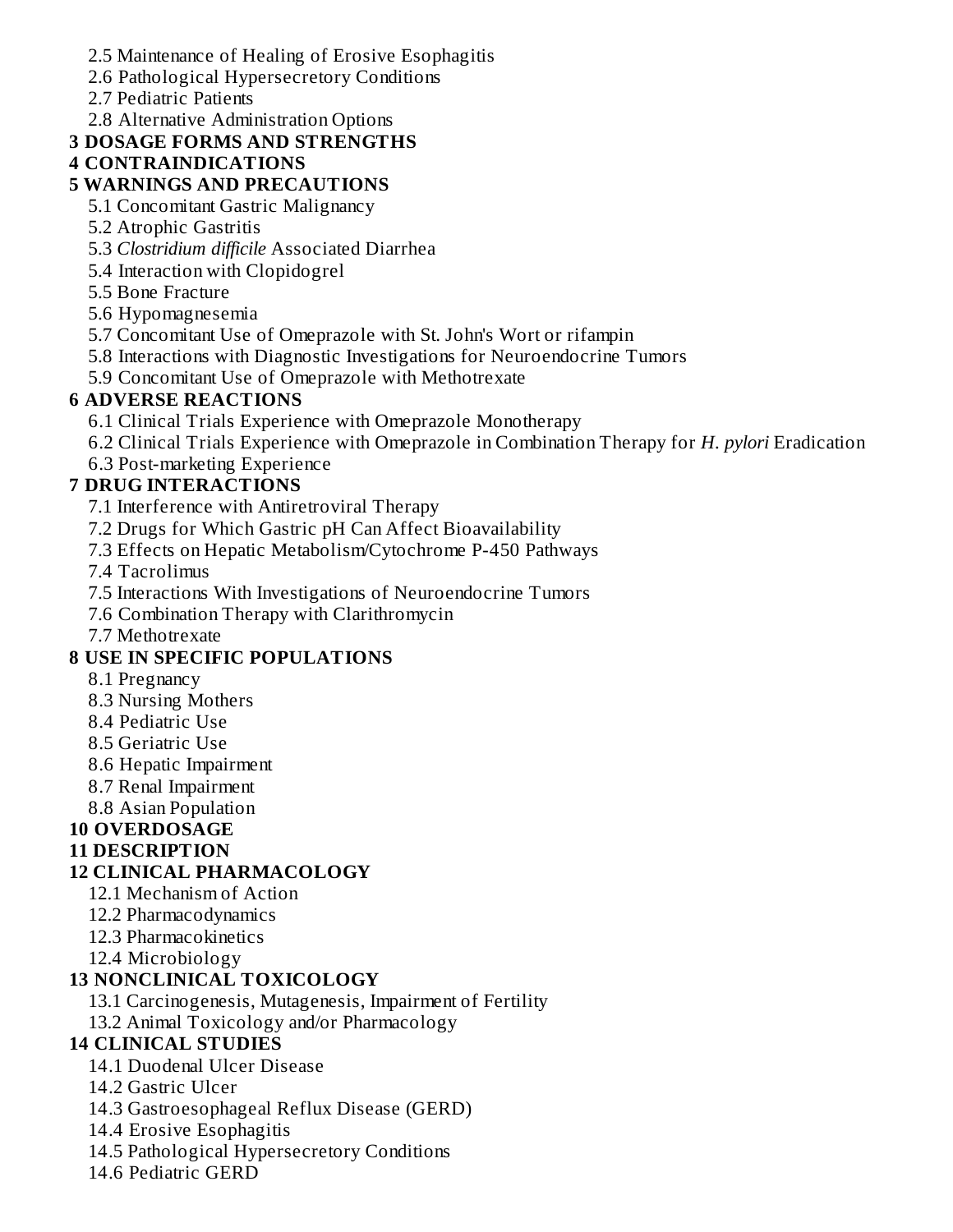#### **15 REFERENCES 16 HOW SUPPLIED/STORAGE AND HANDLING 17 PATIENT COUNSELING INFORMATION**

\* Sections or subsections omitted from the full prescribing information are not listed.

#### **FULL PRESCRIBING INFORMATION**

#### **1 INDICATIONS AND USAGE**

#### **1.1 Duodenal Ulcer (adults)**

Omeprazole delayed-release capsules, USP are indicated for short-term treatment of active duodenal ulcer in adults. Most patients heal within four weeks. Some patients may require an additional four weeks of therapy.

Omeprazole delayed-release capsules in combination with clarithromycin and amoxicillin, are indicated for treatment of patients with *H. pylori* infection and duodenal ulcer disease (active or up to 1-year history) to eradicate *H. pylori* in adults.

Omeprazole delayed-release capsules, in combination with clarithromycin are indicated for treatment of patients with *H. pylori* infection and duodenal ulcer disease to eradicate *H. pylori* in adults.

Eradication of *H. pylori* has been shown to reduce the risk of duodenal ulcer recurrence [*see* **CLINICAL STUDIES (14.1**) AND **DOSAGE AND ADMINISTRATION (2)].**

Among patients who fail therapy, omeprazole delayed-release capsules with clarithromycin is more likely to be associated with the development of clarithromycin resistance as compared with triple therapy. In patients who fail therapy, susceptibility testing should be done. If resistance to clarithromycin is demonstrated or susceptibility testing is not possible, alternative antimicrobial therapy should be instituted. [*See* **Microbiology Section (12.4)],** and the clarithromycin package insert, *Microbiology* section.)

#### **1.2 Gastric Ulcer (adults)**

Omeprazole delayed-release capsules, USP are indicated for short-term treatment (4 to 8 weeks) of active benign gastric ulcer in adults. [See **CLINICAL STUDIES (14.2) ]**

#### **1.3 Treatment of Gastroesophageal Reflux Dis eas e (GERD) (adults and pediatric patients)**

#### *Symptomatic GERD*

Omeprazole delayed-release capsules, USP are indicated for the treatment of heartburn and other symptoms associated with GERD in pediatric patients and adults.

#### *Erosive Esophagitis*

Omeprazole delayed-release capsules, USP are indicated for the short-term treatment (4 to 8 weeks) of erosive esophagitis that has been diagnosed by endoscopy in pediatric patients and adults. [See **CLINICAL STUDIES (14.4)** ]

The efficacy of omeprazole delayed-release capsules, USP used for longer than 8 weeks in these patients has not been established. If a patient does not respond to 8 weeks of treatment, an additional 4 weeks of treatment may be given. If there is recurrence of erosive esophagitis or GERD symptoms (e.g., heartburn), additional 4 to 8 week courses of omeprazole may be considered.

#### **1.4 Maintenance of Healing of Erosive Esophagitis (adults)**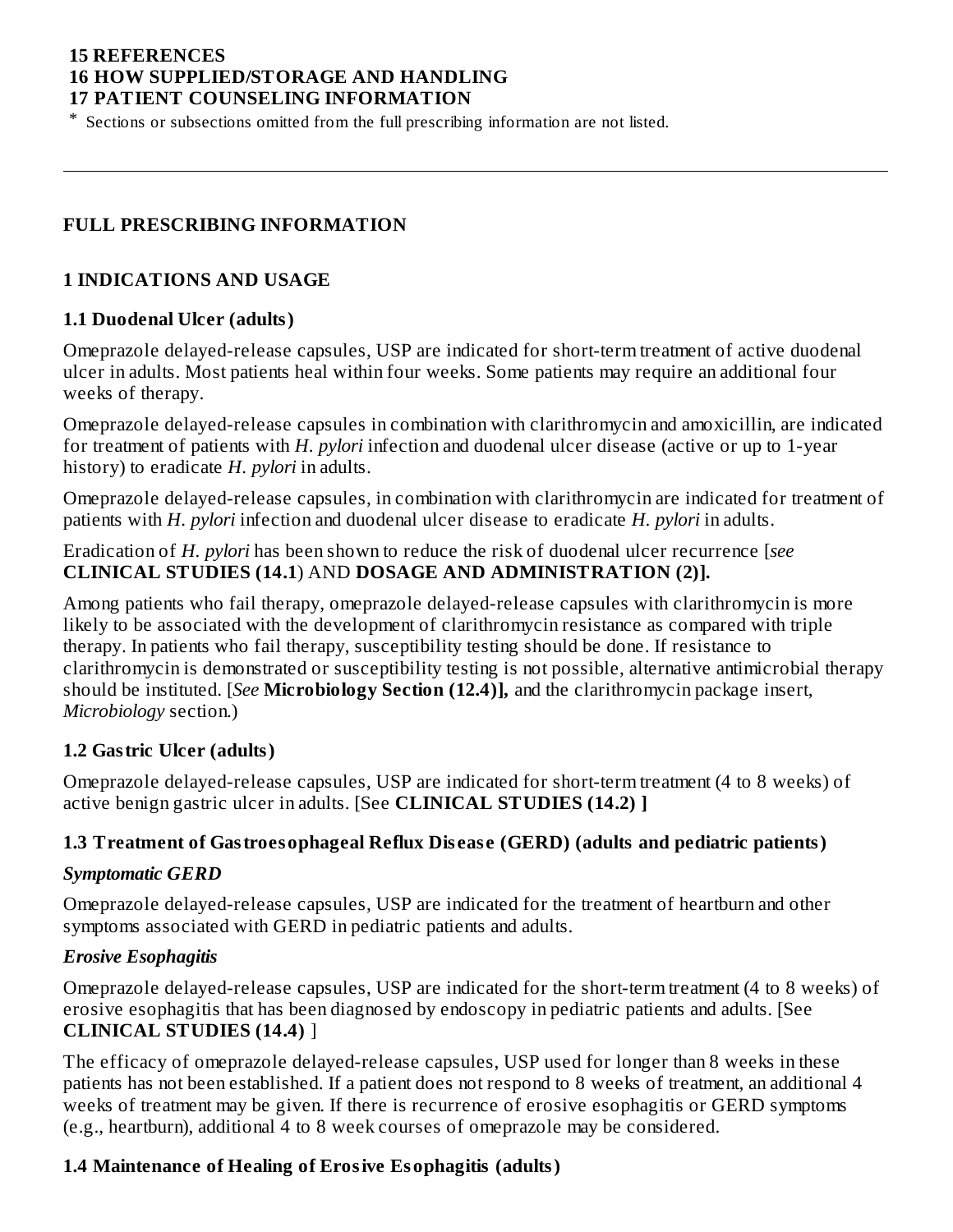Omeprazole delayed-release capsules, USP are indicated to maintain healing of erosive esophagitis in pediatric patients and adults.

Controlled studies do not extend beyond 12 months. [See **CLINICAL STUDIES (14.4)**]

# **1.5 Pathological Hypers ecretory Conditions**

Omeprazole delayed-release capsules, USP are indicated for the long-term treatment of pathological hypersecretory conditions (e.g., Zollinger-Ellison syndrome, multiple endocrine adenomas and systemic mastocytosis) in adults.

# **2 DOSAGE AND ADMINISTRATION**

Omeprazole delayed-release capsules, USP should be taken before eating. In the clinical trials, antacids were used concomitantly with omeprazole.

Patients should be informed that the omeprazole delayed-release capsule should be swallowed whole.

For patients unable to swallow an intact capsule, alternative administration options are available. [See **DOSAGE AND ADMINISTRATION (2.8**)]

# **2.1 Short-Term Treatment of Active Duodenal Ulcer**

The recommended adult oral dose of omeprazole delayed-release capsules, USP is 20 mg once daily. Most patients heal within four weeks. Some patients may require an additional four weeks of therapy.

# **2.2** *H. pylori* **Eradication for the Reduction of the Risk of Duodenal Ulcer Recurrence**

*Triple Therapy (omeprazole/clarithromycin/amoxicillin)* **—** The recommended adult oral regimen is omeprazole delayed-release capsules 20 mg plus clarithromycin 500 mg plus amoxicillin 1000 mg each given twice daily for 10 days. In patients with an ulcer present at the time of initiation of therapy, an additional 18 days of omeprazole delayed-release capsules 20 mg once daily is recommended for ulcer healing and symptom relief.

*Dual Therapy (omeprazole/clarithromycin)* **—** The recommended adult oral regimen is omeprazole delayed-release capsules 40 mg once daily plus clarithromycin 500 mg three times daily for 14 days. In patients with an ulcer present at the time of initiation of therapy, an additional 14 days of omeprazole 20 mg once daily is recommended for ulcer healing and symptom relief.

# **2.3 Gastric Ulcer**

The recommended adult oral dose is 40 mg once daily for 4-8 weeks.

# **2.4 Gastroesophageal Reflux Dis eas e (GERD)**

The recommended adult oral dose for the treatment of patients with symptomatic GERD and no esophageal lesions is 20 mg daily for up to 4 weeks. The recommended adult oral dose for the treatment of patients with erosive esophagitis and accompanying symptoms due to GERD is 20 mg daily for 4 to 8 weeks.

# **2.5 Maintenance of Healing of Erosive Esophagitis**

The recommended adult oral dose is 20 mg daily. [See **CLINICAL STUDIES (14.4)**]

# **2.6 Pathological Hypers ecretory Conditions**

The dosage of omeprazole delayed-release capsules in patients with pathological hypersecretory conditions varies with the individual patient. The recommended adult oral starting dose is 60 mg once daily. Doses should be adjusted to individual patient needs and should continue for as long as clinically indicated. Doses up to 120 mg three times daily have been administered. Daily dosages of greater than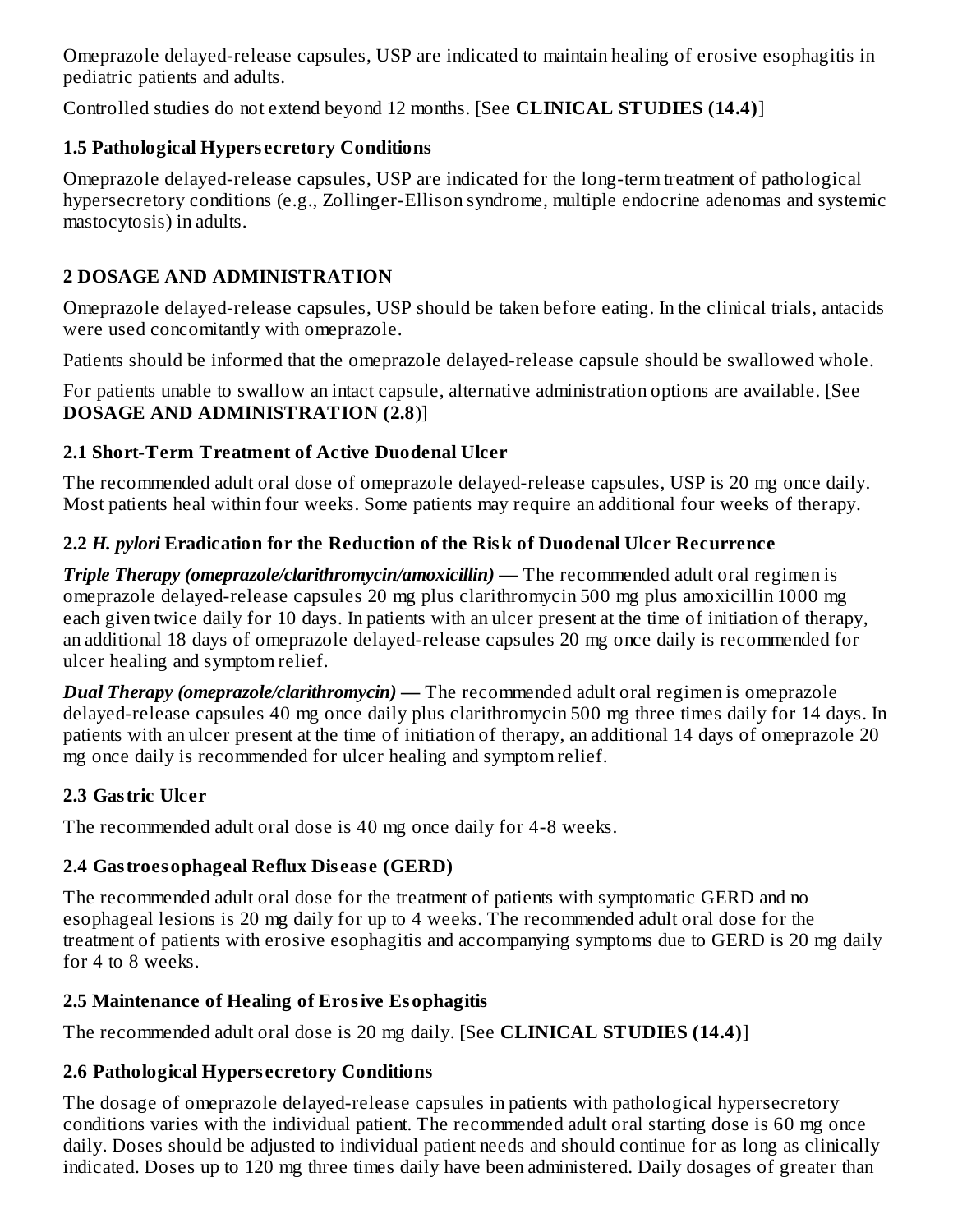80 mg should be administered in divided doses. Some patients with Zollinger-Ellison syndrome have been treated continuously with omeprazole for more than 5 years.

#### **2.7 Pediatric Patients**

For the treatment of GERD and maintenance of healing of erosive esophagitis, the recommended daily dose for pediatric patients 2 to 16 years of age is as follows:

#### **Patient WeightOmeprazole Daily Dos e**

| $10 < 20$ kg | $10 \text{ mg}$ |
|--------------|-----------------|
| $\geq$ 20 kg | $20 \text{ mg}$ |
|              |                 |

On a per kg basis, the doses of omeprazole required to heal erosive esophagitis in pediatric patients are greater than those for adults.

Alternative administrative options can be used for pediatric patients unable to swallow an intact capsule [see **DOSAGE AND ADMINISTRATION (2.8) ].**

#### **2.8 Alternative Administration Options**

Omeprazole is available as a delayed-release capsule.

For patients who have difficulty swallowing capsules, the contents of a omeprazole delayed-release capsule can be added to applesauce. One tablespoon of applesauce should be added to an empty bowl and the capsule should be opened. All of the pellets inside the capsule should be carefully emptied on the applesauce. The pellets should be mixed with the applesauce and then swallowed immediately with a glass of cool water to ensure complete swallowing of the pellets. The applesauce used should not be hot and should be soft enough to be swallowed without chewing. The pellets should not be chewed or crushed. The pellets/applesauce mixture should not be stored for future use.

## **3 DOSAGE FORMS AND STRENGTHS**

Omeprazole delayed-release capsules USP, 10 mg, are light brown, opaque, hypromellose capsules, coded OME 10 on cap and body.

Omeprazole delayed-release capsules USP, 20 mg, are white, opaque, hypromellose capsules, coded OME 20 on cap and body.

Omeprazole delayed-release capsules USP, 40 mg are white opaque colored cap, light brown colored body, hypromellose capsules, coded OME 40 on cap and body.

## **4 CONTRAINDICATIONS**

Omeprazole delayed-release capsules are contraindicated in patients with known hypersensitivity to substituted benzimidazoles or to any component of the formulation. Hypersensitivity reactions may include anaphylaxis, anaphylactic shock, angioedema, bronchospasm, interstitial nephritis, and urticaria [see **ADVERSE REACTIONS** (6)].

For information about contraindications of antibacterial agents (clarithromycin and amoxicillin) indicated in combination with omeprazole, refer to the **CONTRAINDICATIONS** section of their package inserts.

## **5 WARNINGS AND PRECAUTIONS**

## **5.1 Concomitant Gastric Malignancy**

Symptomatic response to therapy with omeprazole does not preclude the presence of gastric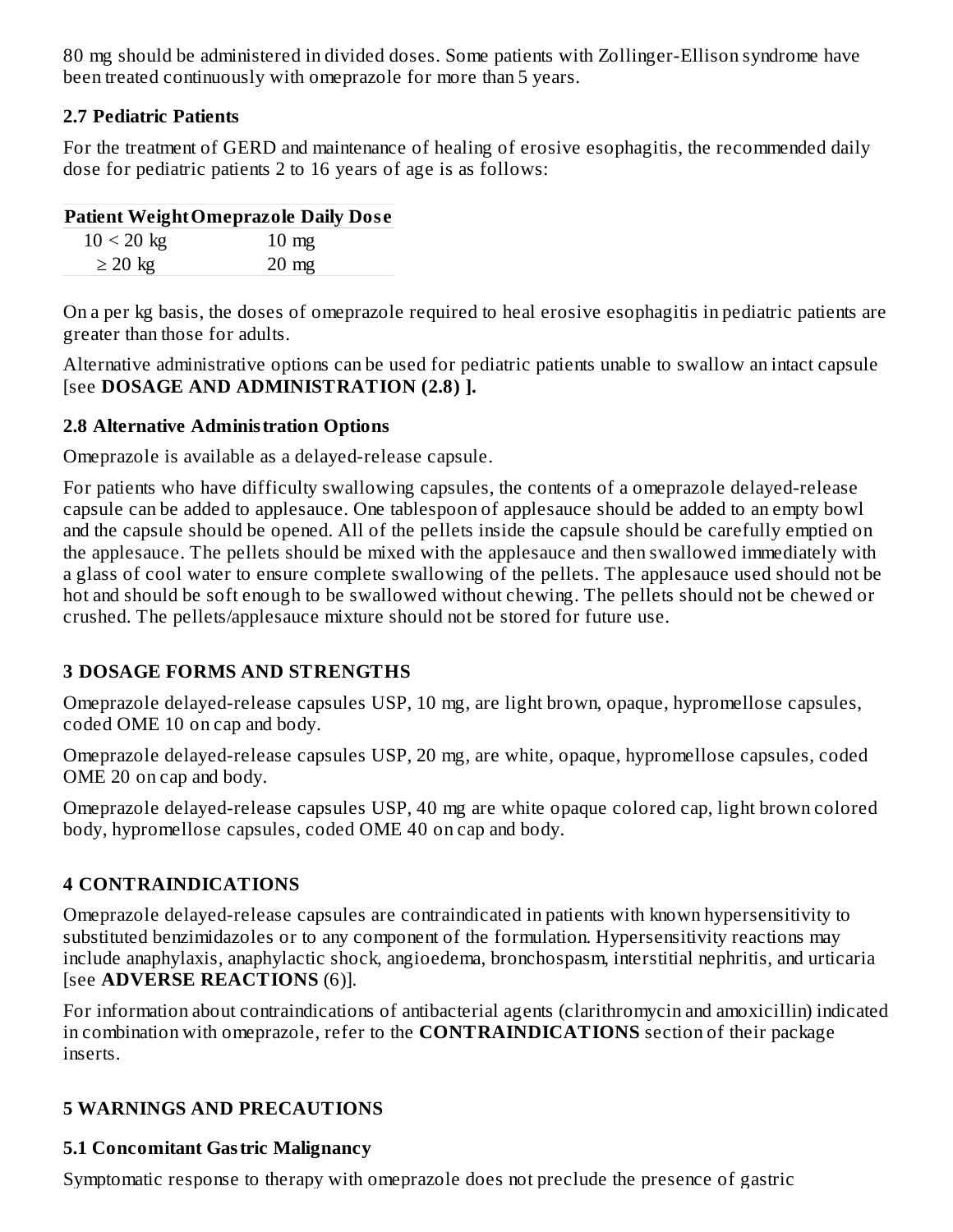Symptomatic response to therapy with omeprazole does not preclude the presence of gastric malignancy.

# **5.2 Atrophic Gastritis**

Atrophic gastritis has been noted occasionally in gastric corpus biopsies from patients treated longterm with omeprazole.

## **5.3** *Clostridium difficile* **Associated Diarrhea**

Published observational studies suggest that PPI therapy like omeprazole may be associated with an increased risk of *Clostridium difficile* associated diarrhea, especially in hospitalized patients. This diagnosis should be considered for diarrhea that does not improve [see **ADVERSE REACTIONS (6.2**)].

Patients should use the lowest dose and shortest duration of PPI therapy appropriate to the condition being treated.

*Clostridium difficile* associated diarrhea (CDAD) has been reported with use of nearly all antibacterial agents. For more information specific to antibacterial agents (clarithromycin and amoxicillin) indicated for use in combination with omeprazole, refer to **WARNINGS and PRECAUTIONS** sections of those package inserts.

## **5.4 Interaction with Clopidogrel**

Avoid concomitant use of omeprazole with clopidogrel. Clopidogrel is a prodrug. Inhibition of platelet aggregation by clopidogrel is entirely due to an active metabolite. The metabolism of clopidogrel to its active metabolite can be impaired by use with concomitant medications, such as omeprazole, that inhibit CYP2C19 activity. Concomitant use of clopidogrel with 80 mg omeprazole reduces the pharmacological activity of clopidogrel, even when administered 12 hours apart. When using omeprazole, consider alternative anti-platelet therapy [see **DRUG INTERACTIONS (7.3)** and **PHARMACOKINETICS (12.3)].**

#### **5.5 Bone Fracture**

Several published observational studies suggest that proton pump inhibitor (PPI) therapy may be associated with an increased risk for osteoporosis-related fractures of the hip, wrist, or spine. The risk of fracture was increased in patients who received high-dose, defined as multiple daily doses, and long-term PPI therapy (a year or longer). Patients should use the lowest dose and shortest duration of PPI therapy appropriate to the condition being treated. Patients at risk for osteoporosis-related fractures should be managed according to established treatment guidelines. [See **DOSAGE AND ADMINISTRATION (2)** and **ADVERSE REACTIONS (6.3)].**

#### **5.6 Hypomagnes emia**

Hypomagnesemia, symptomatic and asymptomatic, has been reported rarely in patients treated with PPIs for at least three months, in most cases after a year of therapy. Serious adverse events include tetany, arrhythmias, and seizures. In most patients, treatment of hypomagnesemia required magnesium replacement and discontinuation of the PPI.

For patients expected to be on prolonged treatment or who take PPIs with medications such as digoxin or drugs that may cause hypomagnesemia (e.g., diuretics), health care professionals may consider monitoring magnesium levels prior to initiation of PPI treatment and periodically. [See **ADVERSE REACTIONS (6.3)]**

## **5.7 Concomitant Us e of Omeprazole with St. John's Wort or rifampin**

Drugs which induce CYP2C19 or CYP3A4 (such as St John's Wort or rifampin) can substantially decrease omeprazole concentrations. [See **DRUG INTERACTIONS (7.3)]** Avoid concomitant use of omeprazole with St John's Wort or rifampin.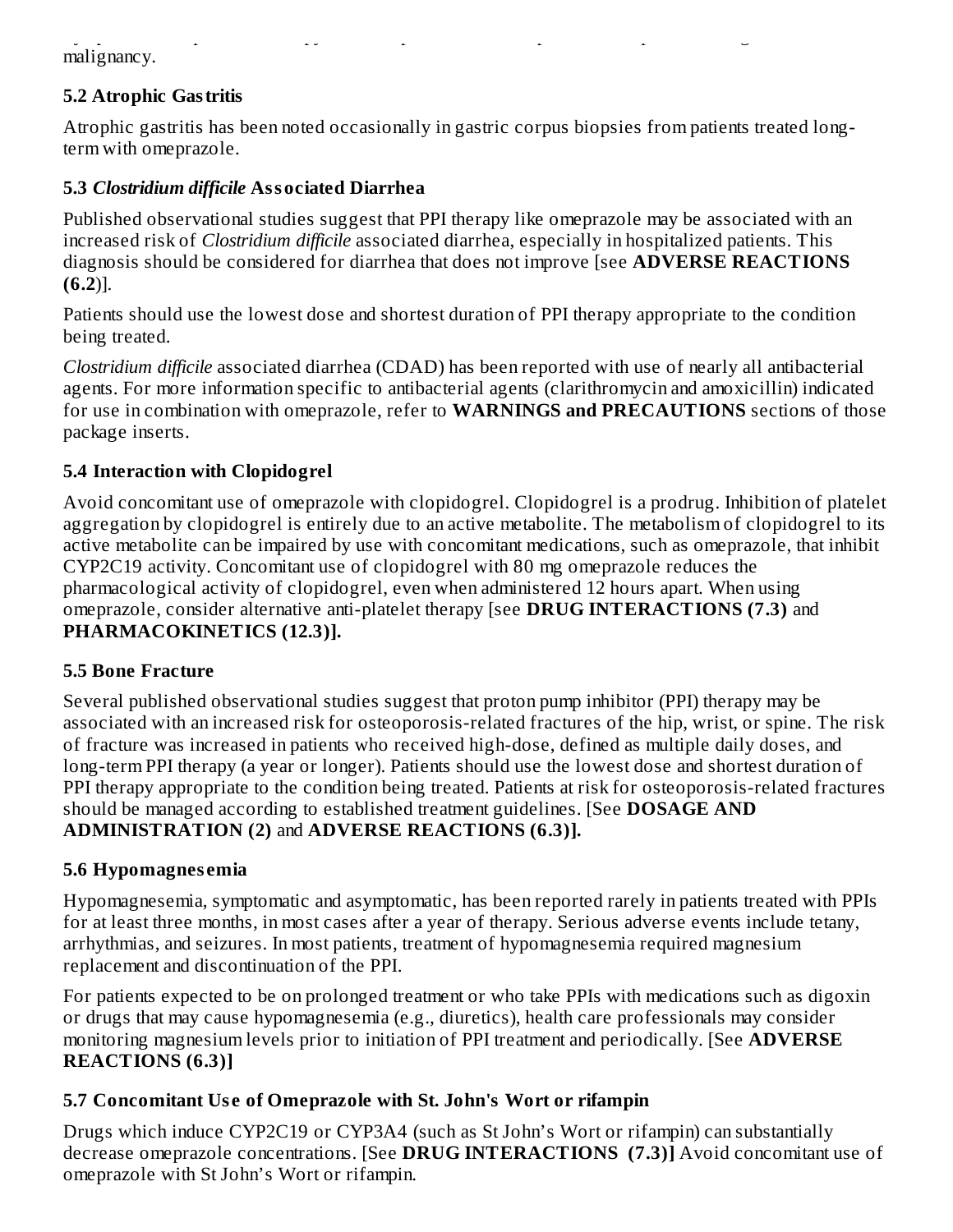# **5.8 Interactions with Diagnostic Investigations for Neuroendocrine Tumors**

Serum chromogranin A (CgA) levels increase secondary to drug-induced decreases in gastric acidity. The increased CgA level may cause false positive results in diagnostic investigations for neuroendocrine tumors. Healthcare providers should temporarily stop omeprazole treatment at least 14 days before assessing CgA levels and consider repeating the test if initial CgA levels are high. If serial tests are performed (e.g., for monitoring), the same commercial laboratory should be used for testing, as reference ranges between tests may vary.

# **5.9 Concomitant Us e of Omeprazole with Methotrexate**

Literature suggests that concomitant use of PPIs with methotrexate (primarily at high dose; see methotrexate prescribing information) may elevate and prolong serum levels of methotrexate and/or its metabolite, possibly leading to methotrexate toxicities. In high-dose methotrexate administration a temporary withdrawal of the PPI may be considered in some patients. [see **DRUG INTERACTIONS(**7.7)]

# **6 ADVERSE REACTIONS**

# **6.1 Clinical Trials Experience with Omeprazole Monotherapy**

Because clinical trials are conducted under widely varying conditions, adverse reaction rates observed in the clinical trials of a drug cannot be directly compared to rates in the clinical trials of another drug and may not reflect the rates observed in practice.

The safety data described below reflects exposure to omeprazole delayed-release capsules in 3096 patients from worldwide clinical trials (465 patients from US studies and 2,631 patients from international studies). Indications clinically studied in US trials included duodenal ulcer, resistant ulcer, and Zollinger-Ellison syndrome. The international clinical trials were double blind and open-label in design. The most common adverse reactions reported (i.e., with an incidence rate  $\geq 2\%$ ) from omeprazole-treated patients enrolled in these studies included headache (6.9%), abdominal pain (5.2%), nausea (4.0%), diarrhea (3.7%), vomiting (3.2%), and flatulence (2.7%).

Additional adverse reactions that were reported with an incidence  $\geq$ 1% included acid regurgitation (1.9%), upper respiratory infection (1.9%), constipation (1.5%), dizziness (1.5%), rash (1.5%), asthenia (1.3%), back pain (1.1%), and cough (1.1%).

The clinical trial safety profile in patients greater than 65 years of age was similar to that in patients 65 years of age or less.

The clinical trial safety profile in pediatric patients who received omeprazole delayed-release capsules was similar to that in adult patients. Unique to the pediatric population, however, adverse reactions of the respiratory system were most frequently reported in 2 to 16 year age group (18.5%). Similarly, accidental injuries were reported frequently in the 2 to 16 year age group (3.8%). [See **USE IN SPECIFIC POPULATIONS (8.4)]**

# **6.2 Clinical Trials Experience with Omeprazole in Combination Therapy for** *H. pylori* **Eradication**

In clinical trials using either dual therapy with omeprazole and clarithromycin, or triple therapy with omeprazole, clarithromycin, and amoxicillin, no adverse reactions unique to these drug combinations were observed. Adverse reactions observed were limited to those previously reported with omeprazole, clarithromycin, or amoxicillin alone.

# *Dual Therapy (omeprazole/clarithromycin)*

Adverse reactions observed in controlled clinical trials using combination therapy with omeprazole and clarithromycin (n = 346) that differed from those previously described for omeprazole alone were taste perversion (15%), tongue discoloration (2%), rhinitis (2%), pharyngitis (1%) and flu-syndrome (1%).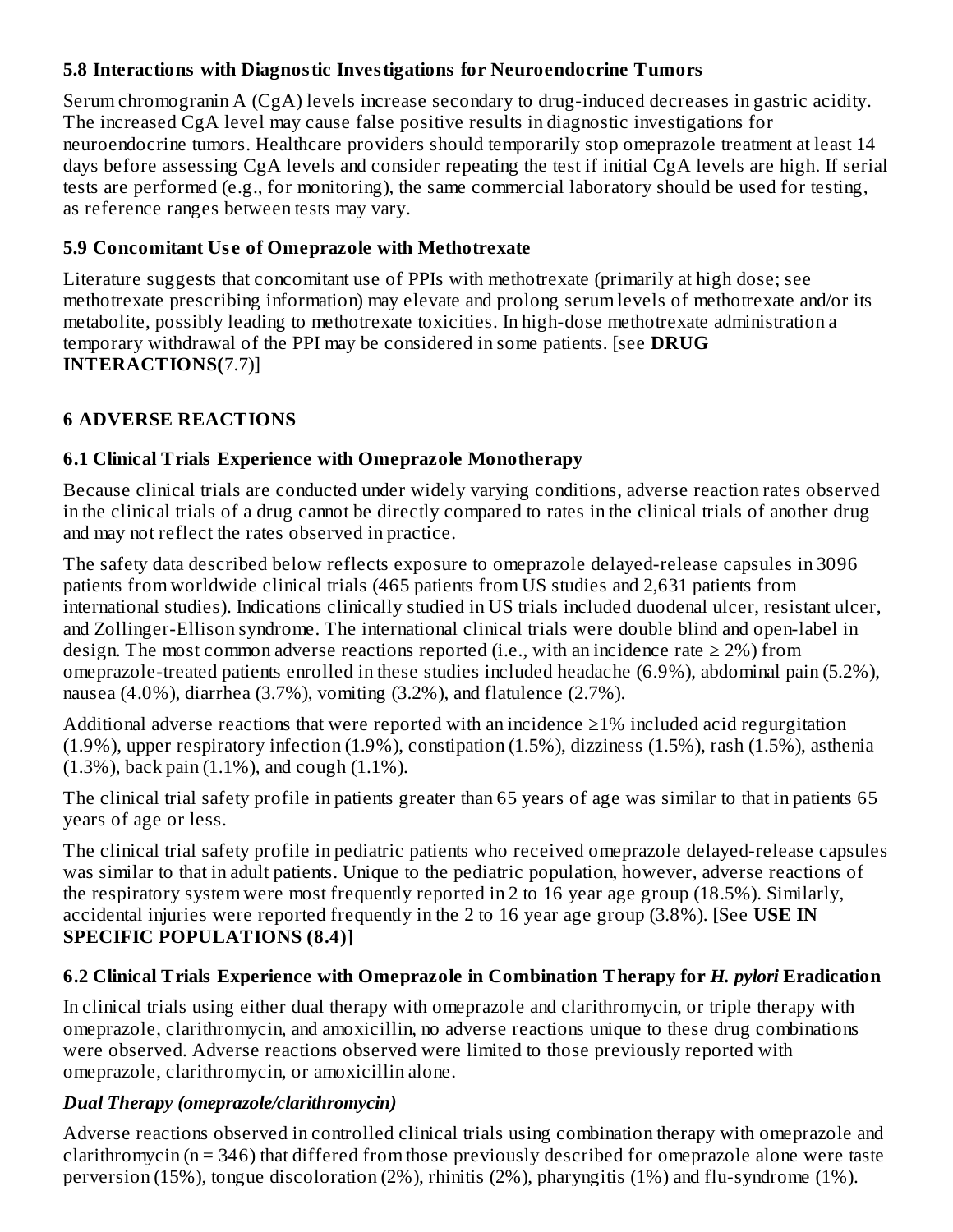(For more information on clarithromycin, refer to the clarithromycin prescribing information, Adverse Reactions section).

#### *Triple Therapy (omeprazole/clarithromycin/amoxicillin)*

The most frequent adverse reactions observed in clinical trials using combination therapy with omeprazole, clarithromycin, and amoxicillin ( $n = 274$ ) were diarrhea (14%), taste perversion (10%), and headache (7%). None of these occurred at a higher frequency than that reported by patients taking antimicrobial agents alone. (For more information on clarithromycin or amoxicillin, refer to the respective prescribing information, Adverse Reactions sections).

# **6.3 Post-marketing Experience**

The following adverse reactions have been identified during post-approval use of omeprazole delayedrelease capsules. Because these reactions are voluntarily reported from a population of uncertain size, it is not always possible to reliably estimate their actual frequency or establish a causal relationship to drug exposure.

*Body As a Whole:* Hypersensitivity reactions including anaphylaxis, anaphylactic shock, angioedema, bronchospasm, interstitial nephritis, urticaria, (see also *Skin* below); fever; pain; fatigue; malaise;

*Cardiovascular:* Chest pain or angina, tachycardia, bradycardia, palpitations, elevated blood pressure, peripheral edema

## *Endocrine:* Gynecomastia

*Gastrointestinal:* Pancreatitis (some fatal), anorexia, irritable colon, fecal discoloration, esophageal candidiasis, mucosal atrophy of the tongue, stomatitis, abdominal swelling, dry mouth, microscopic colitis. During treatment with omeprazole, gastric fundic gland polyps have been noted rarely. These polyps are benign and appear to be reversible when treatment is discontinued.

Gastroduodenal carcinoids have been reported in patients with ZE syndrome on long-term treatment with omeprazole. This finding is believed to be a manifestation of the underlying condition, which is known to be associated with such tumors.

*Hepatic:* Liver disease including hepatic failure (some fatal), liver necrosis (some fatal), hepatic encephalopathy hepatocellular disease, cholestatic disease, mixed hepatitis, jaundice, and elevations of liver function tests [ALT, AST, GGT, alkaline phosphatase, and bilirubin]

*Infections and Infestations*: *Clostridium difficile* associated diarrhea

*Metabolism and Nutritional Disorders*: Hypoglycemia, hypomagnesemia, with or without hypocalcemia and/or hypokalemia, hyponatremia, weight gain

*Musculoskeletal*: Muscle weakness, myalgia, muscle cramps, joint pain, leg pain, bone fracture

*Nervous System/Psychiatric*: Psychiatric and sleep disturbances including depression, agitation, aggression, hallucinations, confusion, insomnia, nervousness, apathy, somnolence, anxiety, and dream abnormalities; tremors, paresthesia; vertigo

## *Respiratory:* Epistaxis, pharyngeal pain

*Skin*: Severe generalized skin reactions including toxic epidermal necrolysis (some fatal), Stevens-Johnson syndrome, and erythema multiforme; photosensitivity; urticaria; rash; skin inflammation; pruritus; petechiae; purpura; alopecia; dry skin; hyperhidrosis

*Special Senses*: Tinnitus, taste perversion

*Ocular*: Optic atrophy, anterior ischemic optic neuropathy, optic neuritis, dry eye syndrome, ocular irritation, blurred vision, double vision

*Urogenital*: Interstitial nephritis, hematuria, proteinuria, elevated serum creatinine, microscopic pyuria, urinary tract infection, glycosuria, urinary frequency, testicular pain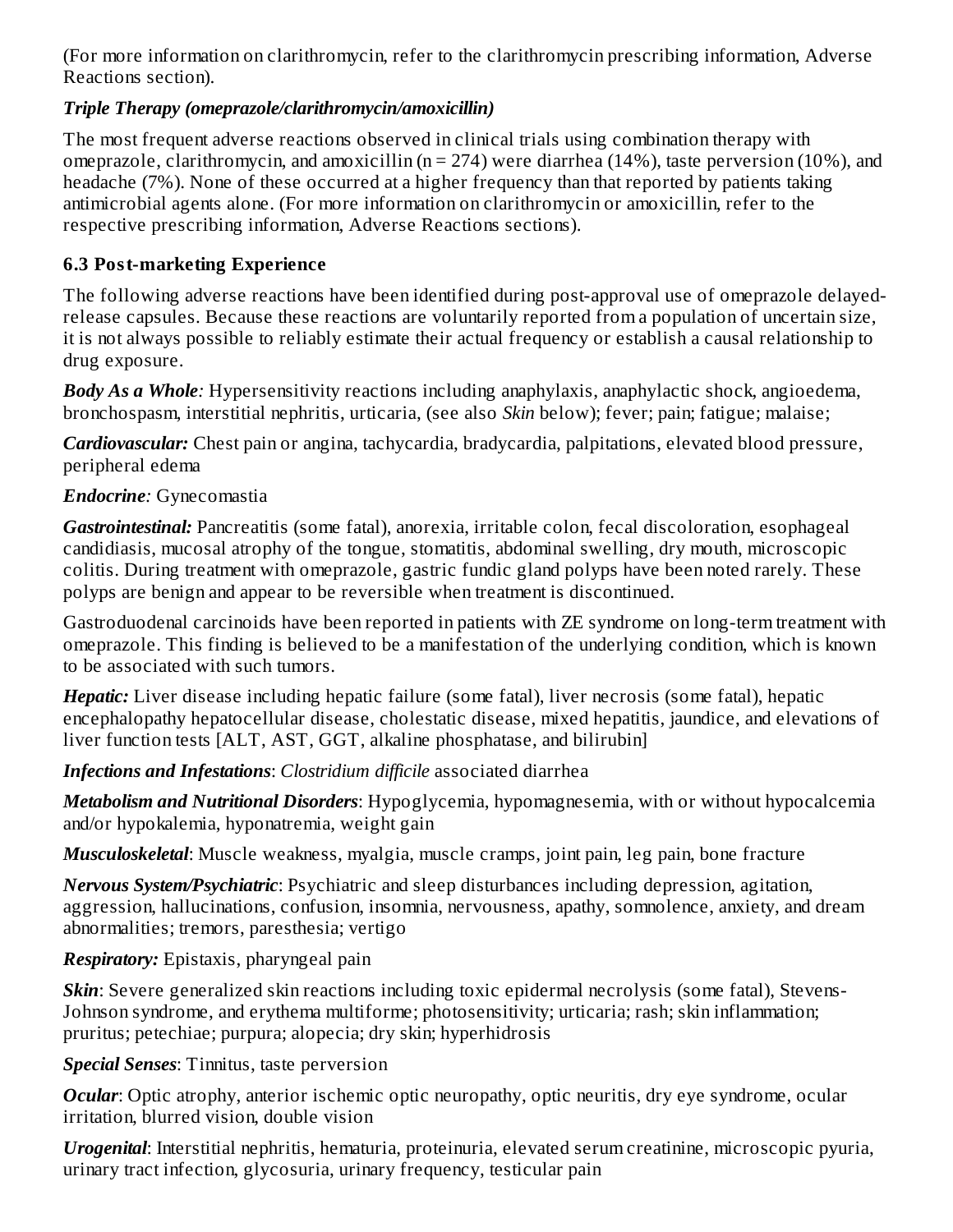*Hematologic*: Agranulocytosis (some fatal), hemolytic anemia, pancytopenia, neutropenia, anemia, thrombocytopenia, leukopenia, leucocytosis

# **7 DRUG INTERACTIONS**

# **7.1 Interference with Antiretroviral Therapy**

Concomitant use of atazanavir and nelfinavir with proton pump inhibitors is not recommended. Coadministration of atazanavir with proton pump inhibitors is expected to substantially decrease atazanavir plasma concentrations and may result in a loss of therapeutic effect and the development of drug resistance. Co-administration of saquinavir with proton pump inhibitors is expected to increase saquinavir concentrations, which may increase toxicity and require dose reduction.

Omeprazole has been reported to interact with some antiretroviral drugs. The clinical importance and the mechanisms behind these interactions are not always known. Increased gastric pH during omeprazole treatment may change the absorption of the antiretroviral drug. Other possible interaction mechanisms are via CYP2C19.

# *Reduced Concentrations of Atazanavir and Nelfinavir*

For some antiretroviral drugs, such as atazanavir and nelfinavir, decreased serum levels have been reported when given together with omeprazole. Following multiple doses of nelfinavir (1250 mg, twice daily) and omeprazole (40 mg daily), AUC was decreased by 36% and 92%,  $\rm{C_{max}}$  by 37% and 89% and  $\rm{C_{min}}$  by 39% and 75% respectively for nelfinavir and M8. Following multiple doses of atazanavir (400 mg, daily) and omeprazole (40 mg, daily, 2 hr before atazanavir),  $\rm AUC$  was decreased by 94%,  $\rm C_{max}$  by 96%, and  $\rm{C_{min}}$  by 95%. Concomitant administration with omeprazole and drugs such as atazanavir and nelfinavir is therefore not recommended.

# *Increased Concentrations of Saquinavir*

For other antiretroviral drugs, such as saquinavir, elevated serum levels have been reported, with an increase in AUC by 82%, in  $\mathsf{C}_{\max}$  by 75%, and in  $\mathsf{C}_{\min}$  by 106%, following multiple dosing of saquinavir/ritonavir (1000/100 mg) twice daily for 15 days with omeprazole 40 mg daily coadministered days 11 to 15. Therefore, clinical and laboratory monitoring for saquinavir toxicity is recommended during concurrent use with omeprazole. Dose reduction of saquinavir should be considered from the safety perspective for individual patients.

There are also some antiretroviral drugs of which unchanged serum levels have been reported when given with omeprazole.

# **7.2 Drugs for Which Gastric pH Can Affect Bioavailability**

Because of its profound and long lasting inhibition of gastric acid secretion, it is theoretically possible that omeprazole may interfere with absorption of drugs where gastric pH is an important determinant of their bioavailability. Like with other drugs that decrease the intragastric acidity, the absorption of drugs such as ketoconazole, ampicillin esters, iron salts and erlotinib can decrease, while the absorption of drugs such as digoxin can increase during treatment with omeprazole. Concomitant treatment with omeprazole (20 mg daily) and digoxin in healthy subjects increased the bioavailability of digoxin by 10% (30% in two subjects). Therefore, patients may need to be monitored when digoxin is taken concomitantly with omeprazole. In the clinical trials, antacids were used concomitantly with the administration of omeprazole.

# **7.3 Effects on Hepatic Metabolism/Cytochrome P-450 Pathways**

Omeprazole can prolong the elimination of diazepam, warfarin and phenytoin, drugs that are metabolized by oxidation in the liver. There have been reports of increased INR and prothrombin time in patients receiving proton pump inhibitors, including omeprazole, and warfarin concomitantly. Increases in INR and prothrombin time may lead to abnormal bleeding and even death. Patients treated with proton pump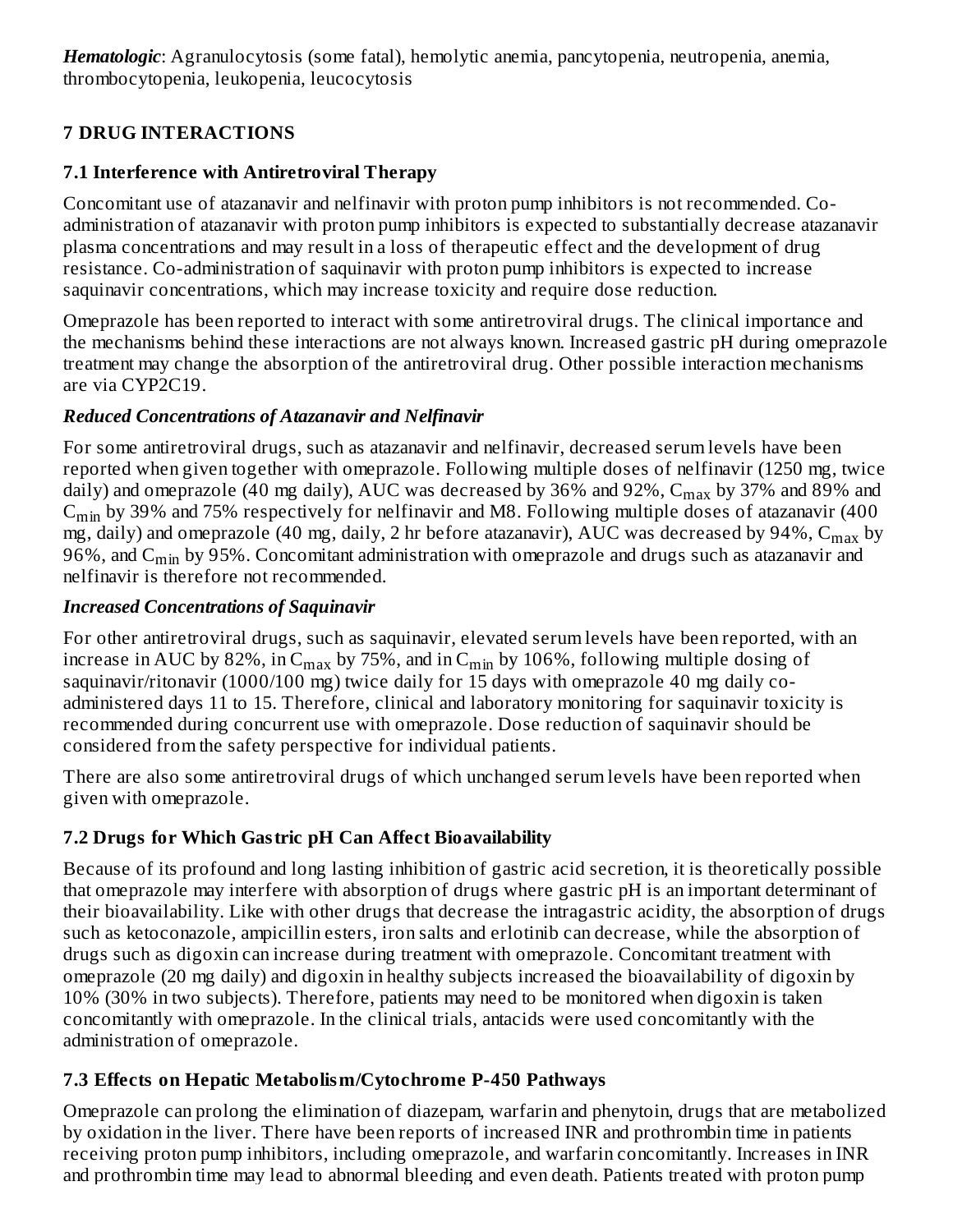inhibitors and warfarin may need to be monitored for increases in INR and prothrombin time.

Although in normal subjects no interaction with theophylline or propranolol was found, there have been clinical reports of interaction with other drugs metabolized via the cytochrome P450 system (e.g., cyclosporine, disulfiram, benzodiazepines). Patients should be monitored to determine if it is necessary to adjust the dosage of these drugs when taken concomitantly with omeprazole.

Concomitant administration of omeprazole and voriconazole (a combined inhibitor of CYP2C19 and CYP3A4) resulted in more than doubling of the omeprazole exposure. Dose adjustment of omeprazole is not normally required. However, in patients with Zollinger-Ellison syndrome, who may require higher doses up to 240 mg/day, dose adjustment may be considered. When voriconazole (400 mg Q12h x 1 day, then 200 mg x 6 days) was given with omeprazole (40 mg once daily x 7 days) to healthy subjects, it significantly increased the steady-state  $\rm C_{max}$  and  $\rm AUC_{0\text{-}24}$  of omeprazole, an average of 2 times (90% CI: 1.8, 2.6) and 4 times (90% CI: 3.3, 4.4) respectively as compared to when omeprazole was given without voriconazole.

Omeprazole acts as an inhibitor of CYP2C19. Omeprazole, given in doses of 40 mg daily for one week to 20 healthy subjects in cross-over study, increased  $\rm{C_{max}}$  and  $\rm{AUC}$  of cilostazol by 18% and 26%, respectively.  $\rm{C_{max}}$  and  $\rm{AUC}$  of one of its active metabolites, 3,4-dihydro-cilostazol, which has 4 to 7 times the activity of cilostazol, were increased by 29% and 69% respectively. Co-administration of cilostazol with omeprazole is expected to increase concentrations of cilostazol and its above mentioned active metabolite. Therefore a dose reduction of cilostazol from 100 mg twice daily to 50 mg twice daily should be considered.

Drugs known to induce CYP2C19 or CYP3A4 (such as rifampin) may lead to decreased omeprazole serum levels. In a cross-over study in 12 healthy male subjects, St John's Wort (300 mg three times daily for 14 days), an inducer of CYP3A4, decreased the systemic exposure of omeprazole in CYP2C19 poor metabolisers (C $_{\rm max}$  and AUC decreased by 37.5% and 37.9%, respectively) and extensive metabolisers (C $_{\rm max}$  and AUC decreased by 49.6% and 43.9%, respectively). Avoid concomitant use of St. John's Wort or rifampin with omeprazole.

## *Clopidogrel*

Omeprazole is an inhibitor of CYP2C19 enzyme. Clopidogrel is metabolized to its active metabolite in part by CYP2C19. Concomitant use of omeprazole 80 mg results in reduced plasma concentrations of the active metabolite of clopidogrel and a reduction in platelet inhibition. Avoid concomitant administration of omeprazole with clopidogrel. When using omeprazole, consider use of alternative anti-platelet therapy [see **Pharmacokinetics (12.3**)].

There are no adequate combination studies of a lower dose of omeprazole or a higher dose of clopidogrel in comparison with the approved dose of clopidogrel.

## **7.4 Tacrolimus**

Concomitant administration of omeprazole and tacrolimus may increase the serum levels of tacrolimus.

## **7.5 Interactions With Investigations of Neuroendocrine Tumors**

Drug-induced decrease in gastric acidity results in enterochromaffin-like cell hyperplasia and increased Chromogranin A levels which may interfere with investigations for neuroendocrine tumors. [**s ee WARNINGS AND PRECAUTIONS (5.8)** and **CLINICAL PHARMACOLOGY (12)].**

## **7.6 Combination Therapy with Clarithromycin**

Concomitant administration of clarithromycin with other drugs can lead to serious adverse reactions due to drug interactions [see **WARNINGS AND PRECAUTIONS** in prescribing information for clarithromycin]. Because of these drug interactions, clarithromycin is contraindicated for coadministration with certain drugs [see **CONTRAINDICATIONS** in prescribing information for clarithromycin].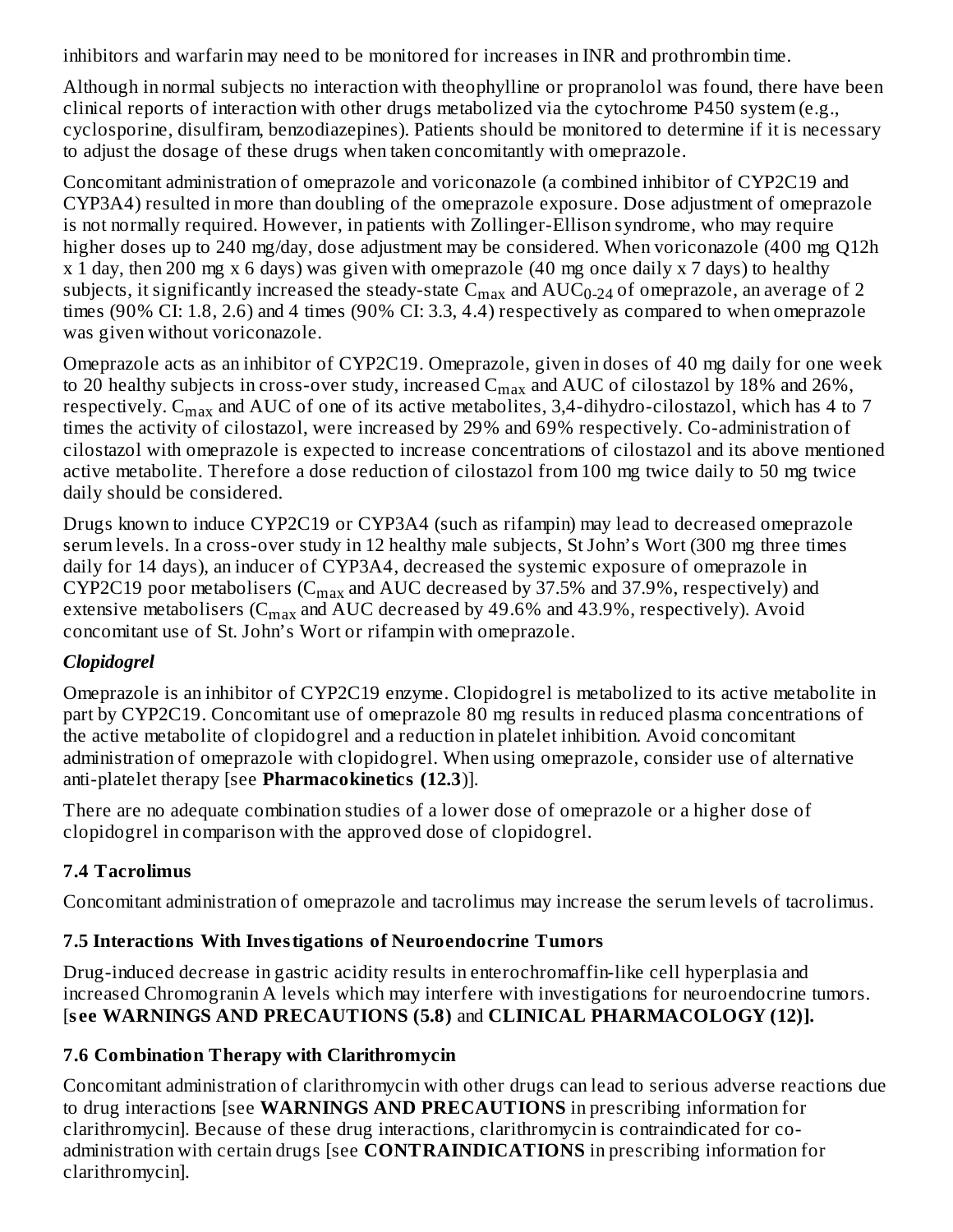#### **7.7 Methotrexate**

Case reports, published population pharmacokinetic studies, and retrospective analyses suggest that concomitant administration of PPIs and methotrexate (primarily at high dose; see methotrexate prescribing information) may elevate and prolong serum levels of methotrexate and/or its metabolite hydroxymethotrexate. However, no formal drug interaction studies of methotrexate with PPIs have been conducted [see **WARNINGS AND PRECAUTIONS (5.9)].**

# **8 USE IN SPECIFIC POPULATIONS**

#### **8.1 Pregnancy**

*Pregnancy Category C*

## *Risk Summary*

There are no adequate and well-controlled studies with omeprazole in pregnant women. Available epidemiologic data fail to demonstrate an increased risk of major congenital malformations or other adverse pregnancy outcomes with first trimester omeprazole use.

Animal reproduction studies with omeprazole in rats and rabbits resulted in dose-dependent embryolethality at doses that were approximately 2.8 to 28 times the daily human dose of 40 mg.

Teratogenicity was not observed in animal reproduction studies with administration of oral esomeprazole magnesium in rats and rabbits with doses about 57 times and 35 times, respectively, an oral human dose of 40 mg. However, changes in bone morphology were observed in offspring of rats dosed through most of pregnancy and lactation at doses equal to or greater than approximately 33.6 times an oral human dose of 40 mg *(see Animal Data).* Because of the observed effect at high doses of esomeprazole magnesium on developing bone in rat studies, omeprazole should be used during pregnancy only if the potential benefit justifies the potential risk to the fetus.

## *Human Data*

Four published epidemiological studies compared the frequency of congenital abnormalities among infants born to women who used omeprazole during pregnancy with the frequency of abnormalities among infants of women exposed to  $H_2$ -receptor antagonists or other controls.

A population-based retrospective cohort epidemiological study from the Swedish Medical Birth Registry, covering approximately 99% of pregnancies, from 1995 to 1999, reported on 955 infants (824 exposed during the first trimester with 39 of these exposed beyond first trimester, and 131 exposed after the first trimester) whose mothers used omeprazole during pregnancy. The number of infants exposed *in utero* to omeprazole that had any malformation, low birth weight, low Apgar score, or hospitalization was similar to the number observed in this population. The number of infants born with ventricular septal defects and the number of stillborn infants was slightly higher in the omeprazoleexposed infants than the expected number in this population.

A population-based retrospective cohort study covering all live births in Denmark from 1996 to 2009, reported on 1,800 live births whose mothers used omeprazole during the first trimester of pregnancy and 837, 317 live births whose mothers did not use any proton pump inhibitor. The overall rate of birth defects in infants born to mothers with first trimester exposure to omeprazole was 2.9% and 2.6% in infants born to mothers not exposed to any proton pump inhibitor during the first trimester.

A retrospective cohort study reported on 689 pregnant women exposed to either  $\rm H_2$ []blockers or omeprazole in the first trimester (134 exposed to omeprazole) and 1,572 pregnant women unexposed to either during the first trimester. The overall malformation rate in offspring born to mothers with first trimester exposure to omeprazole, an  $\rm H_2\text{-}blocker,$  or were unexposed was 3.6%, 5.5%, and 4.1% respectively.

A small prospective observational cohort study followed 113 women exposed to omeprazole during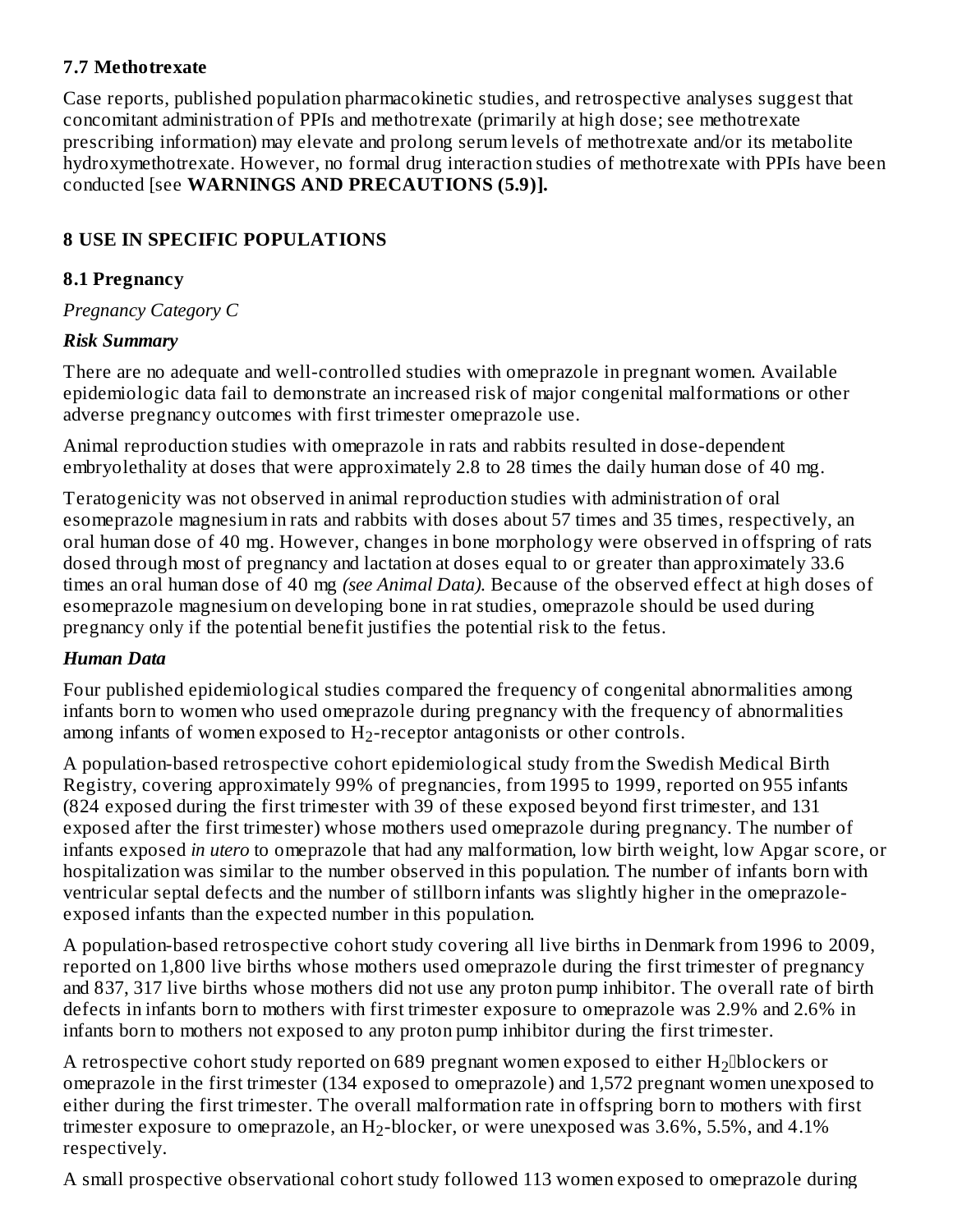A small prospective observational cohort study followed 113 women exposed to omeprazole during pregnancy (89% first trimester exposures). The reported rate of major congenital malformations was  $4\%$  in the omeprazole group, 2% in controls exposed to non-teratogens, and 2.8% in disease paired controls. Rates of spontaneous and elective abortions, preterm deliveries, gestational age at delivery, and mean birth weight were similar among the groups.

Several studies have reported no apparent adverse short-term effects on the infant when single dose oral or intravenous omeprazole was administered to over 200 pregnant women as premedication for cesarean section under general anesthesia.

# *Animal Data*

Reproductive studies conducted with omeprazole in rats at oral doses up to 138 mg/kg/day (about 28 times an oral human dose of 40 mg on a body surface area basis) and in rabbits at doses up to 69 mg/kg/day (about 28 times an oral human dose of 40 mg on a body surface area basis) did not disclose any evidence for a teratogenic potential of omeprazole. In rabbits, omeprazole in a dose range of 6.9 to 69.1 mg/kg/day (about 2.8 to 28 times an oral human dose of 40 mg on a body surface area basis) produced dose-related increases in embryo-lethality, fetal resorptions, and pregnancy disruptions. In rats, dose-related embryo/fetal toxicity and postnatal developmental toxicity were observed in offspring resulting from parents treated with omeprazole at 13.8 to 138.0 mg/kg/day (about 2.8 to 28 times an oral human doses of 40 mg on a body surface area basis).

Reproduction studies have been performed with esomeprazole magnesium in rats at oral doses up to 280 mg/kg/day (about 57 times an oral human dose of 40 mg on a body surface area basis) and in rabbits at oral doses up to 86 mg/kg/day (about 35 times an oral human dose of 40 mg on a body surface area basis) and have revealed no evidence of impaired fertility or harm to the fetus due to esomeprazole magnesium.

A pre- and postnatal developmental toxicity study in rats with additional endpoints to evaluate bone development was performed with esomeprazole magnesium at oral doses of 14 to 280 mg/kg/day (about 3.4 to 57 times an oral human dose of 40 mg on a body surface area basis). Neonatal/early postnatal (birth to weaning) survival was decreased at doses equal to or greater than 138 mg/kg/day (about 33 times an oral human dose of 40 mg on a body surface area basis). Body weight and body weight gain were reduced and neurobehavioral or general developmental delays in the immediate post-weaning timeframe were evident at doses equal to or greater than 69 mg /kg/day (about 16.8 times an oral human dose of 40 mg on a body surface area basis). In addition, decreased femur length, width and thickness of cortical bone, decreased thickness of the tibial growth plate and minimal to mild bone marrow hypocellularity were noted at doses equal to or greater than 14 mg/kg/day (about 3.4 times an oral human dose of 40 mg on a body surface area basis). Physeal dysplasia in the femur was observed in offspring of rats treated with oral doses of esomeprazole magnesium at doses equal to or greater than 138 mg/kg/day (about 33.6 times an oral human dose of 40 mg on a body surface area basis).

Effects on maternal bone were observed in pregnant and lactating rats in the pre- and postnatal toxicity study when esomeprazole magnesium was administered at oral doses of 14 to 280 mg /kg/day (about 3.4 to 57 times an oral human dose of 40 mg on a body surface area basis). When rats were dosed from gestational day 7 through weaning on postnatal day 21, a statistically significant decrease in maternal femur weight of up to 14% (as compared to placebo treatment) was observed at doses equal to or greater than 138 mg/kg/day (about 33.6 times an oral human dose of 40 mg on a body surface area basis).

A pre- and postnatal development study in rats with esomeprazole strontium (using equimolar doses compared to esomeprazole magnesium study) produced similar results in dams and pups as described above.

## **8.3 Nursing Mothers**

Omeprazole is present in human milk. Omeprazole concentrations were measured in breast milk of a woman following oral administration of 20 mg. The peak concentration of omeprazole in breast milk was less than 7% of the peak serum concentration. This concentration would correspond to 0.004 mg of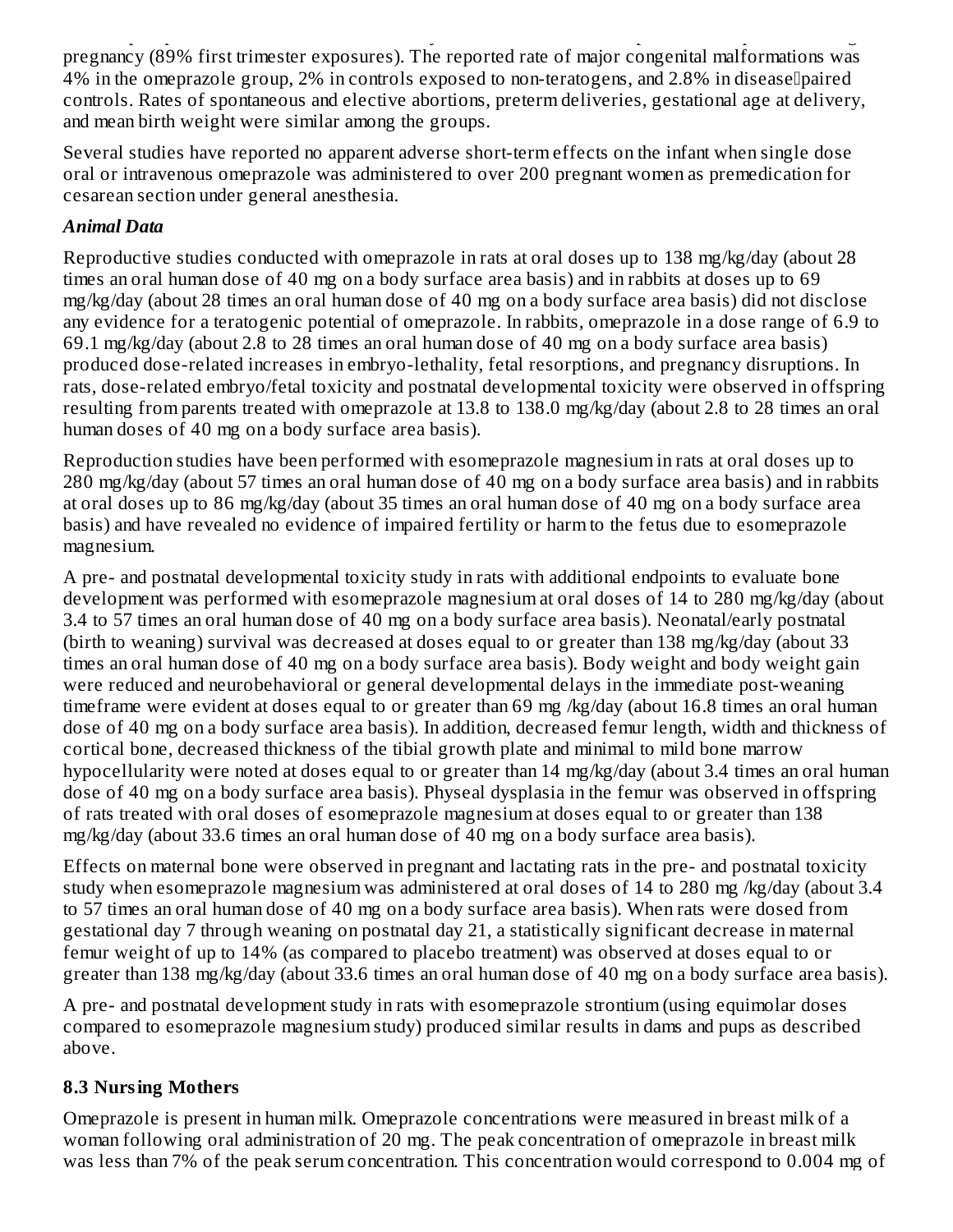omeprazole in 200 mL of milk. Caution should be exercised when omeprazole is administered to a nursing woman.

# **8.4 Pediatric Us e**

Use of omeprazole in pediatric and adolescent patients 2 to 16 years of age for the treatment of GERD and maintenance of healing of erosive esophagitis is supported by a) extrapolation of results from adequate and well-controlled studies that supported the approval of omeprazole for adults, and b) safety and pharmacokinetic studies performed in pediatric and adolescent patients. [See **CLINICAL PHARMACOLOGY**, **Pharmacokinetics,** *Special Populations***,** *Pediatric Use* for pharmacokinetic information **(12.3);** and **DOSAGE AND ADMINISTRATION (2), ADVERSE REACTIONS, Clinical Trials Experience with Omeprazole Monotherapy (6.1);** and **CLINICAL STUDIES, Pediatric GERD (14.6)].** The safety and effectiveness of omeprazole for the treatment of GERD in patients <1 year of age have not been established. The safety and effectiveness of omeprazole for other pediatric uses have not been established.

## *Juvenile Animal Data*

In a juvenile rat toxicity study, esomeprazole was administered with both magnesium and strontium salts at oral doses about 34 to 57 times a daily human dose of 40 mg based on body surface area. Increases in death were seen at the high dose, and at all doses of esomeprazole, there were decreases in body weight, body weight gain, femur weight and femur length, and decreases in overall growth [see **NONCLINICAL TOXICOLOGY (13.2)].**

# **8.5 Geriatric Us e**

Omeprazole was administered to over 2000 elderly individuals  $(\geq 65$  years of age) in clinical trials in the U.S. and Europe. There were no differences in safety and effectiveness between the elderly and younger subjects. Other reported clinical experience has not identified differences in response between the elderly and younger subjects, but greater sensitivity of some older individuals cannot be ruled out.

Pharmacokinetic studies have shown the elimination rate was somewhat decreased in the elderly and bioavailability was increased. The plasma clearance of omeprazole was 250 mL/min (about half that of young volunteers) and its plasma half-life averaged one hour, about twice that of young healthy volunteers. However, no dosage adjustment is necessary in the elderly. [See **CLINICAL PHARMACOLOGY, Pharmacokinetics (12.3)]**

## **8.6 Hepatic Impairment**

Consider dose reduction, particularly for maintenance of healing of erosive esophagitis. [See **CLINICAL PHARMACOLOGY, Pharmacokinetics (12.3)**]

## **8.7 Renal Impairment**

No dosage reduction is necessary. [See **CLINICAL PHARMACOLOGY, Pharmacokinetics (12.3)**]

## **8.8 Asian Population**

Consider dose reduction, particularly for maintenance of healing of erosive esophagitis. [See **CLINICAL PHARMACOLOGY, Pharmacokinetics (12.3)**]

# **10 OVERDOSAGE**

Reports have been received of overdosage with omeprazole in humans. Doses ranged up to 2400 mg (120 times the usual recommended clinical dose). Manifestations were variable, but included confusion, drowsiness, blurred vision, tachycardia, nausea, vomiting, diaphoresis, flushing, headache, dry mouth, and other adverse reactions similar to those seen in normal clinical experience. [See **ADVERSE REACTIONS (6)**] Symptoms were transient, and no serious clinical outcome has been reported when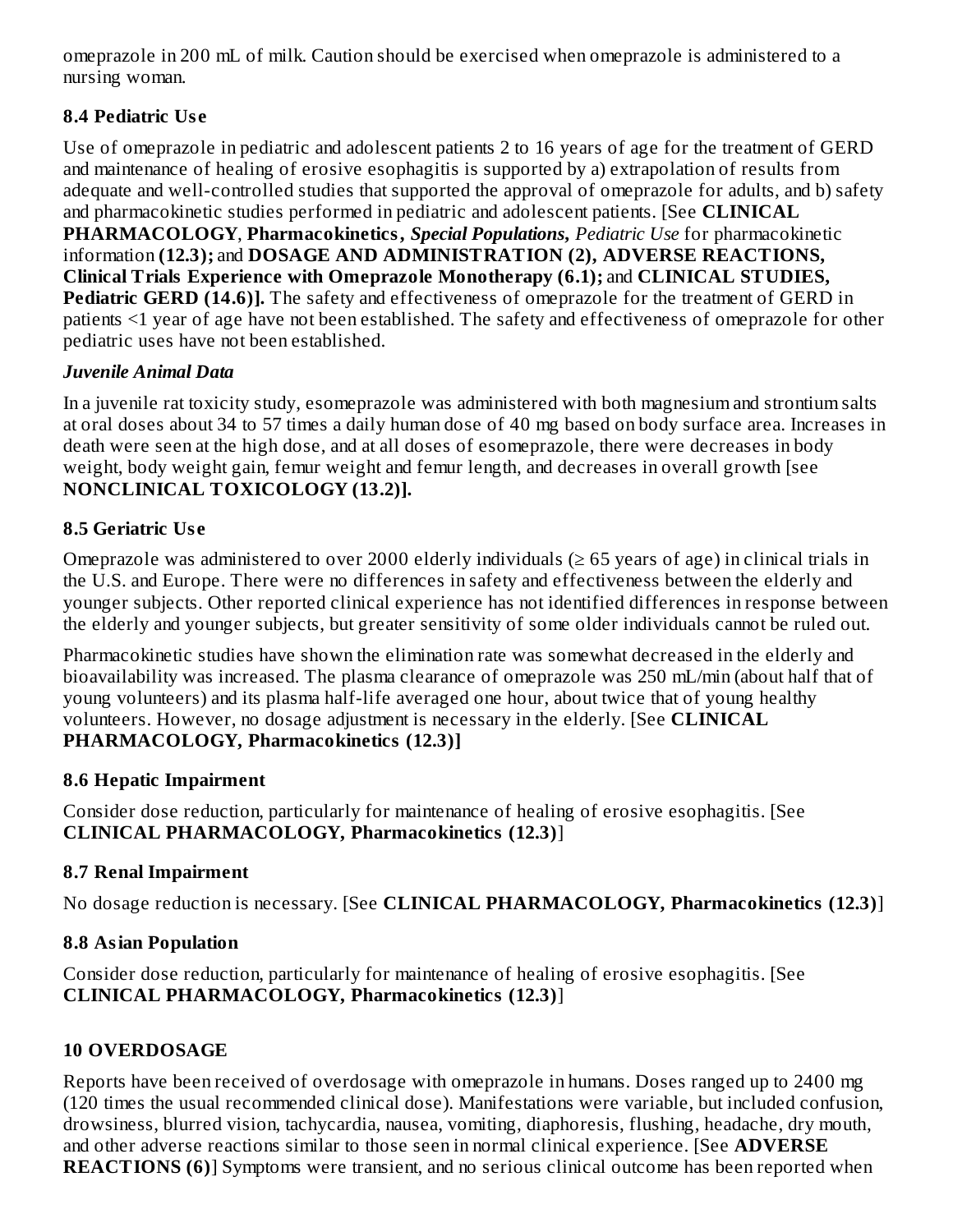omeprazole was taken alone. No specific antidote for omeprazole overdosage is known. Omeprazole is extensively protein bound and is, therefore, not readily dialyzable. In the event of overdosage, treatment should be symptomatic and supportive.

As with the management of any overdose, the possibility of multiple drug ingestion should be considered. For current information on treatment of any drug overdose, contact a Poison Control Center at 1-800-222-1222.

Single oral doses of omeprazole at 1350, 1339, and 1200 mg/kg were lethal to mice, rats, and dogs, respectively. Animals given these doses showed sedation, ptosis, tremors, convulsions, and decreased activity, body temperature, and respiratory rate and increased depth of respiration.

#### **11 DESCRIPTION**

The active ingredient in omeprazole delayed-release capsule, USP is a substituted benzimidazole, 5 methoxy-2-[[(4-methoxy-3, 5-dimethyl-2-pyridinyl) methyl] sulfinyl]-1*H*-benzimidazole, a compound that inhibits gastric acid secretion. Its molecular formula is  $\rm{C_{17}H_{19}N_{3}O_{3}S}$ , with a molecular weight of 345.42. The structural formula is:



Omeprazole is a white to off-white crystalline powder that melts with decomposition at about 155°C. It is a weak base, freely soluble in ethanol and methanol, and slightly soluble in acetone and isopropanol and very slightly soluble in water. The stability of omeprazole is a function of pH; it is rapidly degraded in acid media, but has acceptable stability under alkaline conditions.

The Dissolution test to be performed according to USP Test 2.

Omeprazole is supplied as delayed-release capsules for oral administration. Each delayed-release capsule contains either 10 mg, 20 mg or 40 mg of omeprazole in the form of enteric-coated granules. In addition each capsule contains the following inactive ingredients: acetone, anhydrous lactose, croscarmellose sodium, dehydrated alcohol, dibutyl sebacate, hypromellose phthalate, low-substituted hydroxypropyl cellulose, microcrystalline cellulose, polysorbate 80, povidone and talc.

The capsule shells have the following inactive ingredients: hypromellose and titanium dioxide. In addition, the 10 mg and 40 mg capsule also contains red iron oxide and yellow iron oxide. The capsule shell may contain carrageenan and potassium chloride. The ink used for printing contains black iron oxide.

## **12 CLINICAL PHARMACOLOGY**

#### **12.1 Mechanism of Action**

Omeprazole belongs to a class of antisecretory compounds, the substituted benzimidazoles, that suppress gastric acid secretion by specific inhibition of the  $H^+/K^+$  ATPase enzyme system at the secretory surface of the gastric parietal cell. Because this enzyme system is regarded as the acid (proton) pump within the gastric mucosa, omeprazole has been characterized as a gastric acid-pump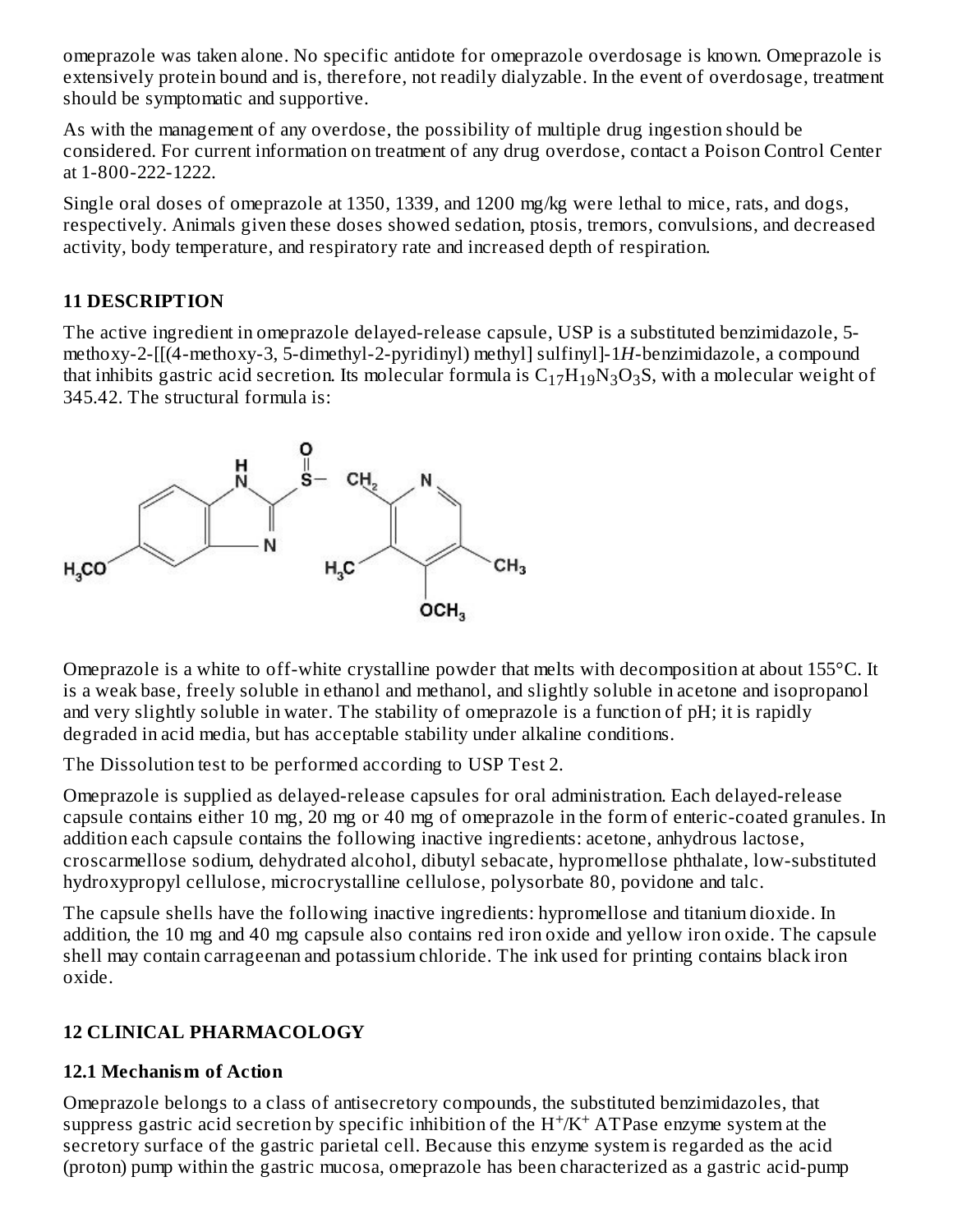inhibitor, in that it blocks the final step of acid production. This effect is dose-related and leads to inhibition of both basal and stimulated acid secretion irrespective of the stimulus. Animal studies indicate that after rapid disappearance from plasma, omeprazole can be found within the gastric mucosa for a day or more.

#### **12.2 Pharmacodynamics**

# *Antisecretory Activity*

After oral administration, the onset of the antisecretory effect of omeprazole occurs within one hour, with the maximum effect occurring within two hours. Inhibition of secretion is about 50% of maximum at 24 hours and the duration of inhibition lasts up to 72 hours. The antisecretory effect thus lasts far longer than would be expected from the very short (less than one hour) plasma half-life, apparently due to prolonged binding to the parietal  $H^+/K^+$  ATPase enzyme. When the drug is discontinued, secretory activity returns gradually, over 3 to 5 days. The inhibitory effect of omeprazole on acid secretion increases with repeated once-daily dosing, reaching a plateau after four days.

Results from numerous studies of the antisecretory effect of multiple doses of 20 mg and 40 mg of omeprazole in normal volunteers and patients are shown below. The "max" value represents determinations at a time of maximum effect (2 to 6 hours after dosing), while "min" values are those 24 hours after the last dose of omeprazole.

Table 1

|                                          |            |           | Omeprazole20 mg Omeprazole 40 mg |           |
|------------------------------------------|------------|-----------|----------------------------------|-----------|
| Parameter                                | <b>Max</b> | Min       | Max                              | Min       |
| % Decrease in Basal Acid Output          | $78*$      | $58 - 80$ | $94*$                            | $80 - 93$ |
| % Decrease in Peak Acid Output           | $79*$      | $50 - 59$ | $88*$                            | $62 - 68$ |
| % Decrease in 24-hr Intragastric Acidity |            | $80 - 97$ |                                  | $92 - 94$ |

#### **Range of Mean Values from Multiple Studies of the Mean Antis ecretory Effects of Omeprazole After Multiple Daily Dosing**

\* Single Studies

Single daily oral doses of omeprazole ranging from a dose of 10 mg to 40 mg have produced 100% inhibition of 24-hour intragastric acidity in some patients.

# *Serum Gastrin Effects*

In studies involving more than 200 patients, serum gastrin levels increased during the first 1 to 2 weeks of once-daily administration of therapeutic doses of omeprazole in parallel with inhibition of acid secretion. No further increase in serum gastrin occurred with continued treatment. In comparison with histamine  $\rm H_2$ -receptor antagonists, the median increases produced by 20 mg doses of omeprazole were higher (1.3 to 3.6 fold vs. 1.1 to 1.8 fold increase). Gastrin values returned to pretreatment levels, usually within 1 to 2 weeks after discontinuation of therapy.

Increased gastrin causes enterochromaffin-like cell hyperplasia and increased serum Chromogranin A (CgA) levels. The increased CgA levels may cause false positive results in diagnostic investigations for neuroendocrine tumors. Healthcare providers should temporarily stop omeprazole treatment at least 14 days before assessing CgA levels and consider repeating the test if initial CgA levels are high.

# *Enterochromaffin-like (ECL) Cell Effects*

Human gastric biopsy specimens have been obtained from more than 3000 patients treated with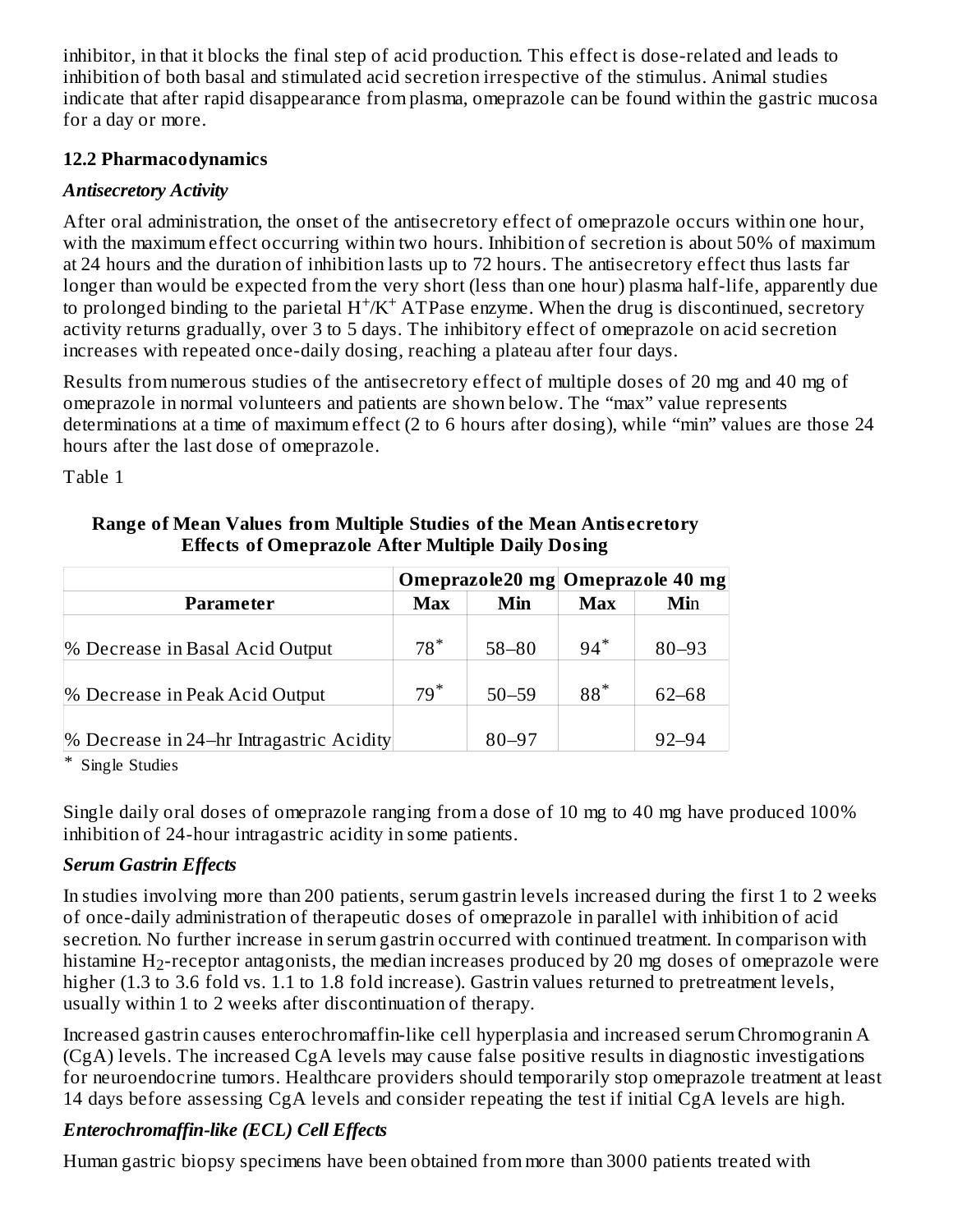omeprazole in long-term clinical trials. The incidence of ECL cell hyperplasia in these studies increased with time; however, no case of ECL cell carcinoids, dysplasia, or neoplasia has been found in these patients. [See **CLINICAL PHARMACOLOGY (12)**] However, these studies are of insufficient duration and size to rule out the possible influence of long-term administration of omeprazole on the development of any premalignant or malignant conditions.

# *Other Effects*

Systemic effects of omeprazole in the CNS, cardiovascular and respiratory systems have not been found to date. Omeprazole, given in oral doses of 30 or 40 mg for 2 to 4 weeks, had no effect on thyroid function, carbohydrate metabolism, or circulating levels of parathyroid hormone, cortisol, estradiol, testosterone, prolactin, cholecystokinin or secretin.

No effect on gastric emptying of the solid and liquid components of a test meal was demonstrated after a single dose of omeprazole 90 mg. In healthy subjects, a single I.V. dose of omeprazole (0.35 mg/kg) had no effect on intrinsic factor secretion. No systematic dose-dependent effect has been observed on basal or stimulated pepsin output in humans.

However, when intragastric pH is maintained at 4 or above, basal pepsin output is low, and pepsin activity is decreased.

As do other agents that elevate intragastric pH, omeprazole administered for 14 days in healthy subjects produced a significant increase in the intragastric concentrations of viable bacteria. The pattern of the bacterial species was unchanged from that commonly found in saliva. All changes resolved within three days of stopping treatment.

The course of Barrett's esophagus in 106 patients was evaluated in a U.S. double-blind controlled study of omeprazole 40 mg twice daily for 12 months followed by 20 mg twice daily for 12 months or ranitidine 300 mg twice daily for 24 months. No clinically significant impact on Barrett's mucosa by antisecretory therapy was observed. Although neosquamous epithelium developed during antisecretory therapy, complete elimination of Barrett's mucosa was not achieved. No significant difference was observed between treatment groups in development of dysplasia in Barrett's mucosa and no patient developed esophageal carcinoma during treatment. No significant differences between treatment groups were observed in development of ECL cell hyperplasia, corpus atrophic gastritis, corpus intestinal metaplasia, or colon polyps exceeding 3 mm in diameter [see **CLINICAL PHARMACOLOGY (12)].**

## **12.3 Pharmacokinetics**

## *Absorption*

Omeprazole delayed-release capsules contain an enteric-coated granule formulation of omeprazole (because omeprazole is acid-labile), so that absorption of omeprazole begins only after the granules leave the stomach. Absorption is rapid, with peak plasma levels of omeprazole occurring within 0.5 to 3.5 hours. Peak plasma concentrations of omeprazole and AUC are approximately proportional to doses up to 40 mg, but because of a saturable first-pass effect, a greater than linear response in peak plasma concentration and AUC occurs with doses greater than 40 mg. Absolute bioavailability (compared with intravenous administration) is about 30 to 40% at doses of 20 to 40 mg, due in large part to presystemic metabolism. In healthy subjects the plasma half-life is 0.5 to 1 hour, and the total body clearance is 500 to 600 mL/min.

The bioavailability of omeprazole increases slightly upon repeated administration of omeprazole delayed-release capsules.

Omeprazole delayed-release capsule 40 mg was bioequivalent when administered with and without applesauce. However, omeprazole delayed-release capsule 20 mg was not bioequivalent when administered with and without applesauce. When administered with applesauce, a mean 25% reduction in  $\mathsf{C}_{\max}$  was observed without a significant change in AUC for omeprazole delayed-release capsule 20 mg. The clinical relevance of this finding is unknown.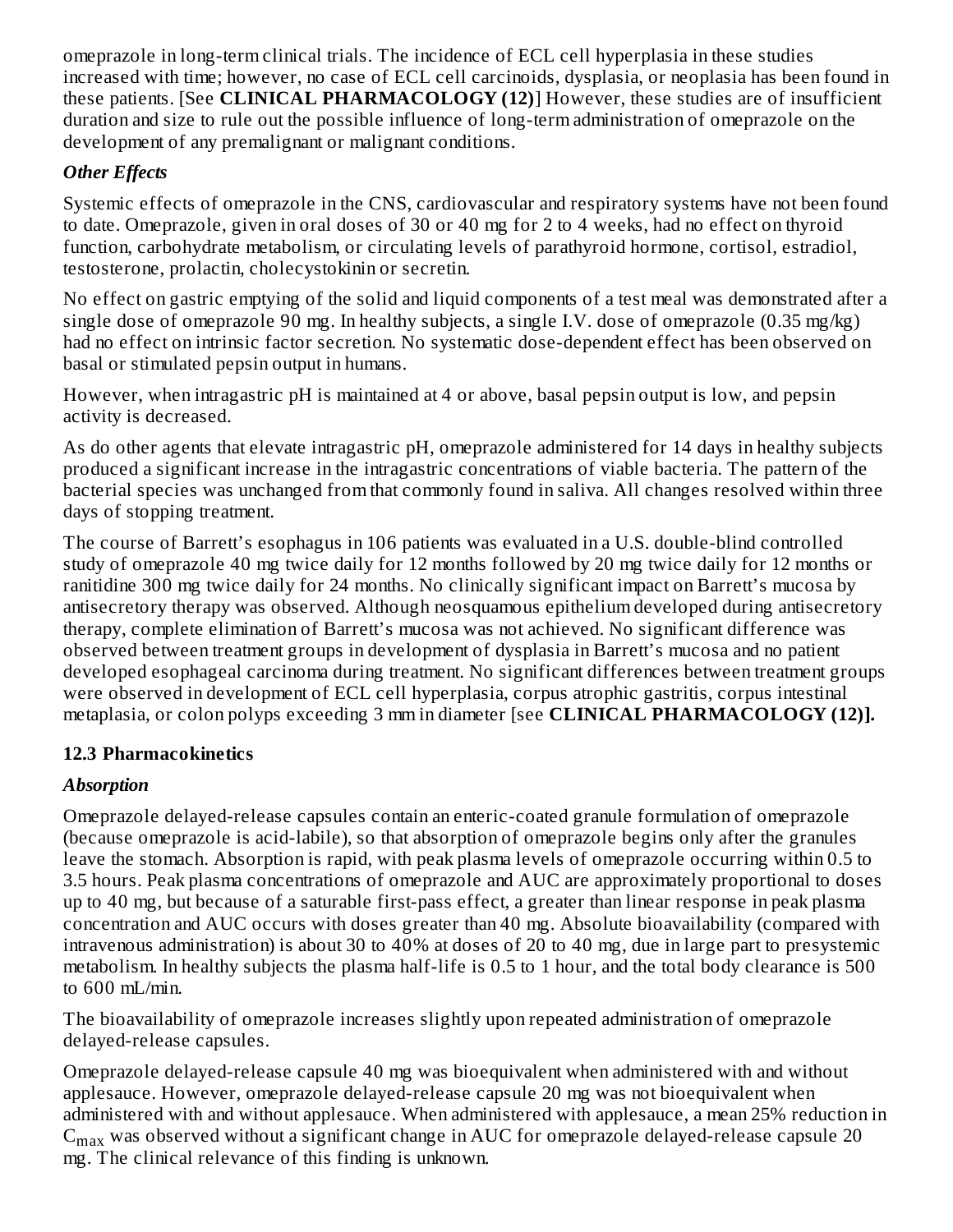# *Distribution*

Protein binding is approximately 95%.

## *Metabolism*

Omeprazole is extensively metabolized by the cytochrome P450 (CYP) enzyme system.

#### *Excretion*

Following single dose oral administration of a buffered solution of omeprazole, little if any unchanged drug was excreted in urine. The majority of the dose (about 77%) was eliminated in urine as at least six metabolites. Two were identified as hydroxyomeprazole and the corresponding carboxylic acid. The remainder of the dose was recoverable in feces. This implies a significant biliary excretion of the metabolites of omeprazole. Three metabolites have been identified in plasma — the sulfide and sulfone derivatives of omeprazole, and hydroxyomeprazole. These metabolites have very little or no antisecretory activity.

## *Combination Therapy with Antimicrobials*

Omeprazole 40 mg daily was given in combination with clarithromycin 500 mg every 8 hours to healthy adult male subjects. The steady state plasma concentrations of omeprazole were increased (C $_{\rm max}$ ,  $\mathrm{AUC_{0\text{-}24}}$ , and  $\mathrm{T_{1/2}}$  increases of 30%, 89% and 34% respectively) by the concomitant administration of clarithromycin. The observed increases in omeprazole plasma concentration were associated with the following pharmacological effects. The mean 24-hour gastric pH value was 5.2 when omeprazole was administered alone and 5.7 when co-administered with clarithromycin.

The plasma levels of clarithromycin and 14-hydroxy-clarithromycin were increased by the concomitant administration of omeprazole. For clarithromycin, the mean  $\rm{C_{max}}$  was  $10\%$  greater, the mean  $\rm{C_{min}}$  was 27% greater, and the mean  $\mathrm{AUC_{0-8}}$  was 15% greater when clarithromycin was administered with omeprazole than when clarithromycin was administered alone. Similar results were seen for 14 hydroxy-clarithromycin, the mean C<sub>max</sub> was 45% greater, the mean C<sub>min</sub> was 57% greater, and the mean  $\mathrm{AUC_{0-8}}$  was 45% greater. Clarithromycin concentrations in the gastric tissue and mucus were also increased by concomitant administration of omeprazole.

## **Table 2**

| Tissue | Clarithromycin                   | Clarithromycin + Omeprazole |
|--------|----------------------------------|-----------------------------|
|        |                                  |                             |
|        | Antrum $10.48 \pm 2.01$ (n = 5)  | $19.96 \pm 4.71$ (n=5)      |
|        |                                  |                             |
|        | Fundus $ 20.81 \pm 7.64$ (n = 5) | $24.25 \pm 6.37$ (n= 5)     |
|        |                                  |                             |
|        | Mucus $4.15 \pm 7.74$ (n = 4)    | $39.29 \pm 32.79$ (n=4)     |

#### **Clarithromycin Tissue Concentrations 2 hours after**  $\bf{Dose^1}$

 $1$ Mean  $\pm$  SD (mcg/g)

## *Concomitant Use with Clopidogrel*

In a crossover clinical study, 72 healthy subjects were administered clopidogrel (300 mg loading dose followed by 75 mg per day) alone and with omeprazole (80 mg at the same time as clopidogrel) for 5 days. The exposure to the active metabolite of clopidogrel was decreased by 46% (Day 1) and 42% (Day 5) when clopidogrel and omeprazole were administered together.

Results from another crossover study in healthy subjects showed a similar pharmacokinetic interaction between clopidogrel (300 mg loading dose/75 mg daily maintenance dose) and omeprazole 80 mg daily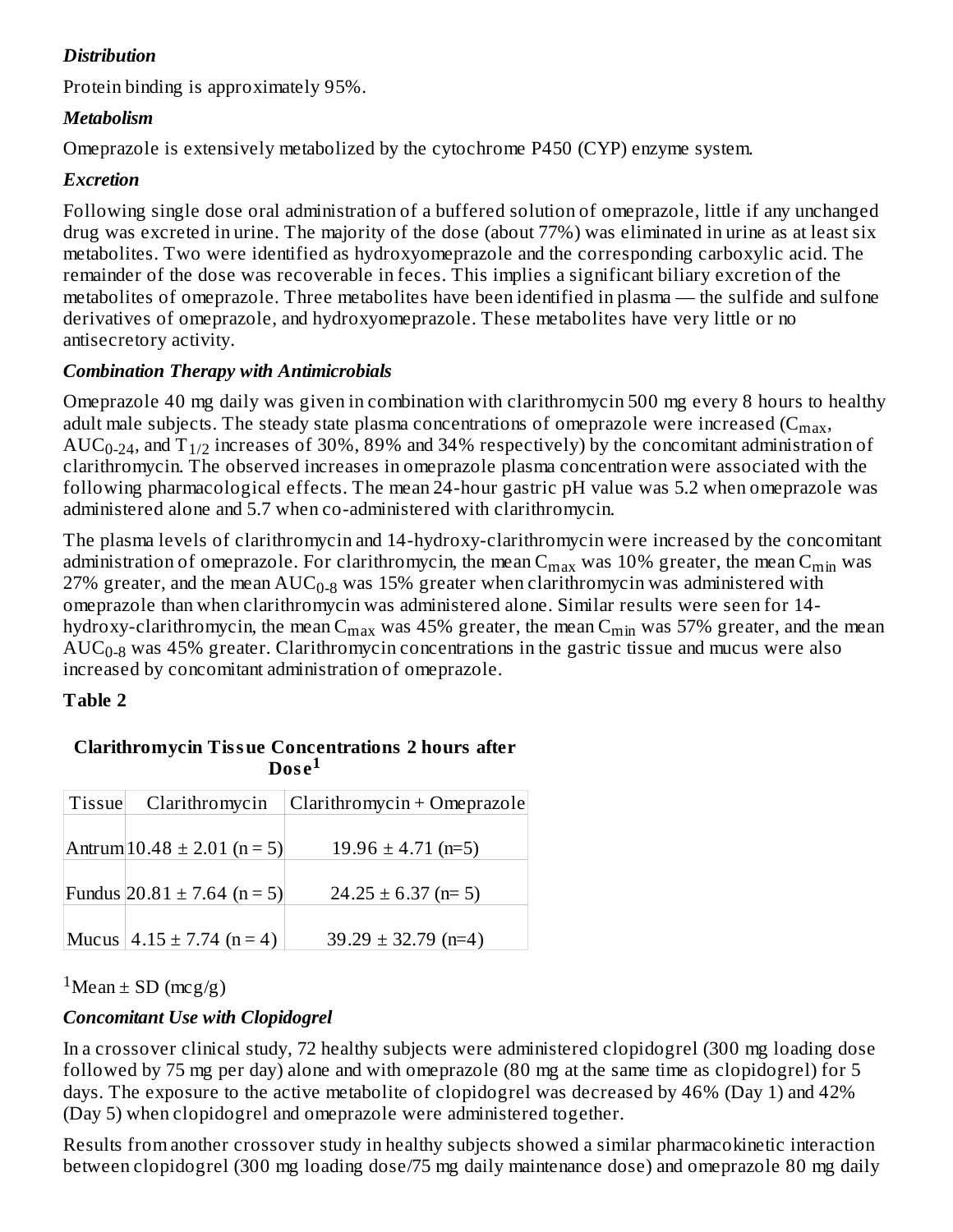when coadministered for 30 days. Exposure to the active metabolite of clopidogrel was reduced by 41% to 46% over this time period.

In another study, 72 healthy subjects were given the same doses of clopidogrel and 80 mg omeprazole but the drugs were administered 12 hours apart; the results were similar, indicating that administering clopidogrel and omeprazole at different times does not prevent their interaction.

#### *Special Populations*

#### *Geriatric Population*

The elimination rate of omeprazole was somewhat decreased in the elderly, and bioavailability was increased. Omeprazole was 76% bioavailable when a single 40 mg oral dose of omeprazole (buffered solution) was administered to healthy elderly volunteers, versus 58% in young volunteers given the same dose. Nearly 70% of the dose was recovered in urine as metabolites of omeprazole and no unchanged drug was detected. The plasma clearance of omeprazole was 250 mL/min (about half that of young volunteers) and its plasma half-life averaged one hour, about twice that of young healthy volunteers.

#### *Pediatric Use*

The pharmacokinetics of omeprazole have been investigated in pediatric patients 2 to 16 years of age:

#### **Table 3**

| <b>Single or Repeated Oral</b> |                 | Children <sup>†</sup> $\leq 20$ kg Children <sup>†</sup> > 20 kg 6 to | Adults <sup><math>‡</math></sup> (mean 76 kg) 23 |
|--------------------------------|-----------------|-----------------------------------------------------------------------|--------------------------------------------------|
| <b>Dosing /Parameter</b>       | 2 to 5 years    | 16 years 20 mg                                                        | to 29 years $(n=12)$                             |
|                                | $10 \text{ mg}$ |                                                                       |                                                  |
| <b>Single Dosing</b>           |                 |                                                                       |                                                  |
| $C_{\text{max}}$ *(ng/mL)      | $288$ (n=10)    | $495$ (n=49)                                                          | 668                                              |
| $AUC^*$ (ng h/mL)              | $511(n=7)$      | 1140 ( $n=32$ )                                                       | 1220                                             |
| <b>Repeated Dosing</b>         |                 |                                                                       |                                                  |
| $C_{\text{max}}$ * (ng/mL)     | 539 $(n=4)$     | $851$ (n=32)                                                          | 1458                                             |
| $AUC^*$ (ng h/mL)              | $1179$ (n=2)    | $2276$ (n=23)                                                         | 3352                                             |

#### **Pharmacokinetic Parameters of Omeprazole Following Single and Repeated Oral Administration in Pediatric Populations Compared with Adults**

Note: \* = plasma concentration adjusted to an oral dose of 1 mg/kg.

Data from single and repeated dose studies †

‡Data from single and repeated dose study

Doses of 10, 20 and 40 mg omeprazole as enteric-coated granules

Following comparable mg/kg doses of omeprazole, younger children (2 to 5 years of age) have lower AUCs than children 6 to16 years of age or adults; AUCs of the latter two groups did not differ. [see **DOSAGE AND ADMINISTRATION (2)**].

## *Hepatic Impairment*

In patients with chronic hepatic disease, the bioavailability increased to approximately 100% compared with an I.V. dose, reflecting decreased first-pass effect, and the plasma half-life of the drug increased to nearly 3 hours compared with the half-life in normals of 0.5 to 1 hour. Plasma clearance averaged 70 mL/min, compared with a value of 500 to 600 mL/min in normal subjects. Dose reduction, particularly where maintenance of healing of erosive esophagitis is indicated, for the hepatically impaired should be considered.

## *Renal Impairment*

In patients with chronic renal impairment, whose creatinine clearance ranged between 10 and 62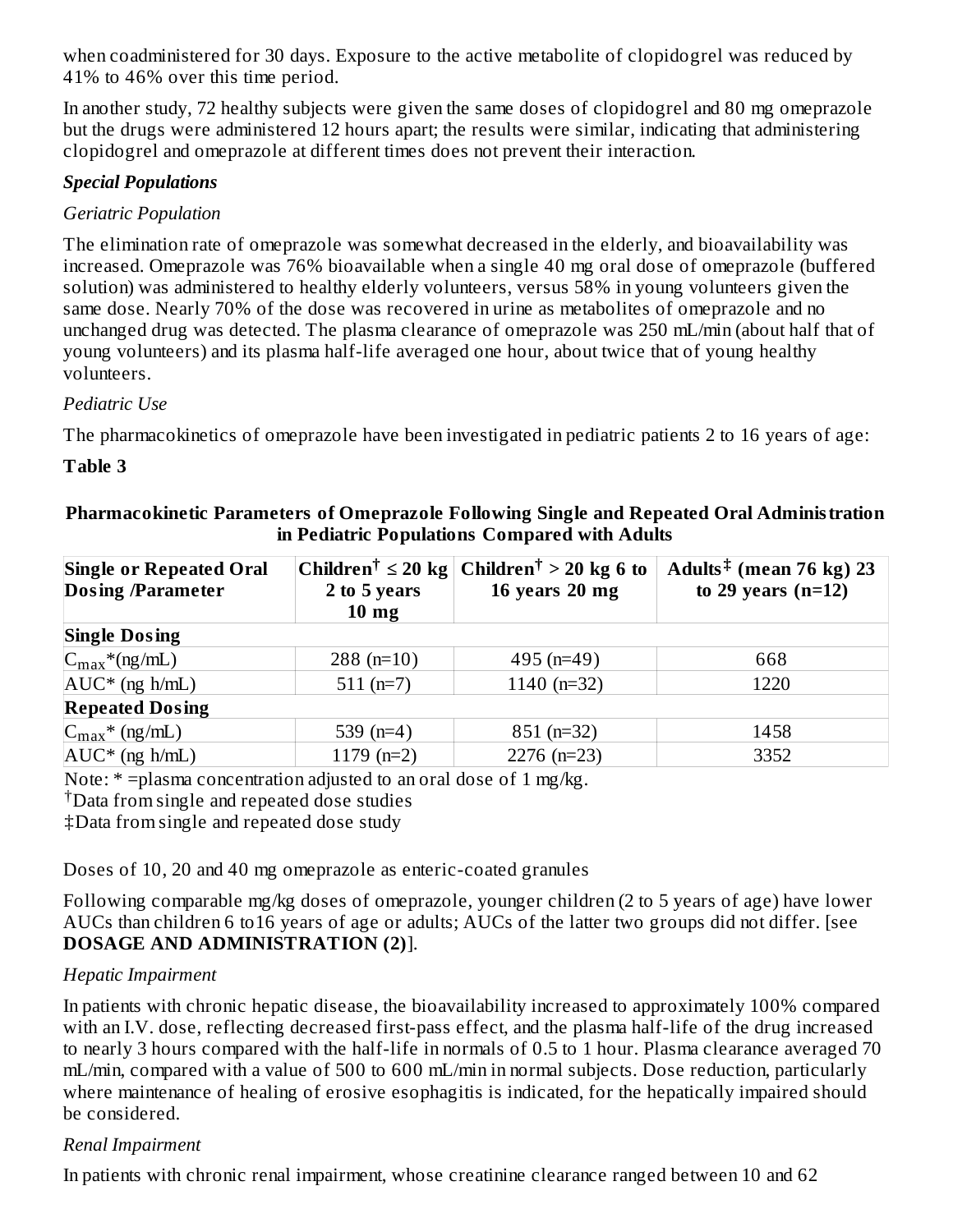$mL/min/1.73 m^2$ , the disposition of omeprazole was very similar to that in healthy volunteers, although there was a slight increase in bioavailability. Because urinary excretion is a primary route of excretion of omeprazole metabolites, their elimination slowed in proportion to the decreased creatinine clearance. No dose reduction is necessary in patients with renal impairment.

#### *Asian Population*

In pharmacokinetic studies of single 20 mg omeprazole doses, an increase in AUC of approximately four-fold was noted in Asian subjects compared with Caucasians. Dose reduction, particularly where maintenance of healing of erosive esophagitis is indicated, for Asian subjects should be considered.

## **12.4 Microbiology**

Omeprazole and clarithromycin dual therapy and omeprazole, clarithromycin and amoxicillin triple therapy have been shown to be active against most strains of *Helicobacter pylori in vitro* and in clinical infections as described in the **INDICATIONS AND USAGE** *section***(1.1).**

#### *Helicobacter*

#### *Helicobacter pylori*- *Pretreatment Resistance*

Clarithromycin pretreatment resistance rates were 3.5% (4/113) in the omeprazole/clarithromycin dual therapy studies (4 and 5) and 9.3% (41/439) in omeprazole/clarithromycin/amoxicillin triple therapy studies (1, 2, and 3).

Amoxicillin pretreatment susceptible isolates ( $\leq 0.25$  mcg/mL) were found in 99.3% (436/439) of the patients in the omeprazole/clarithromycin/amoxicillin triple therapy studies (1, 2, and 3). Amoxicillin pretreatment minimum inhibitory concentrations (MICs) > 0.25 mcg/mL occurred in 0.7% (3/439) of the patients, all of whom were in the clarithromycin and amoxicillin study arm. One patient had an unconfirmed pretreatment amoxicillin minimum inhibitory concentration (MIC) of  $>$  256 mcg/mL by Etest $^{\circledR}$ .

#### **Table 4**

## **Clarithromycin Sus ceptibility Test Results and Clinical/Bacteriological Outcomes**

|                                                                                                                                                                                                            |        | Clarithromycin Susceptibility Test Results and Clinical/Bacteriological Outcomes                                                                                            |                                                                                |  |                                      |        |
|------------------------------------------------------------------------------------------------------------------------------------------------------------------------------------------------------------|--------|-----------------------------------------------------------------------------------------------------------------------------------------------------------------------------|--------------------------------------------------------------------------------|--|--------------------------------------|--------|
| <b>Clarithromycin Pretreatment Results</b>                                                                                                                                                                 |        |                                                                                                                                                                             | <b>Results</b>                                                                 |  | <b>Clarithromycin Post-treatment</b> |        |
|                                                                                                                                                                                                            |        | $H.$ pylori negative – eradicated                                                                                                                                           | $H.$ pylori positive – not eradicated<br>Post-treatment susceptibility results |  |                                      |        |
|                                                                                                                                                                                                            |        |                                                                                                                                                                             | lS⊔                                                                            |  | $\mathbf{R}^{\mathsf{L}}$            | No MIC |
|                                                                                                                                                                                                            |        | Dual Therapy - (omeprazole 40 mg once daily/clarithromycin 500 three times daily for 14<br>days followed by omeprazole 20 mg once daily for another 14 days) (Studies 4, 5) |                                                                                |  |                                      |        |
| Susceptible <sup>[]</sup>                                                                                                                                                                                  | 108 72 |                                                                                                                                                                             |                                                                                |  | 26                                   |        |
| Intermediate <sup>[]</sup>                                                                                                                                                                                 |        |                                                                                                                                                                             |                                                                                |  |                                      |        |
| Resistant <sup>[]</sup>                                                                                                                                                                                    |        |                                                                                                                                                                             |                                                                                |  |                                      |        |
| Triple Therapy – (omeprazole 20 mg twice daily/clarithromycin 500 mg twice daily/amoxicillin 1 g<br>twice daily for 10 days – Studies 1, 2, 3, followed by omeprazole 20 mg once daily for another 18 days |        |                                                                                                                                                                             |                                                                                |  |                                      |        |
| $-$ Studies 1, 2)                                                                                                                                                                                          |        |                                                                                                                                                                             |                                                                                |  |                                      |        |
| Susceptible <sup>[]</sup>                                                                                                                                                                                  | 171    | 153                                                                                                                                                                         |                                                                                |  |                                      |        |
| Intermediate <sup>[]</sup>                                                                                                                                                                                 |        |                                                                                                                                                                             |                                                                                |  |                                      |        |
| Resistant <sup>[]</sup>                                                                                                                                                                                    | 14     |                                                                                                                                                                             |                                                                                |  |                                      |        |

 $\mathbb I$  Includes only patients with pretreatment clarithromycin susceptibility test results

<sup>0</sup> Susceptible (S) MIC ≤ 0.25 mcg/mL, Intermediate (I) MIC 0.5 to 1 mcg/mL, Resistant (R) MIC ≤ 2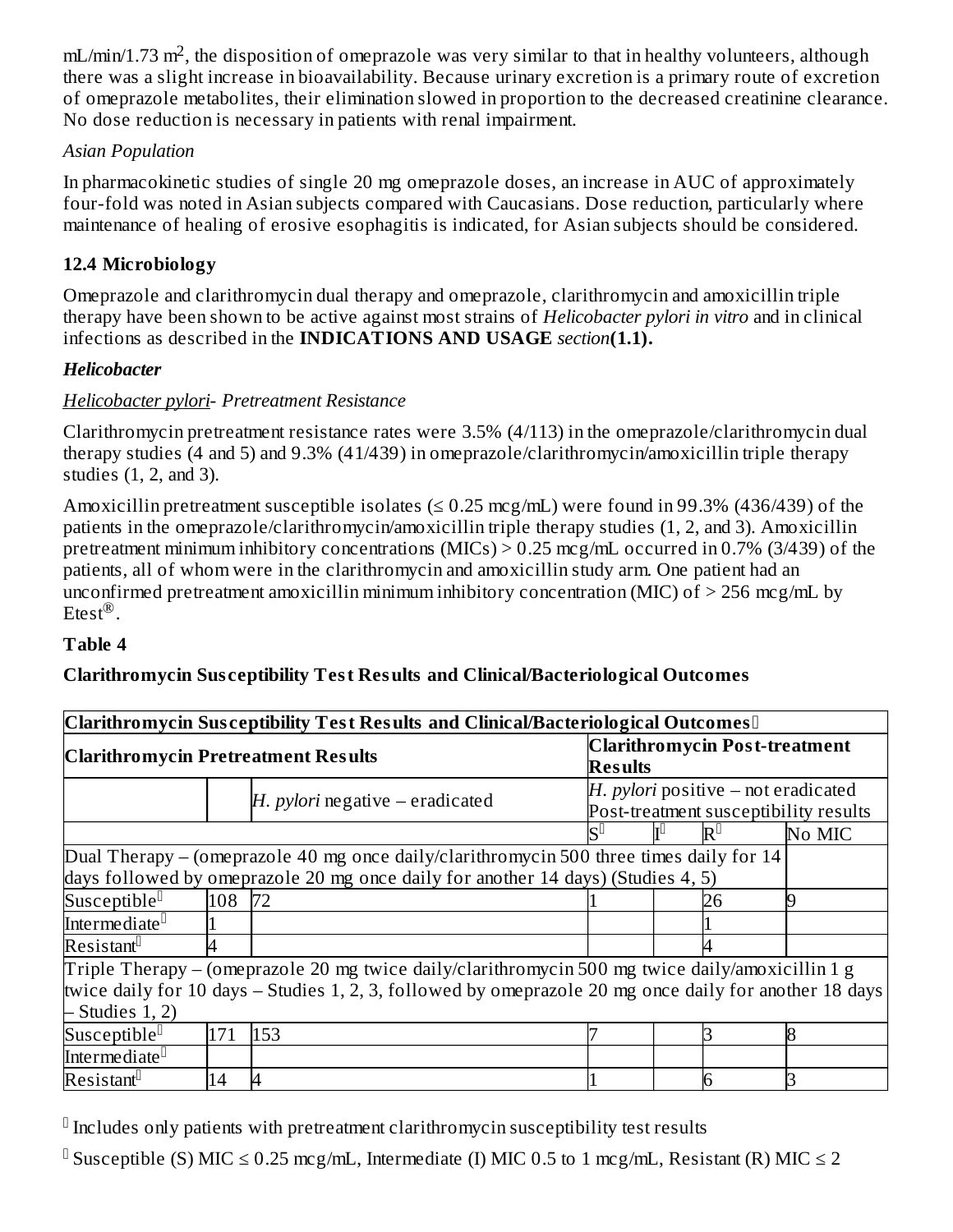mcg/mL

Patients not eradicated of *H. pylori* following omeprazole/clarithromycin/amoxicillin triple therapy or omeprazole/clarithromycin dual therapy will likely have clarithromycin resistant *H. pylori* isolates. Therefore, clarithromycin susceptibility testing should be done, if possible. Patients with clarithromycin resistant *H. pylori* should not be treated with any of the following: omeprazole/clarithromycin dual therapy, omeprazole/clarithromycin/amoxicillin triple therapy, or other regimens which include clarithromycin as the sole antimicrobial agent.

# *Amoxicillin Susceptibility Test Results and Clinical/Bacteriological Outcomes*

In the triple therapy clinical trials, 84.9% (157/185) of the patients in the omeprazole/clarithromycin/amoxicillin treatment group who had pretreatment amoxicillin susceptible MICs (≤ 0.25 mcg/mL) were eradicated of *H. pylori* and 15.1% (28/185) failed therapy. Of the 28 patients who failed triple therapy, 11 had no post-treatment susceptibility test results and 17 had posttreatment *H. pylori* isolates with amoxicillin susceptible MICs. Eleven of the patients who failed triple therapy also had post-treatment *H. pylori* isolates with clarithromycin resistant MICs.

# *Susceptibility Test for Helicobacter pylori*

For susceptibility testing information about *Helicobacter pylori*, see Microbiology section in prescribing information for clarithromycin and amoxicillin.

# *Effects on Gastrointestinal Microbial Ecology*

Decreased gastric acidity due to any means including proton pump inhibitors, increases gastric counts of bacteria normally present in the gastrointestinal tract. Treatment with proton pump inhibitors may lead to slightly increased risk of gastrointestinal infections such as *Salmonella* and *Campylobacter* and*,* in hospitalized patients, possibly also C*lostridium difficile*.

# **13 NONCLINICAL TOXICOLOGY**

# **13.1 Carcinogenesis, Mutagenesis, Impairment of Fertility**

In two 24-month carcinogenicity studies in rats, omeprazole at daily doses of 1.7, 3.4, 13.8, 44 and 140.8 mg/kg/day (about 0.35 to 28 times a human dose of 40 mg/day, as expressed on a body surface area basis) produced gastric ECL cell carcinoids in a dose-related manner in both male and female rats; the incidence of this effect was markedly higher in female rats, which had higher blood levels of omeprazole. Gastric carcinoids seldom occur in the untreated rat. In addition, ECL cell hyperplasia was present in all treated groups of both sexes. In one of these studies, female rats were treated with 13.8 mg omeprazole/kg/day (about 2.8 times a human dose of 40 mg/day, based on body surface area) for one year, and then followed for an additional year without the drug. No carcinoids were seen in these rats. An increased incidence of treatment-related ECL cell hyperplasia was observed at the end of one year (94% treated vs 10% controls). By the second year the difference between treated and control rats was much smaller (46% vs 26%) but still showed more hyperplasia in the treated group. Gastric adenocarcinoma was seen in one rat (2%). No similar tumor was seen in male or female rats treated for two years. For this strain of rat no similar tumor has been noted historically, but a finding involving only one tumor is difficult to interpret. In a 52-week toxicity study in Sprague-Dawley rats, brain astrocytomas were found in a small number of males that received omeprazole at dose levels of 0.4, 2, and 16 mg/kg/day (about 0.1 to 3.2 times the human dose of 40 mg/day, based on a body surface area basis). No astrocytomas were observed in female rats in this study. In a 2-year carcinogenicity study in Sprague-Dawley rats, no astrocytomas were found in males or females at the high dose of 140.8 mg/kg/day (about 28 times the human dose of 40 mg/day on a body surface area basis). A 78-week mouse carcinogenicity study of omeprazole did not show increased tumor occurrence, but the study was not conclusive. A 26-week p53 (+/-) transgenic mouse carcinogenicity study was not positive.

Omeprazole was positive for clastogenic effects in an *in vitro* human lymphocyte chromosomal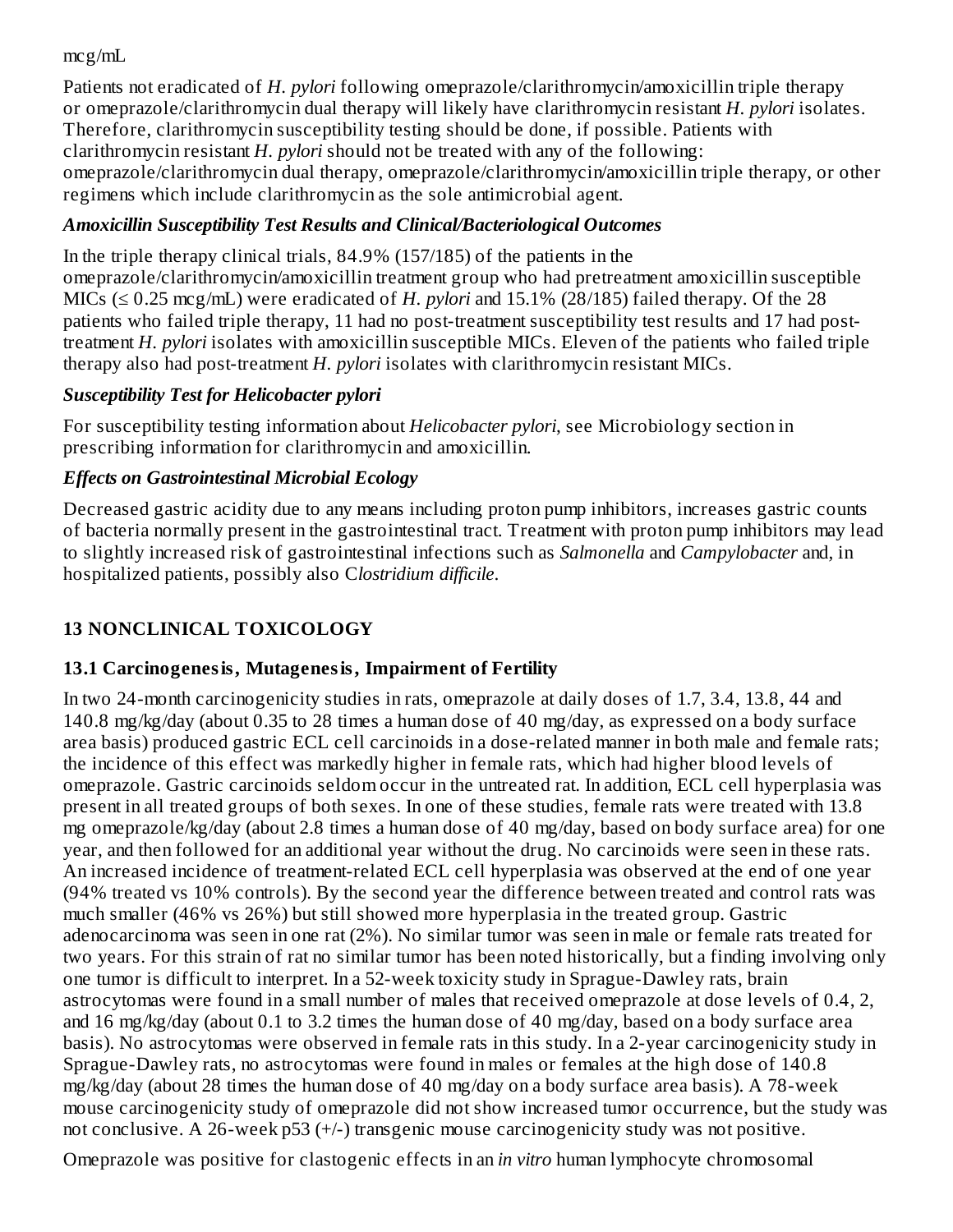aberration assay, in one of two *in vivo* mouse micronucleus tests, and in an *in vivo* bone marrow cell chromosomal aberration assay. Omeprazole was negative in the *in vitro* Ames test, an *in vitro* mouse lymphoma cell forward mutation assay, and an *in vivo* rat liver DNA damage assay.

Omeprazole at oral doses up to 138 mg/kg/day in rats (about 28 times an oral human dose of 40 mg on a body surface area basis) was found to have no effect on fertility and reproductive performance.

In 24-month carcinogenicity studies in rats, a dose-related significant increase in gastric carcinoid tumors and ECL cell hyperplasia was observed in both male and female animals [s*ee* **WARNINGS AND PRECAUTIONS (5)**]. Carcinoid tumors have also been observed in rats subjected to fundectomy or long-term treatment with other proton pump inhibitors or high doses of  $\rm{H}_{2}$ -receptor antagonists.

#### **13.2 Animal Toxicology and/or Pharmacology**

## *Reproductive Studies*

## *Reproductive Toxicology Studies*

Reproductive studies conducted with omeprazole in rats at oral doses up to 138 mg/kg/day (about 28 times the human dose of 40 mg/day on a body surface area basis) and in rabbits at doses up to 69 mg/kg/day (about 28 times the human dose on a body surface area basis) did not disclose any evidence for a teratogenic potential of omeprazole. In rabbits, omeprazole in a dose range of 6.9 to 69.1 mg/kg/day (about 2.8 to 28 times the human dose of 40 mg/day on a body surface area basis) produced dose-related increases in embryo-lethality, fetal resorptions, and pregnancy disruptions. In rats, doserelated embryo/fetal toxicity and postnatal developmental toxicity were observed in offspring resulting from parents treated with omeprazole at 13.8 to 138.0 mg/kg/day (about 2.8 to 28 times the human dose of 40 mg/day on a body surface area basis). [see **Pregnancy, Animal Data (8.1)].**

## *Juvenile Animal Study*

A 28-day toxicity study with a 14-day recovery phase was conducted in juvenile rats with esomeprazole magnesium at doses of 70 to 280 mg /kg/day (about 17 to 57 times a daily oral human dose of 40 mg on a body surface area basis). An increase in the number of deaths at the high dose of 280 mg /kg/day was observed when juvenile rats were administered esomeprazole magnesium from postnatal day 7 through postnatal day 35. In addition, doses equal to or greater than 140 mg/kg/day (about 34 times a daily oral human dose of 40 mg on a body surface area basis), produced treatment-related decreases in body weight (approximately 14%) and body weight gain, decreases in femur weight and femur length, and affected overall growth. Comparable findings described above have also been observed in this study with another esomeprazole salt, esomeprazole strontium, at equimolar doses of esomeprazole.

## **14 CLINICAL STUDIES**

## **14.1 Duodenal Ulcer Dis eas e**

#### *Active Duodenal Ulcer*

In a multicenter, double-blind, placebo-controlled study of 147 patients with endoscopically documented duodenal ulcer, the percentage of patients healed (per protocol) at 2 and 4 weeks was significantly higher with omeprazole 20 mg once daily than with placebo ( $p \le 0.01$ ).

| Treatment of Active Duodenal Ulcer % of Patients Healed |          |          |  |  |
|---------------------------------------------------------|----------|----------|--|--|
| Placebo a.m.<br>Omeprazole 20 mg a.m.                   |          |          |  |  |
|                                                         | $(n=99)$ | $(n=48)$ |  |  |
| Week 2                                                  | $*41$    | 13       |  |  |
| Week 4                                                  | $*75$    |          |  |  |
| ${}_{0.01}$                                             |          |          |  |  |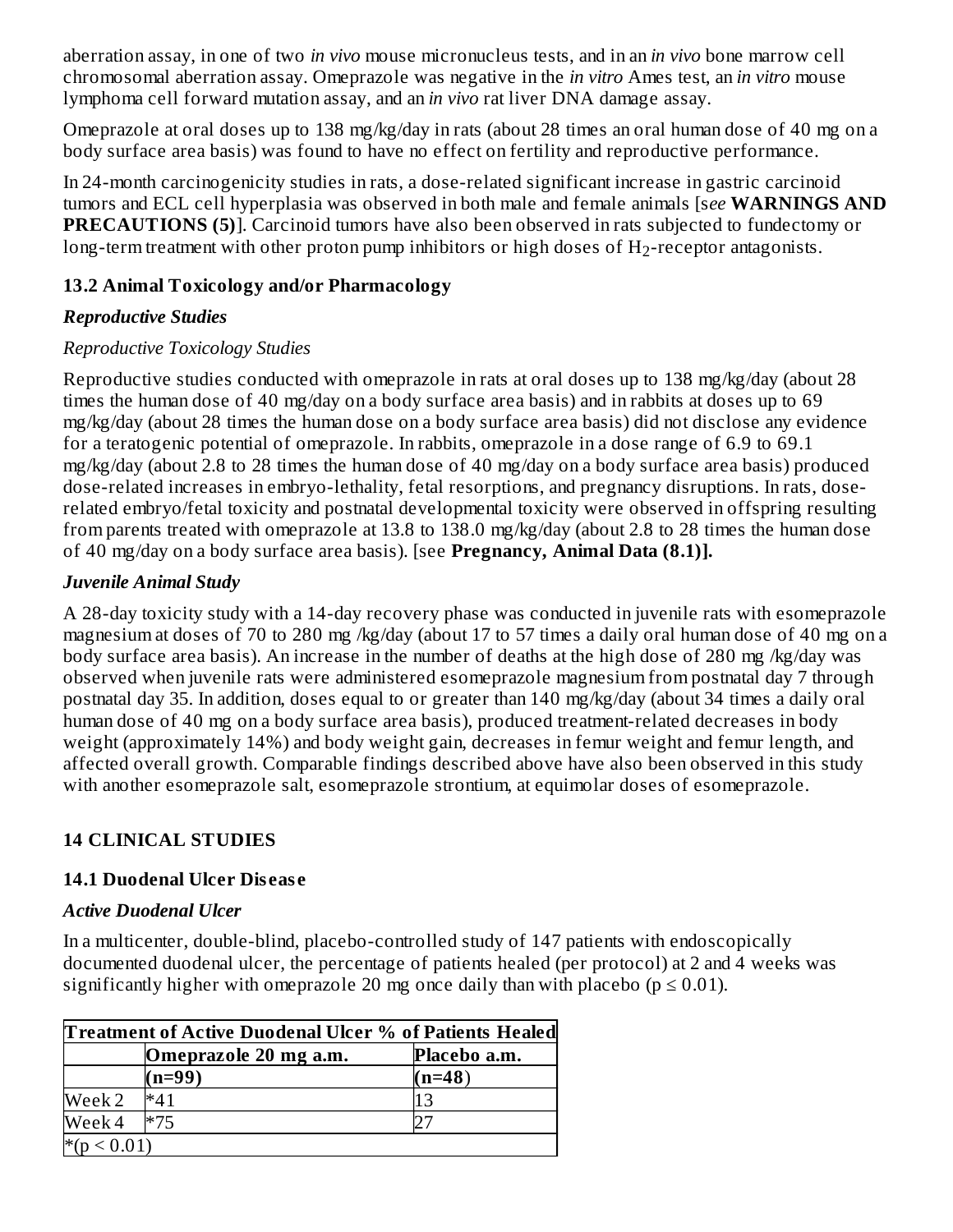Complete daytime and nighttime pain relief occurred significantly faster ( $p \le 0.01$ ) in patients treated with omeprazole 20 mg than in patients treated with placebo. At the end of the study, significantly more patients who had received omeprazole had complete relief of daytime pain ( $p \le 0.05$ ) and nighttime pain  $(p \le 0.01)$ .

In a multicenter, double-blind study of 293 patients with endoscopically documented duodenal ulcer, the percentage of patients healed (per protocol) at 4 weeks was significantly higher with omeprazole 20 mg once daily than with ranitidine 150 mg b.i.d.  $(p < 0.01)$ .

| Treatment of Active Duodenal Ulcer % of Patients Healed |             |                    |  |
|---------------------------------------------------------|-------------|--------------------|--|
|                                                         | Omeprazole  | <b>Ranitidine</b>  |  |
|                                                         | 20 mg a.m.  | 150 mg twice daily |  |
|                                                         | $(n = 145)$ | $(n = 148)$        |  |
| Week 2                                                  | 42          | 34                 |  |
| Week 4                                                  | *82         | 63                 |  |
| $*_{(n)}$<br>${}_{0.01}$                                |             |                    |  |

Healing occurred significantly faster in patients treated with omeprazole than in those treated with ranitidine 150 mg b.i.d.  $(p < 0.01)$ .

In a foreign multinational randomized, double-blind study of 105 patients with endoscopically documented duodenal ulcer, 20 mg and 40 mg of omeprazole were compared with 150 mg b.i.d. of ranitidine at 2, 4 and 8 weeks. At 2 and 4 weeks both doses of omeprazole were statistically superior (per protocol) to ranitidine, but 40 mg was not superior to 20 mg of omeprazole, and at 8 weeks there was no significant difference between any of the active drugs.

| <b>Treatment of Active Duodenal</b><br><b>Ulcer % of Patients Healed</b> |                                  |        |                                     |  |  |
|--------------------------------------------------------------------------|----------------------------------|--------|-------------------------------------|--|--|
|                                                                          | Omeprazole                       |        | Ranitidine                          |  |  |
|                                                                          | 20 mg 40 mg<br>$(n=34)$ $(n=36)$ |        | $150$ mg<br>twice daily<br>$(n=35)$ |  |  |
| Week*83                                                                  |                                  | *83    | 53                                  |  |  |
| Weekk <sub>*97</sub>                                                     |                                  | $*100$ | 82                                  |  |  |
| Week $\begin{matrix} 100 \end{matrix}$                                   |                                  | 100    | 94                                  |  |  |

 $*(p ≤ 0.01)$ 

#### *H. pylori Eradication in Patients with Duodenal Ulcer Disease*

#### *Triple Therapy(omeprazole/clarithromycin/amoxicillin)*

Three U.S., randomized, double-blind clinical studies in patients with *H. pylori* infection and duodenal ulcer disease (n=558) compared omeprazole plus clarithromycin plus amoxicillin with clarithromycin plus amoxicillin. Two studies (1 and 2) were conducted in patients with an active duodenal ulcer, and the other study (3) was conducted in patients with a history of a duodenal ulcer in the past 5 years but without an ulcer present at the time of enrollment. The dose regimen in the studies was omeprazole 20 mg twice daily plus clarithromycin 500 mg twice daily plus amoxicillin 1 g twice daily for 10 days; or clarithromycin 500 mg twice daily, plus amoxicillin 1 g twice daily for 10 days. In studies 1 and 2, patients who took the omeprazole regimen also received an additional 18 days of omeprazole 20 mg once daily. Endpoints studied were eradication of *H. pylori* and duodenal ulcer healing (studies 1 and 2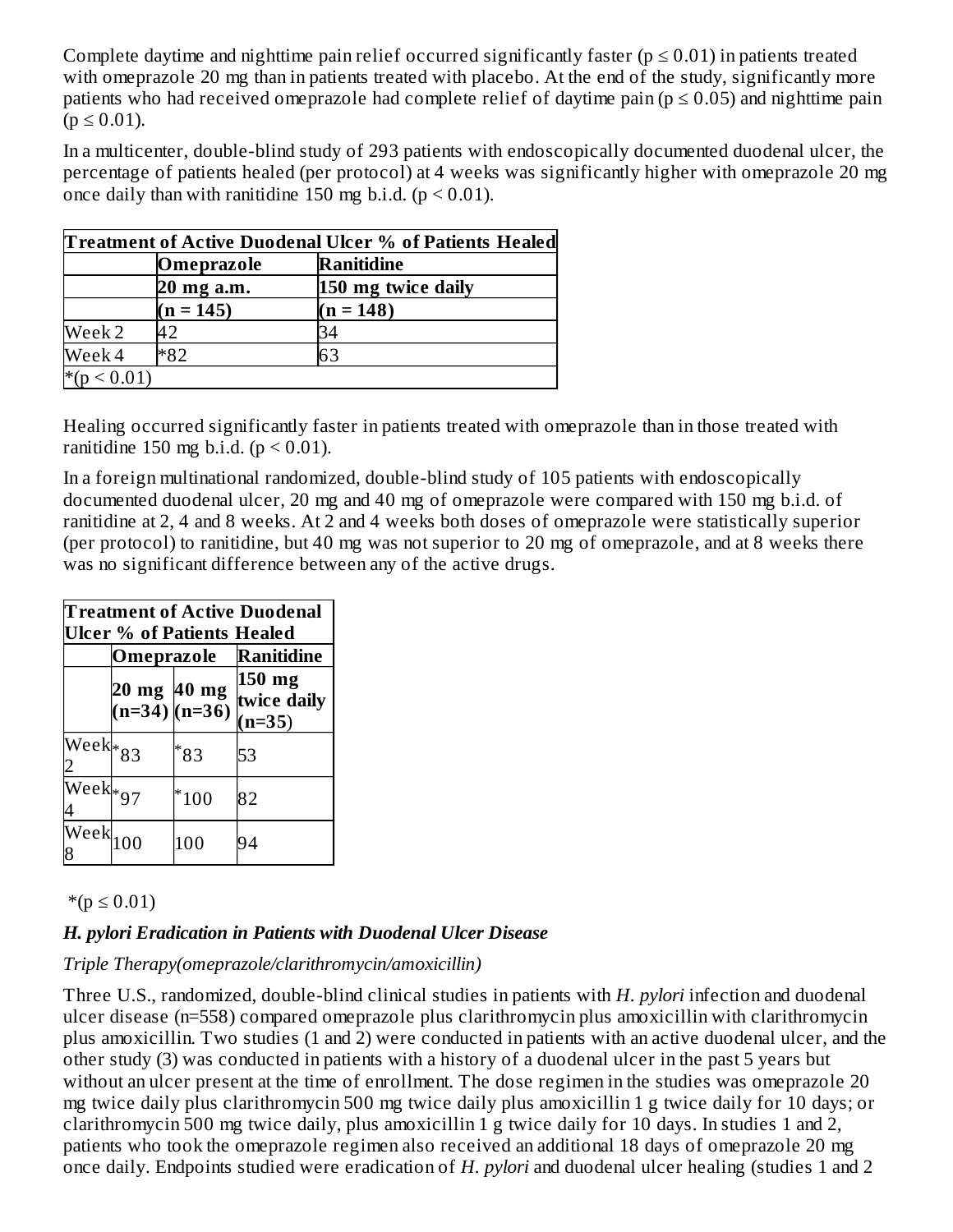only). *H. pylori* status was determined by CLOtest $^{\circledR}$ , histology and culture in all three studies. For a given patient, *H. pylori* was considered eradicated if at least two of these tests were negative, and none was positive.

The combination of omeprazole plus clarithromycin plus amoxicillin was effective in eradicating *H. pylori*.

#### **Table 5**

|         | $+$ amoxicillin           |                                                | $\boxed{\textbf{Omega}}$ o i + clarithromycin $\boxed{\textbf{Clarithromycin + amoxicillin}}$ |                                              |  |
|---------|---------------------------|------------------------------------------------|-----------------------------------------------------------------------------------------------|----------------------------------------------|--|
|         | Per-Protocol <sup>†</sup> | Intent-to-<br>${\rm \bf Tr}$ eat $^{\ddagger}$ | Per-Protocol <sup>†</sup>                                                                     | Intent-to-<br>$\mathbf T$ reat $^{\ddagger}$ |  |
| Study 1 | $*77[64, 86]$             | $*69$ [57, 79]                                 | 43 [31, 56]                                                                                   | 37 [27, 48]                                  |  |
|         | $(n = 64)$                | $(n = 80)$                                     | $(n = 67)$                                                                                    | $(n = 84)$                                   |  |
| Study 2 | $*78$ [67, 88]            | $*73$ [61, 82]                                 | 41 [29, 54]                                                                                   | 36 [26, 47]                                  |  |
|         | $(n = 65)$                | $(n = 77)$                                     | $(n = 68)$                                                                                    | $(n = 83)$                                   |  |
| Study 3 | $*90[80, 96]$             | $*83[74, 91]$                                  | 33 [24, 44]                                                                                   | 32 [23, 42]                                  |  |
|         | $(n = 69)$                | $(n = 84)$                                     | $(n = 93)$                                                                                    | $(n = 99)$                                   |  |

**Per-Protocol and Intent-to-Treat** *H. pylori* **Eradication Rates % of Patients Cured [95% Confidence Interval]**

 $^\dagger$  Patients were included in the analysis if they had confirmed duodenal ulcer disease (active ulcer, studies 1 and 2; history of ulcer within 5 years, study 3) and *H. pylori* infection at baseline difined as at least two of three positive endoscopic tests from CLOtest®. histology, and/or culture. Patients were included in the analysis if they completed the study. Additionally, if patients dropped out of the study due to an adverse event related to the study drug, they were included in the analysis as failures of therapy. The impact of eradication on ulcer recurrence has not been assessed in patients with a past history of ulcer.

Patients were included in the analysis if they had documented *H. pylori* infection at baseline and had ‡confirmed duodenal ulcer disease. All dropouts were included as failures of therapy.

 $*(p < 0.05)$  versus clarithromycin plus amoxicillin.

# *Dual Therapy (omeprazole/clarithromycin)*

Four randomized, double-blind, multi-center studies (4, 5, 6, and 7) evaluated omeprazole 40 mg once daily plus clarithromycin 500 mg three times daily for 14 days, followed by omeprazole 20 mg once daily, (studies 4, 5, and 7) or by omeprazole 40 mg once daily (Study 6) for an additional 14 days in patients with active duodenal ulcer associated with *H. pylori*. Studies 4 and 5 were conducted in the U.S. and Canada and enrolled 242 and 256 patients, respectively. *H. pylori* infection and duodenal ulcer were confirmed in 219 patients in Study 4 and 228 patients in Study 5. These studies compared the combination regimen to omeprazole and clarithromycin monotherapies. Studies 6 and 7 were conducted in Europe and enrolled 154 and 215 patients, respectively. *H. pylori* infection and duodenal ulcer were confirmed in 148 patients in study 6 and 208 patients in Study 7. These studies compared the combination regimen with omeprazole monotherapy. The results for the efficacy analyses for these studies are described below. *H. pylori* eradication was defined as no positive test (culture or histology) at 4 weeks following the end of treatment, and two negative tests were required to be considered eradicated of *H. pylori*. In the per-protocol analysis, the following patients were excluded: dropouts, patients with missing *H. pylori* tests post-treatment, and patients that were not assessed for *H. pylori* eradication because they were found to have an ulcer at the end of treatment.

The combination of omeprazole and clarithromycin was effective in eradicating *H. pylori*.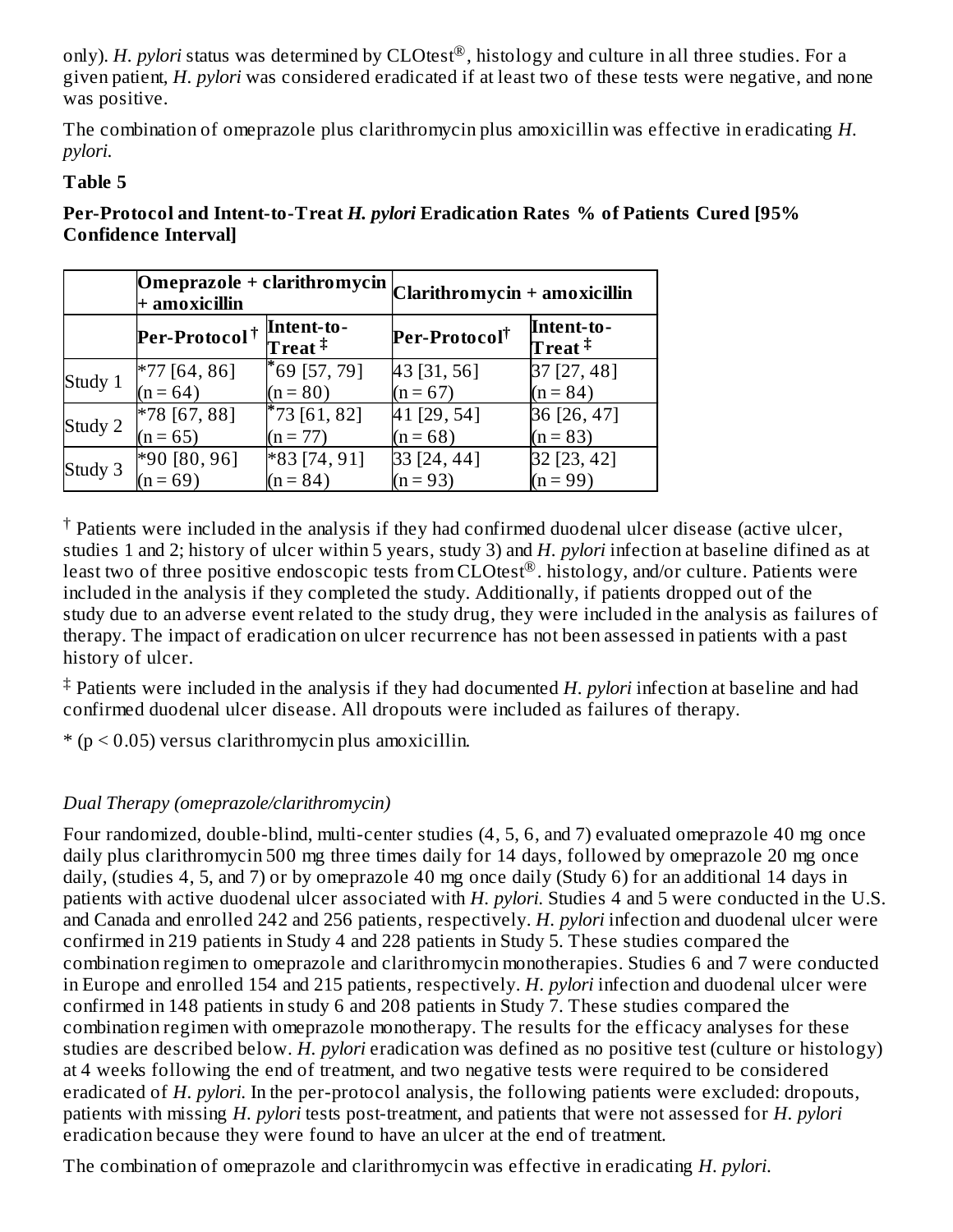## **Table 6**

*H. pylori* **Eradication Rates (Per-Protocol Analysis at 4 to 6 Weeks) % of Patients Cured [95% Confidence Interval]**

|                            | Omeprazole +<br><b>Clarithromycin</b>    | Omeprazole           | <b>Clarithromycin</b>   |
|----------------------------|------------------------------------------|----------------------|-------------------------|
| <b>U.S. Studies</b>        |                                          |                      |                         |
| Study 4                    | $74 [60, 85]$ <sup>†‡</sup><br>$(n=53)$  | 0 [0, 7]<br>$(n=54)$ | 31 [18, 47]<br>$(n=42)$ |
| Study 5                    | 64 [51, $76$ ] <sup>†‡</sup><br>$(n=61)$ | 0 [0, 6]<br>$(n=59)$ | 39 [24, 55]<br>$(n=44)$ |
| Non U.S.<br><b>Studies</b> |                                          |                      |                         |
| Study 6                    | $83$ [71, 92] <sup>‡</sup><br>$(n=60)$   | 1[0, 7]<br>$(n=74)$  | N/A                     |
| Study 7                    | $[74 [64, 83]^{1/2}]$<br>$(n=86)$        | 1[0, 6]<br>$(n=90)$  | $\rm N/A$               |

Statistically significantly higher than clarithromycin monotherapy (p<0.05) †

<sup>†</sup>Statistically significantly higher than omeprazole monotherapy ( $p$ <0.05)

Ulcer healing was not significantly different when clarithromycin was added to omeprazole therapy compared with omeprazole therapy alone.

The combination of omeprazole and clarithromycin was effective in eradicating *H. pylori* and reduced duodenal ulcer recurrence.

#### **Table 7**

## **Duodenal Ulcer Recurrence Rates by** *H. pylori* **Eradication Status**

#### **% of Patients with Ulcer Recurrence**

|                                                          |                             | H. pylori eradicated $^{\#}H$ . pylori not eradicated $^{\#}$ |
|----------------------------------------------------------|-----------------------------|---------------------------------------------------------------|
| <b>U.S. Studies</b> <sup>†</sup> 6 months post-treatment |                             |                                                               |
| Study 4                                                  | $*_{35}$                    | 60                                                            |
|                                                          | $(n=49)$                    | $(n=88)$                                                      |
|                                                          | $^*8$                       | 60                                                            |
| Study 5                                                  | $(n=53)$                    | $(n=106)$                                                     |
| <b>Non U.S. Studies</b> $*$ 6 months post-treatment      |                             |                                                               |
|                                                          |                             | 46                                                            |
| Study 6                                                  | $(n=43)$                    | $(n=78)$                                                      |
| Study 7                                                  | $6(n=53)$                   | 43 $(n=107)$                                                  |
| 12 months post-treatment                                 |                             |                                                               |
|                                                          | $\overline{\phantom{a}^*5}$ | 68                                                            |
| Study 6                                                  | $(n=39)$                    | $(n=71)$                                                      |

*H. plyori* eradication status assessed at same time point as ulcer recurrence #

 $^\dagger$ Combined results for omeprazole + clarithromycin, omeprazole, and clarithromycin treatment arms

 $^\ddag$ Combined results for omeprazole + clarithromycin and omeprazole treatment arms

\* (p ≤0.01) versus proportion with duodenal ulcer recurrence who were not *H. pylori* eradicated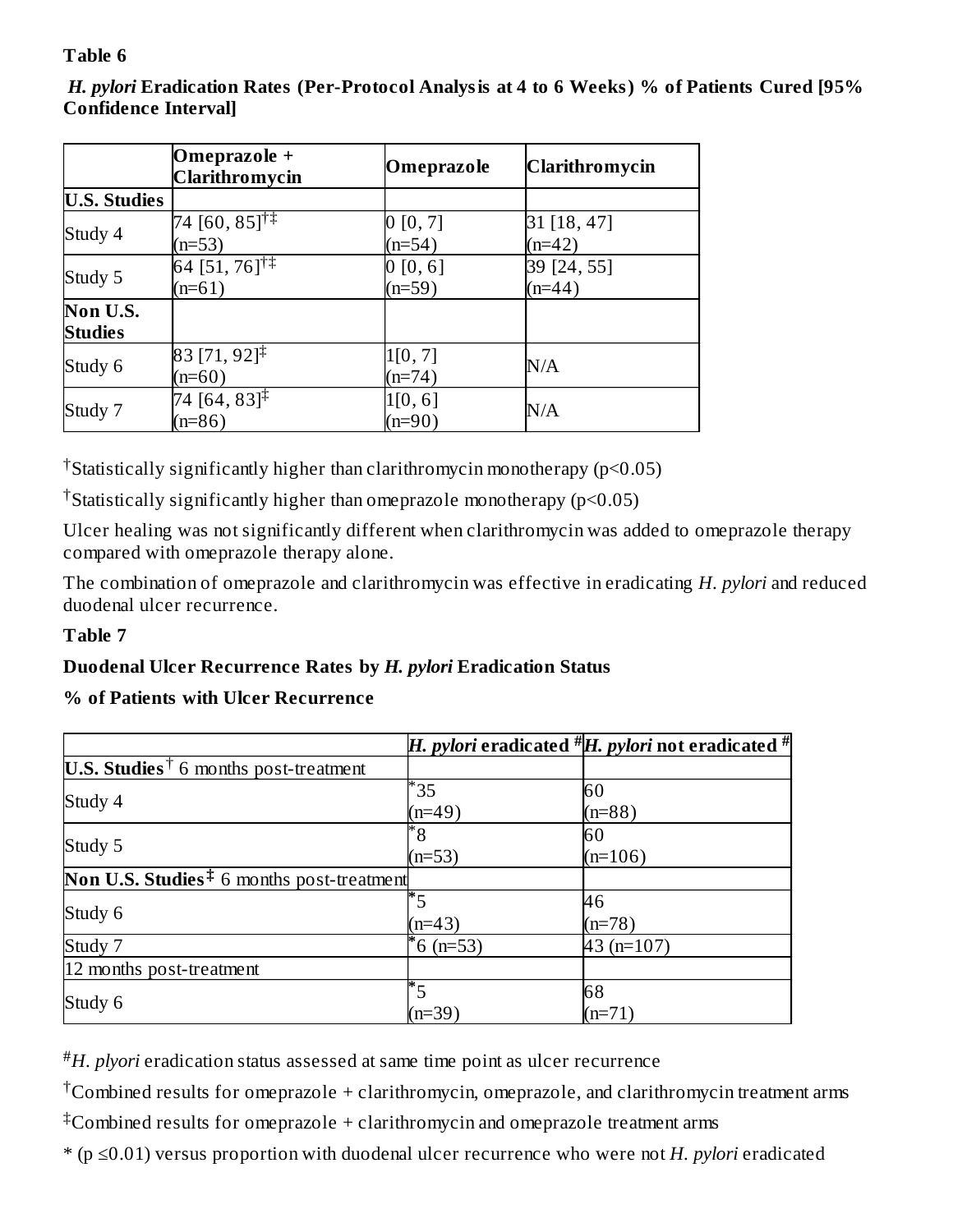#### **14.2 Gastric Ulcer**

In a U.S. multicenter, double-blind, study of omeprazole 40 mg once daily, 20 mg once daily, and placebo in 520 patients with endoscopically diagnosed gastric ulcer, the following results were obtained.

| <b>Treatment of Gastric Ulcer</b><br>% of Patients Healed (All Patients Treated) |                         |                                                                                                                                        |      |  |
|----------------------------------------------------------------------------------|-------------------------|----------------------------------------------------------------------------------------------------------------------------------------|------|--|
|                                                                                  | Omeprazole<br>$(n=202)$ | Omeprazole<br>Offeprazore<br>20 mg once daily 40 mg once daily $\begin{bmatrix} p_{\text{lace}} \\ (n=104) \end{bmatrix}$<br>$(n=214)$ |      |  |
| Week 4                                                                           | 47.5                    | 55.6                                                                                                                                   | 30.8 |  |
| Week 8                                                                           | 74.8                    | 82.7                                                                                                                                   | 48.1 |  |

 $**$ (p < 0.01) omeprazole 40 mg or 20 mg versus placebo

 $^{+}(p \le 0.05)$  omeprazole 40 mg versus 20 mg

For the stratified groups of patients with ulcer size less than or equal to 1 cm, no difference in healing rates between 40 mg and 20 mg was detected at either 4 or 8 weeks. For patients with ulcer size greater than 1 cm, 40 mg was significantly more effective than 20 mg at 8 weeks.

In a foreign, multinational, double-blind study of 602 patients with endoscopically diagnosed gastric ulcer, omeprazole 40 mg once daily, 20 mg once daily, and ranitidine 150 mg twice a day were evaluated.

| <b>Treatment of Gastric Ulcer</b><br>% of Patients Healed (All Patients Treated) |                                                                                                       |                      |           |  |  |
|----------------------------------------------------------------------------------|-------------------------------------------------------------------------------------------------------|----------------------|-----------|--|--|
|                                                                                  | <b>Ranitidine</b><br>Omeprazole<br>Omeprazole<br>20 mg once daily 40 mg once daily 150 mg twice daily |                      |           |  |  |
|                                                                                  | $(n=200)$                                                                                             | $(n=187)$            | $(n=199)$ |  |  |
| Week 4                                                                           | 63.5                                                                                                  | $78.1***$            | 56.3      |  |  |
| Week 8                                                                           | 81.5                                                                                                  | $91.4***$<br>$^{++}$ | 78.4      |  |  |

\*\*( $p$  <0.01) omeprazole 40 mg versus ranitidine

 $^{++}$ (p < 0.01) omeprazole 40 mg versus 20 mg

#### **14.3 Gastroesophageal Reflux Dis eas e (GERD)**

#### *Symptomatic GERD*

A placebo-controlled study was conducted in Scandinavia to compare the efficacy of omeprazole 20 mg or 10 mg once daily for up to 4 weeks in the treatment of heartburn and other symptoms in GERD patients without erosive esophagitis. Results are shown below.

| % Successful Symptomatic Outcome |                                                          |                |           |  |  |
|----------------------------------|----------------------------------------------------------|----------------|-----------|--|--|
|                                  | Omeprazole 20 mg a.m. Omeprazole 10 mg a.m. Placebo a.m. |                |           |  |  |
|                                  | $46*$ <sup>†</sup>                                       | 311            |           |  |  |
| All patients                     | $(n=205)$                                                | $(n=199)$      | $(n=105)$ |  |  |
|                                  | $56*$ <sup>†</sup>                                       | $36^{\dagger}$ | 14        |  |  |
| Patients with confirmed GERD     | $(n=115)$                                                | $(n=109)$      | $(n=59)$  |  |  |

 $^{\mathbb{I}}$ Defined as complete resolution of heartburn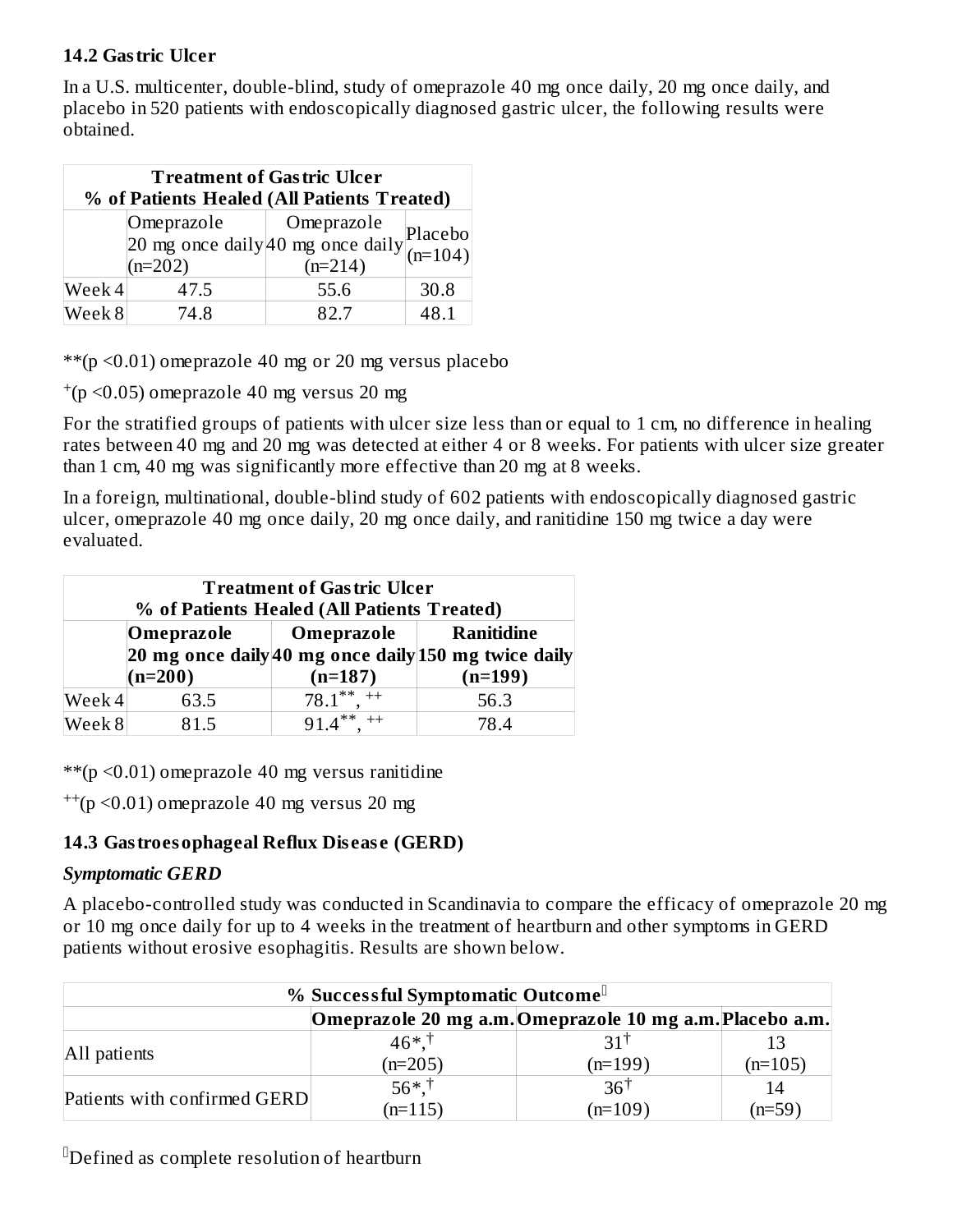$*(p \le 0.005)$  versus 10 mg

 $\dagger$ (p <0.005) versus placebo

#### **14.4 Erosive Esophagitis**

In a U.S. multicenter double-blind placebo controlled study of 20 mg or 40 mg of omeprazole delayedrelease capsules in patients with symptoms of GERD and endoscopically diagnosed erosive esophagitis of grade 2 or above, the percentage healing rates (per protocol) were as follows:

| $20 \text{ mg}$<br>$(n=83)$ | 40 mg<br>$Week \overline{O}$ meprazole $O$ meprazole $(n=43)$<br>$(n=87)$ | Placebo |
|-----------------------------|---------------------------------------------------------------------------|---------|
| $\ast\ast$                  | **                                                                        |         |
| $**$                        | $**$                                                                      |         |

\*\*(p <0.01) omeprazole versus placebo.

In this study, the 40 mg dose was not superior to the 20 mg dose of omeprazole in the percentage healing rate. Other controlled clinical trials have also shown that omeprazole is effective in severe GERD. In comparisons with histamine  $\rm H_2$ -receptor antagonists in patients with erosive esophagitis, grade 2 or above, omeprazole in a dose of 20 mg was significantly more effective than the active controls. Complete daytime and nighttime heartburn relief occurred significantly faster  $(p < 0.01)$  in patients treated with omeprazole than in those taking placebo or histamine  $\rm H_2$ - receptor antagonists.

In this and five other controlled GERD studies, significantly more patients taking 20 mg omeprazole (84%) reported complete relief of GERD symptoms than patients receiving placebo (12%).

#### *Long Term Maintenance Of Healing of Erosive Esophagitis*

In a U.S. double-blind, randomized, multicenter, placebo controlled study, two dose regimens of omeprazole were studied in patients with endoscopically confirmed healed esophagitis. Results to determine maintenance of healing of erosive esophagitis are shown below.

| Life Table Analysis                                         |                         |                                                                                 |  |
|-------------------------------------------------------------|-------------------------|---------------------------------------------------------------------------------|--|
|                                                             | Omeprazole<br>$(n=138)$ | Omeprazole<br>$20$ mg once daily $20$ mg 3 days per week $(n=131)$<br>$(n=137)$ |  |
| Percent in endoscopic remission at 6 months <sup>*</sup> 70 |                         |                                                                                 |  |

\*(p <0.01) omeprazole 20 mg once daily versus omeprazole 20 mg 3 consecutive days per week or placebo.

In an international multicenter double-blind study, omeprazole 20 mg daily and 10 mg daily were compared with ranitidine 150 mg twice daily in patients with endoscopically confirmed healed esophagitis. The table below provides the results of this study for maintenance of healing of erosive esophagitis.

| Life Table Analysis                                        |            |            |                                                      |
|------------------------------------------------------------|------------|------------|------------------------------------------------------|
|                                                            | Omeprazole | Omeprazole | Ranitidine                                           |
|                                                            |            |            | 20 mg once daily 10 mg once daily 150 mg twice daily |
|                                                            | $(n=131)$  | $(n=133)$  | $(n=128)$                                            |
| Percent in endoscopic remission at 12 months <sup>77</sup> |            | ∓58        | 46                                                   |

\*(p <0.01) omeprazole 20 mg once daily versus omeprazole 10 mg once daily or Ranitidine.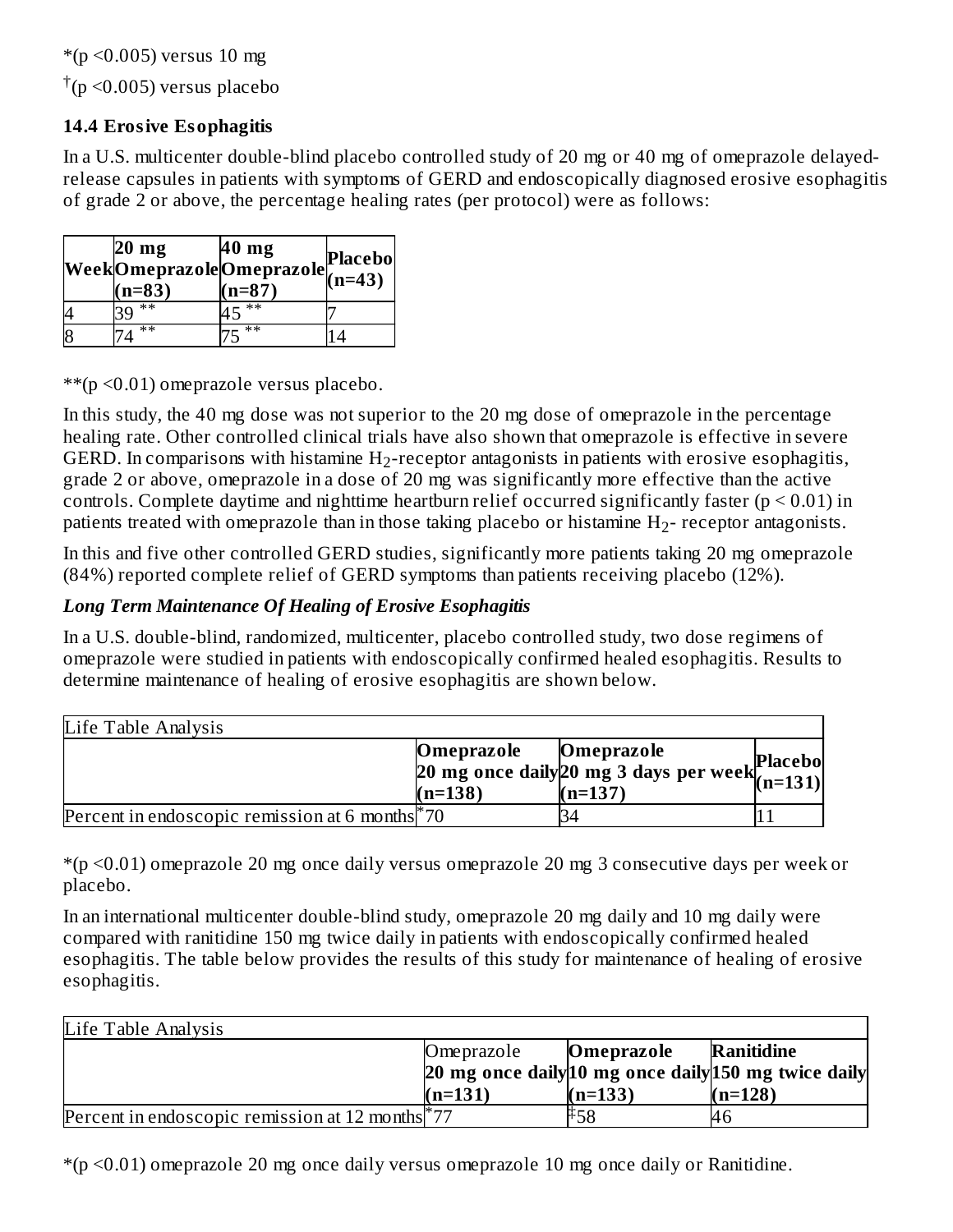$\pm$ (p=0.03) omeprazole 10 mg once daily, versus Ranitidine.

In patients who initially had grades 3 or 4 erosive esophagitis, for maintenance after healing, 20 mg daily of omeprazole was effective, while 10 mg did not demonstrate effectiveness.

# **14.5 Pathological Hypers ecretory Conditions**

In open studies of 136 patients with pathological hypersecretory conditions, such as Zollinger-Ellison (ZE) syndrome with or without multiple endocrine adenomas, omeprazole delayed-release capsules significantly inhibited gastric acid secretion and controlled associated symptoms of diarrhea, anorexia, and pain. Doses ranging from 20 mg every other day to 360 mg per day maintained basal acid secretion below 10 mEq/hr in patients without prior gastric surgery, and below 5 mEq/hr in patients with prior gastric surgery.

Initial doses were titrated to the individual patient need, and adjustments were necessary with time in some patients [see **DOSAGE AND ADMINISTRATION (2)**]. Omeprazole was well tolerated at these high dose levels for prolonged periods (> 5 years in some patients). In most ZE patients, serum gastrin levels were not modified by omeprazole. However, in some patients serum gastrin increased to levels greater than those present prior to initiation of omeprazole therapy. At least 11 patients with ZE syndrome on long-term treatment with omeprazole developed gastric carcinoids. These findings are believed to be a manifestation of the underlying condition, which is known to be associated with such tumors, rather than the result of the administration of omeprazole. [see **ADVERSE REACTIONS (6)**].

# **14.6 Pediatric GERD**

# *Symptomatic GERD*

The effectiveness of omeprazole for the treatment of nonerosive GERD in pediatric patients 2 to 16 years of age is based in part on data obtained from pediatric patients in an uncontrolled Phase III study. [See **USE IN SPECIFIC POPULATIONS (8.4)]**

The study enrolled 113 pediatric patients 2 to 16 years of age with a history of symptoms suggestive of nonerosive GERD. Patients were administered a single dose of omeprazole (10 mg or 20 mg, based on body weight) for 4 weeks either as an intact capsule or as an open capsule in applesauce. Successful response was defined as no moderate or severe episodes of either pain-related symptoms or vomiting/regurgitation during the last 4 days of treatment. Results showed success rates of 60% (9/15; 10 mg omeprazole) and 59% (58/98; 20 mg omeprazole), respectively.

# *Healing of Erosive Esophagitis*

In an uncontrolled, open-label dose-titration study, healing of erosive esophagitis in pediatric patients 1 to 16 years of age required doses that ranged from 0.7 to 3.5 mg/kg/day (80 mg/day). Doses were initiated at 0.7 mg/kg/day. Doses were increased in increments of 0.7 mg/kg/day (if intraesophageal pH showed a pH of < 4 for less than 6% of a 24-hour study). After titration, patients remained on treatment for 3 months. Forty-four percent of the patients were healed on a dose of 0.7 mg/kg body weight; most of the remaining patients were healed with 1.4 mg/kg after an additional 3 months' treatment. Erosive esophagitis was healed in 51 of 57 (90%) children who completed the first course of treatment in the healing phase of the study. In addition, after 3 months of treatment, 33% of the children had no overall symptoms, 57% had mild reflux symptoms, and 40% had less frequent regurgitation/vomiting.

# *Maintenance of Healing of Erosive Esophagitis*

In an uncontrolled, open-label study of maintenance of healing of erosive esophagitis in 46 pediatric patients, 54% of patients required half the healing dose. The remaining patients increased the healing dose (0.7 to a maximum of 2.8 mg/kg/day) either for the entire maintenance period, or returned to half the dose before completion. Of the 46 patients who entered the maintenance phase, 19 (41%) had no relapse. In addition, maintenance therapy in erosive esophagitis patients resulted in 63% of patients having no overall symptoms.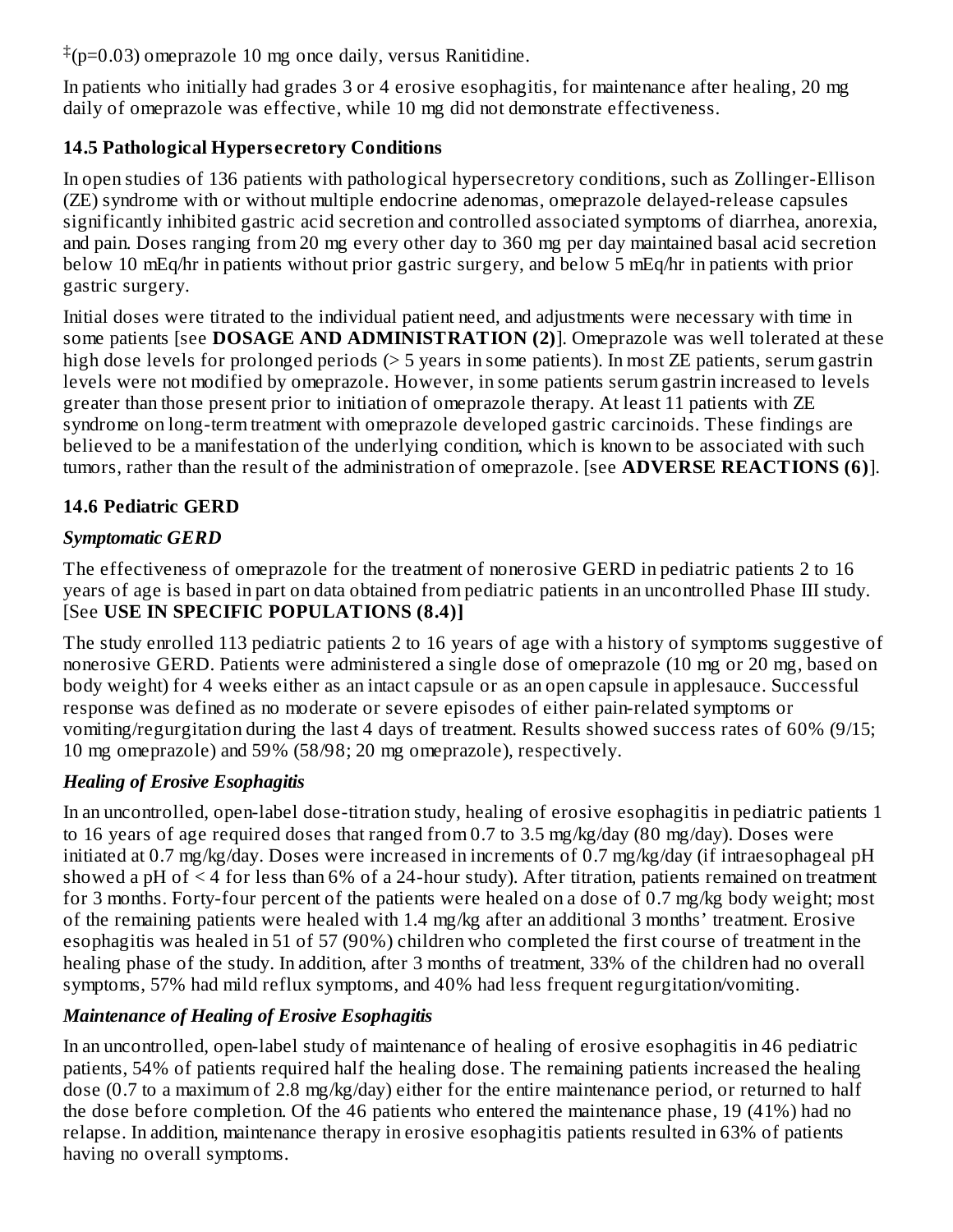#### **15 REFERENCES**

1. National Committee for Clinical Laboratory Standards. Methods for Dilution Antimicrobial Susceptibility Tests for Bacteria That Grow Aerobically—Fifth Edition. Approved Standard NCCLS Document M7-A5, Vol, 20, No. 2, NCCLS, Wayne, PA, January 2000.

#### **16 HOW SUPPLIED/STORAGE AND HANDLING**

Omeprazole delayed-release capsules USP, 10 mg, are light brown, opaque, hypromellose capsules, coded OME 10 on cap and body.

Omeprazole delayed-release capsules USP, 20 mg, are white, opaque, hypromellose capsules, coded OME 20 on cap and body. They are supplied as follows:

NDC 0615-1359-39, blisterpacks of 30 capsules.

NDC 0615-1359-31, blisterpacks of 31 capsules

NDC 0615-1359-05, blisterpacks of 15 capsules.

Omeprazole delayed-release capsules USP, 40 mg, are white opaque colored cap, light brown colored body, hypromellose capsules, coded OME 40 on cap and body.

#### **Storage**

Store omeprazole delayed-release capsules in a tight container protected from light and moisture. Store at 20° to 25°C (68° to 77°F). [See USP Controlled Room Temperature].

#### **17 PATIENT COUNSELING INFORMATION**

#### " See FDA-Approved Medication Guide"

Omeprazole delayed-release capsules should be taken before eating. Patients should be informed that the omeprazole delayed-release capsules should be swallowed whole.

For patients who have difficulty swallowing capsules, the contents of an omeprazole delayed-release capsule can be added to applesauce. One tablespoon of applesauce should be added to an empty bowl and the capsule should be opened. All of the pellets inside the capsule should be carefully emptied on the applesauce. The pellets should be mixed with the applesauce and then swallowed immediately with a glass of cool water to ensure complete swallowing of the pellets. The applesauce used should not be hot and should be soft enough to be swallowed without chewing. The pellets should not be chewed or crushed. The pellets/applesauce mixture should not be stored for future use.

Advise patients to immediately report and seek care for diarrhea that does not improve. This may be a sign of *Clostridium difficile* associated diarrhea [see **WARNINGS AND PRECAUTIONS (5.3)].**

Advise patients to immediately report and seek care for any cardiovascular or neurological symptoms including palpitations, dizziness, seizures, and tetany as these may be signs of hypomagnesemia [see **WARNINGS AND PRECAUTIONS (5.6)].**

#### **Medication Guide**

Omeprazole Delayed-Release Capsules, USP

#### **(oh-MEE-pray-zole)**

Read this Medication Guide before you start taking omeprazole delayed-release capsules and each time you get a refill. There may be new information. This information does not take the place of talking with your doctor about your medical condition or your treatment.

#### **What is the most important information I should know about omeprazole delayed-releas e capsules?**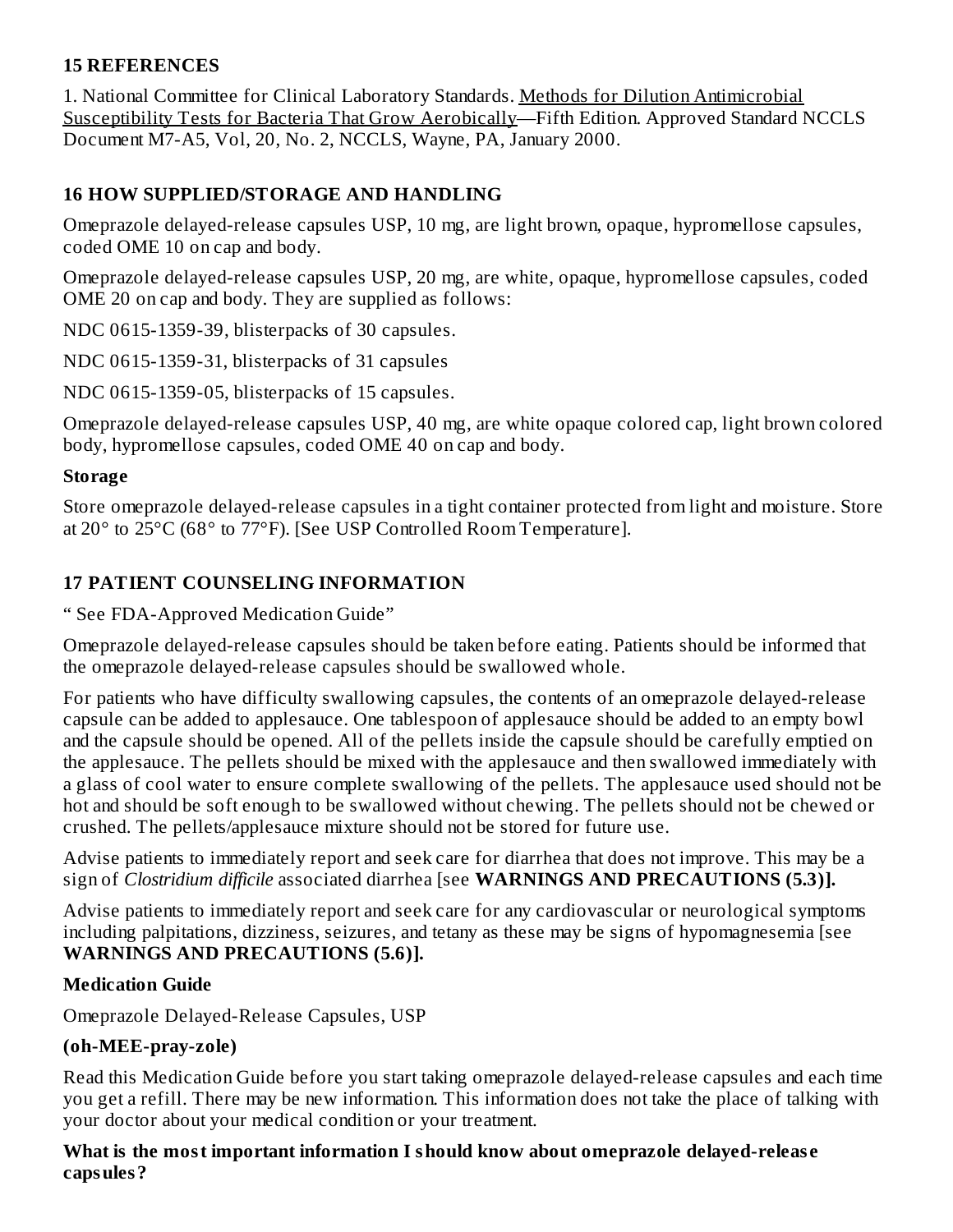#### **Omeprazole delayed-releas e capsules may help your acid-related symptoms, but you could still have s erious stomach problems. Talk with your doctor.**

#### **Omeprazole delayed-releas e capsules can caus e s erious side effects, including:**

**Diarrhea.** Omeprazole delayed-release capsules may increase your risk of getting severe diarrhea. This diarrhea may be caused by an infection (*Clostridium difficile*) in your intestines.

Call your doctor right away if you have watery stool, stomach pain, and fever that does not go away.

**Bone fractures.** People who take multiple daily doses of proton pump inhibitor medicines for a long period of time (a year or longer) may have an increased risk of fractures of the hip, wrist, or spine. You should take omeprazole delayed-release capsules exactly as prescribed, at the lowest dose possible for your treatment and for the shortest time needed. Talk to your doctor about your risk of bone fracture if you take omeprazole delayed-release capsules.

Omeprazole delayed-release capsules can have other serious side effects. See "**What are the possible side effects of omeprazole delayed-releas e capsules?"**

#### **What are omeprazole delayed-releas e capsules?**

Omeprazole delayed-release capsules are a prescription medicine called a proton pump inhibitor (PPI). Omeprazole delayed-release capsules reduces the amount of acid in your stomach.

Omeprazole delayed-release capsules are used in adults:

- for up to 8 weeks for the healing of duodenal ulcers. The duodenal area is the area where food passes when it leaves the stomach.
- with certain antibiotics to treat an infection caused by bacteria called *H. pylori*. Sometimes *H. pylori* bacteria can cause duodenal ulcers. The infection needs to be treated to prevent the ulcers from coming back.
- for up to 8 weeks for healing stomach ulcers
- for up to 4 weeks to treat heartburn and other symptoms that happen with gastroesophageal reflux disease (GERD).

GERD happens when acid in your stomach backs up into the tube (esophagus) that connects your mouth to your stomach. This may cause a burning feeling in your chest or throat, sour taste, or burping.

- for up to 8 weeks to heal acid-related damage to the lining of the esophagus (called erosive esophagitis or EE). If needed, your doctor may decide to prescribe another 4 weeks of omeprazole delayed-release capsules.
- to maintain healing of the esophagus. It is not known if omeprazole delayed-release capsules are safe and effective when used for longer than 12 months (1 year) for this purpose.
- for the long-term treatment of conditions where your stomach makes too much acid. This includes a rare condition called Zollinger-Ellison Syndrome.

For children 2 to 16 years of age, omeprazole delayed-release capsules are used:

- for up to 4 weeks to treat heartburn and other symptoms that happen with gastroesophageal reflux disease (GERD).
- for up to 8 weeks to heal acid-related damage to the lining of the esophagus (called erosive esophagitis or EE)
- to maintain healing of the esophagus. It is not known if omeprazole delayed-release capsules are safe and effective when used longer than 12 months (1 year) for this purpose.

It is not known if omeprazole delayed-release capsules are safe and effective for the treatment of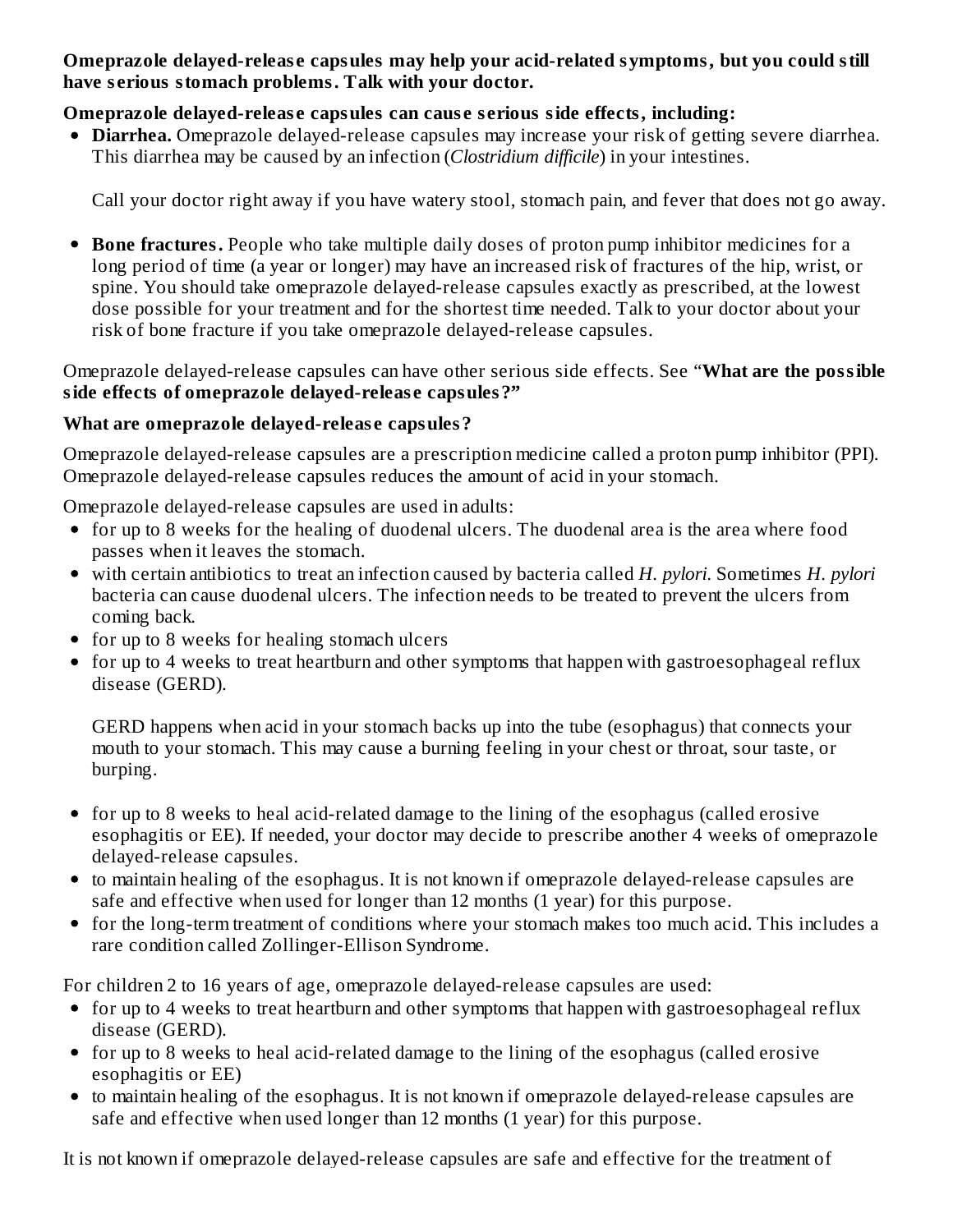gastroesophageal reflux disease (GERD) in children under 1 year of age.

#### **Who should not take omeprazole delayed-releas e capsules?**

#### **Do not take omeprazole delayed-releas e capsules if you:**

- are allergic to omeprazole or any of the ingredients in omeprazole delayed-release capsules. See the end of this Medication Guide for a complete list of ingredients in omeprazole delayed-release capsules.
- are allergic to any other Proton Pump Inhibitor (PPI) medicine.

# **What should I tell my doctor before taking omeprazole delayed-releas e capsules?**

#### **Before you take omeprazole delayed-releas e capsules, tell your doctor if you:**

- have been told that you have low magnesium levels in your blood
- have liver problems
- have any other medical conditions
- are pregnant or plan to become pregnant. It is not known if omeprazole delayed-release capsules will harm your unborn baby.
- are breastfeeding or plan to breastfeed. Omeprazole passes into your breast milk. Talk to your doctor about the best way to feed your baby if you take omeprazole delayed-release capsules.

**Tell your doctor about all of the medicines you take** including prescription and non-prescription drugs, anti-cancer drugs, vitamins and herbal supplements. Omeprazole delayed-release capsules may affect how other medicines work, and other medicines may affect how omeprazole delayed-release capsules works.

Especially tell your doctor if you take:

- atazanavir (Reyataz)
- nelfinavir (Viracept)
- saquinavir (Fortovase)
- cilostazol (Pletal)
- ketoconazole (Nizoral)
- voriconazole (Vfend)
- an antibiotic that contains ampicillin, amoxicillin or clarithromycin
- products that contain iron
- warfarin (Coumadin, Jantoven)
- $\bullet$  digoxin (Lanoxin)
- tacrolimus (Prograf)
- diazepam (Valium)
- phenytoin (Dilantin)
- disulfiram (Antabuse)
- clopidogrel (Plavix)
- St. John's Wort (Hypericum perforatum)
- rifampin (Rimactane, Rifater, Rifamate),
- erlotinib (Tarceva)
- methotrexate

Ask your doctor or pharmacist for a list of these medicines if you are not sure.

Know the medicines that you take. Keep a list of them to show your doctor and pharmacist when you get a new medicine.

## **How should I take omeprazole delayed-releas e capsules?**

- Take omeprazole delayed-release capsules exactly as prescribed by your doctor.
- Do not change your dose or stop omeprazole delayed-release capsules without talking to your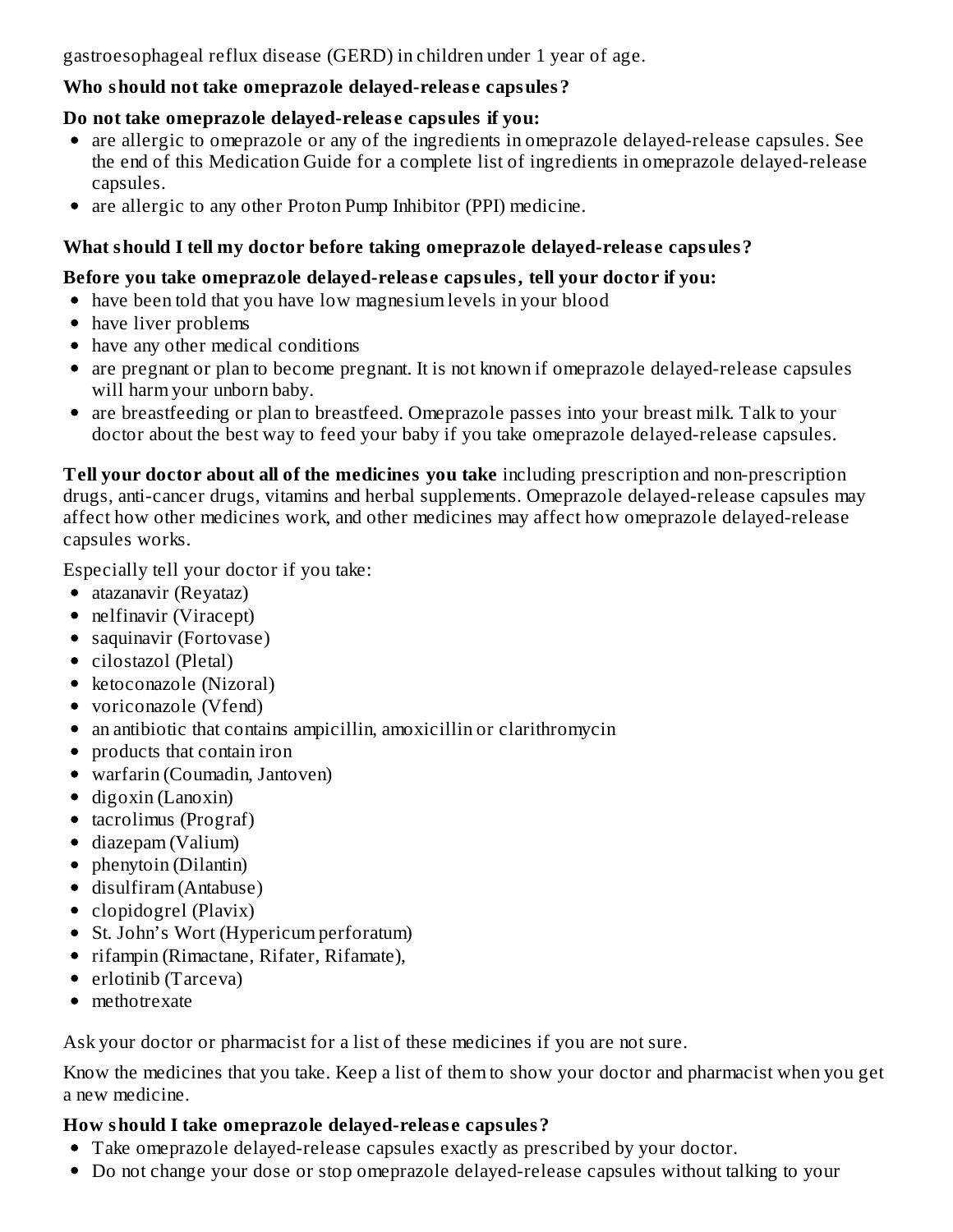doctor.

- Take omeprazole delayed-release capsules at least 1 hour before a meal.
- Swallow omeprazole delayed-release capsules whole. **Do not chew or crush omeprazole delayed-releas e capsules.**
- If you have trouble swallowing omeprazole delayed-release capsules, you may take as follows:
	- Place 1 tablespoon of applesauce into a clean bowl.
	- Carefully open the capsule and empty the contents (pellets) onto the applesauce. Mix the pellets with the applesauce.
	- Swallow the applesauce and pellet mixture right away with a glass of cool water. Do not chew or crush the pellets. Do not store the applesauce and pellet mixture for later use.
- If you forget to take a dose of omeprazole delayed-release capsules, take it as soon as you remember. If it is almost time for your next dose, do not take the missed dose. Take the next dose on time. Do not take a double dose to make up for a missed dose.
- If you take too much omeprazole delayed-release capsules, tell your doctor right away.

# **What are the possible side effects of omeprazole delayed-releas e capsules?**

# **Omeprazole delayed-releas e capsules can caus e s erious side effects, including:**

- **"See "What is the most important information I should know about omeprazole delayedreleas e capsules** ?"
- **Chronic (lasting a long time) inflammation of the stomach lining (Atrophic Gastritis).** Using omeprazole delayed-release capsules for a long period of time may increase the risk of inflammation to your stomach lining. You may or may not have symptoms. Tell your doctor if you have stomach pain, nausea, vomiting, or weight loss.
- **Low magnesium levels in your body**. Low magnesium can happen in some people who take a proton pump inhibitor medicine for at least 3 months. If low magnesium levels happen, it is usually after a year of treatment.

You may or may not have symptoms of low magnesium.

# **Tell your doctor right away if you develop any of thes e symptoms:**

- seizures
- dizziness
- abnormal or fast heart beat
- jitteriness
- jerking movements or shaking (tremors)
- muscle weakness
- spasms of the hands and feet
- cramps or muscle aches
- spasm of the voice box

Your doctor may check the level of magnesium in your body before you start taking omeprazole delayed-release capsules or during treatment if you will be taking omeprazole delayed-release capsules for a long period of time.

The most common side effects with omeprazole delayed-release capsules in adults and children include:

- headache
- stomach pain
- nausea
- diarrhea
- vomiting
- $\bullet$  gas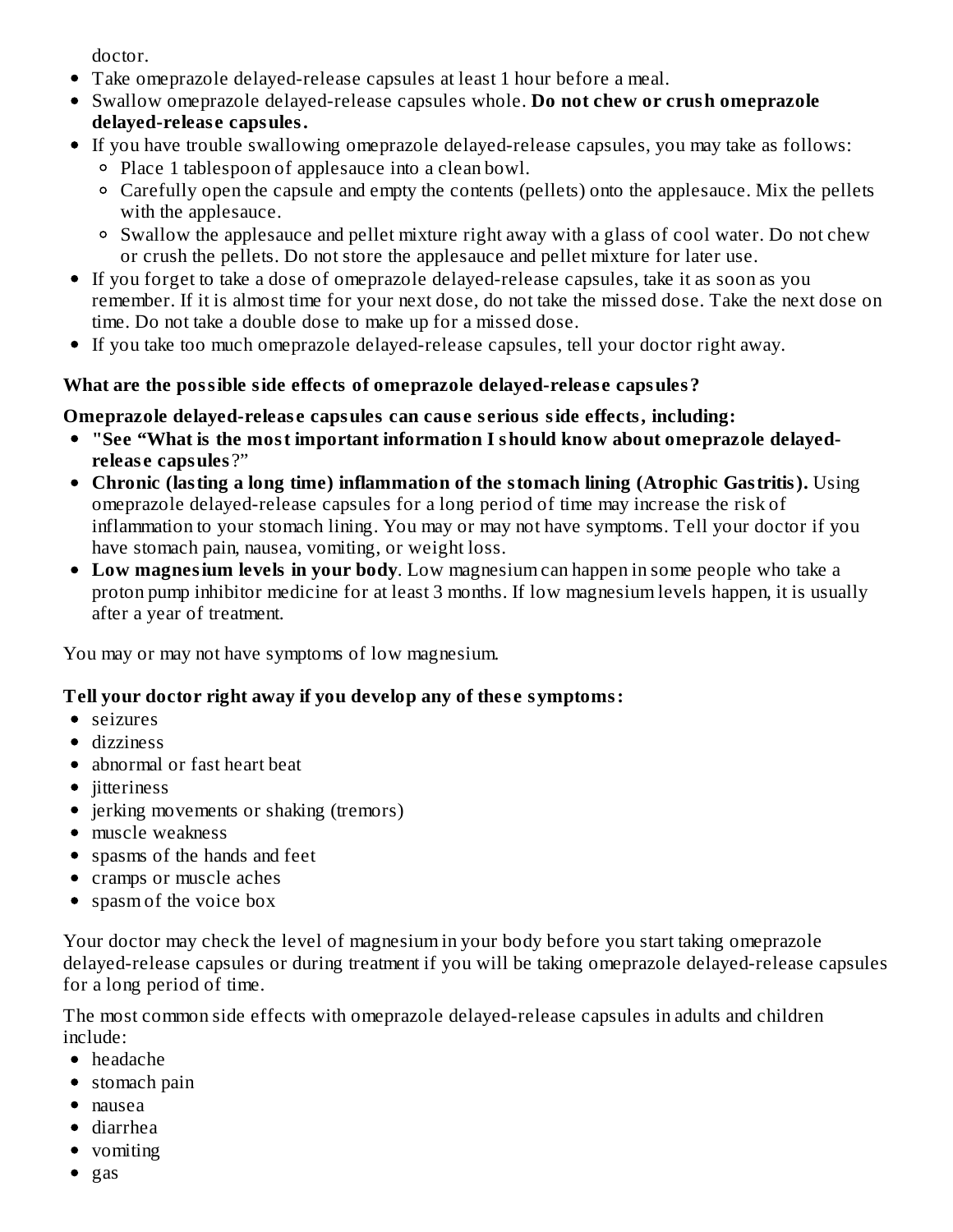In addition to the side effects listed above, the most common side effects in children 2 to 16 years of age include:

- respiratory system events
- fever

Other side effects:

**Serious allergic reactions**. Tell your doctor if you get any of the following symptoms with omeprazole delayed-release capsules:

- $\bullet$  rash
- face swelling
- throat tightness
- difficulty breathing

Your doctor may stop omeprazole delayed-release capsules if these symptoms happen.

Tell your doctor if you have any side effect that bothers you or that do not go away. These are not all the possible side effects with omeprazole delayed-release capsules.

#### **Call your doctor for medical advice about side effects. You may report side effects to FDA at 1- 800-FDA-1088.**

## **How should I store omeprazole delayed-releas e capsules?**

- Store omeprazole delayed-release capsules at room temperature between 68°F to 77°F (20°C to  $25^{\circ}$ C).
- Keep the container of omeprazole delayed-release capsules closed tightly.
- Keep the container of omeprazole delayed-release capsules dry and away from light.

## **Keep omeprazole delayed-releas e capsules and all medicines out of the reach of children.**

## **General information about omeprazole delayed-releas e capsules**

Medicines are sometimes prescribed for purposes other than those listed in a Medication Guide. Do not use omeprazole delayed-release capsules for a condition for which it was not prescribed. Do not give omeprazole delayed-release capsules to other people, even if they have the same symptoms you have. It may harm them.

This Medication Guide summarizes the most important information about omeprazole delayed-release capsules. For more information, ask your doctor. You can ask your doctor or pharmacist for information that is written for healthcare professionals.

For more information, call Sandoz Inc. at 1-800-525-8747.

## **Instructions for Us e**

For instructions on taking delayed-release capsules, please see **"How should I take omeprazole delayed-releas e capsules?"**

## **What are the ingredients in omeprazole delayed-releas e capsules?**

## **Active ingredient**: Omeprazole

**Inactive ingredients**: acetone, anhydrous lactose, croscarmellose sodium, dehydrated alcohol, dibutyl sebacate, hypromellose phthalate, low-substituted hydroxypropyl cellulose, microcrystalline cellulose, polysorbate 80, povidone and talc.

The capsule shells have the following inactive ingredients: hypromellose and titanium dioxide. In addition, the 10 mg and 40 mg capsule also contains red iron oxide and yellow iron oxide. The capsule shell may contain carrageenan and potassium chloride. The ink used for printing contains black iron oxide.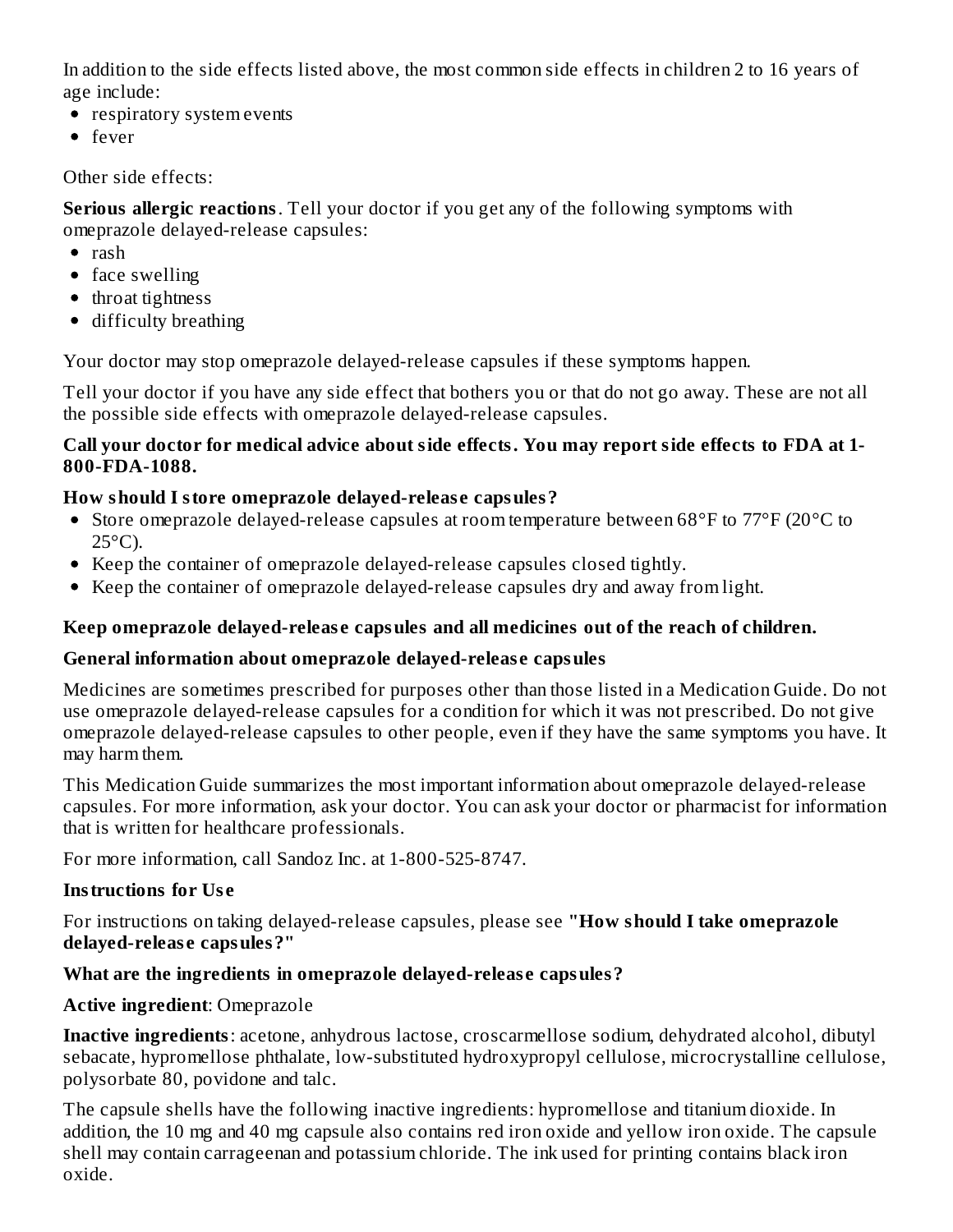The brands listed are the registered trademarks of their respective owners and are not trademarks of Sandoz Inc.

This Medication Guide and Instructions for Use has been approved by the U.S. Food and Drug Administration

Manufactured in Slovenia by Lek Pharmaceuticals d.d.

for Sandoz Inc., Princeton, NJ 08540

Rev. April 2014

#### **PRINCIPAL DISPLAY PANEL**

Omeprazole Delayed-Release Capsules, USP 20 mg

| VLI NDC 0615-1359-39<br>OMEPRAZOLE<br><b>DELAYED-RELEASE</b><br>CAPS, USP 20 mg<br>LOT<br>1359<br>$\overline{50}$ EXP | See Boxed<br>Statement<br>on<br>Reverse<br><b>Rx</b><br>Only | (SANDOZ NDC 0781-2233-10)<br>Omeprazole<br><b>Delayed-Release</b><br>Caps, USP 20 mg |                         | Received:<br>$-16$ —<br>$24-$<br>$-23-$<br>$-15-$<br>$31 -$<br>$22 -$<br>$-14-$<br>$-21-$<br>$-13-$<br>$29 -$<br>$-20-$<br>$-12-$<br>$28 -$<br>$-19-$<br>$-11-$<br>$27 -$ | $-8$<br>$\Lambda$<br>$-3.$                                                                                                                   | patients with difficulty swallowing, see                                                                                                       | STORE AT 20°-25°C (68°-77°F)<br>ISEE USP CONTROLLED ROOM TEMPERATUREI<br>Dispense in a tight, light-resistant container.<br>Protect from light and moisture.<br>* Each Cap Contains: Omeprazole 20 mg<br>The capsule should be swallowed whole,<br>and not opened, chewed or crushed. For                                                                                                                              |
|-----------------------------------------------------------------------------------------------------------------------|--------------------------------------------------------------|--------------------------------------------------------------------------------------|-------------------------|---------------------------------------------------------------------------------------------------------------------------------------------------------------------------|----------------------------------------------------------------------------------------------------------------------------------------------|------------------------------------------------------------------------------------------------------------------------------------------------|------------------------------------------------------------------------------------------------------------------------------------------------------------------------------------------------------------------------------------------------------------------------------------------------------------------------------------------------------------------------------------------------------------------------|
| 11859-39                                                                                                              |                                                              |                                                                                      |                         | 26<br>$-18-$<br>$-10-$                                                                                                                                                    | $-2$                                                                                                                                         | package insert for further instructions.                                                                                                       |                                                                                                                                                                                                                                                                                                                                                                                                                        |
| QTY<br>30                                                                                                             |                                                              |                                                                                      |                         | $-17-$<br>- 9-<br>$25 -$<br>START DATE                                                                                                                                    | - 1-<br>START TIME                                                                                                                           | See Package Insert Binder for Dosage Information<br>FOR INSTITUTIONAL USE ONLY                                                                 |                                                                                                                                                                                                                                                                                                                                                                                                                        |
| MFG BY LEK<br>for SANDOZ<br>(NDC 0781-2233-10)<br>PKG BY VANGARD<br>GLASGOW, KY 42141                                 |                                                              |                                                                                      |                         | Pkg By Vangard, Glasgow, KY 42141<br>OMEPRAZOLE<br>DELAYED-RELEASE<br>CAP, USP 20 mg*<br><b>LOT 1359</b>                                                                  | Pkg By Vangard, Glasgow, KY 42141<br>OMEPRAZOLE<br>DELAYED-RELEASE<br>CAP, USP 20 mg'<br><b>LOT 1359</b>                                     | Pkg By Vangard, Glasgow, KY 42141<br>OMEPRAZOLE<br>DELAYED-RELEASE<br>CAP, USP 20 mg<br><b>LOT 1359</b><br><b><i>MONTH REPORT OF LARGE</i></b> | 10454 Rev 01<br>Vangard Labs<br>Glasgow, KY 42141<br>$\prod_{s=1}^{n} \prod_{s=2}^{n} \prod_{s=1}^{n} \prod_{s=1}^{n} \prod_{s=1}^{n} \prod_{s=1}^{n} \prod_{s=1}^{n} \prod_{s=1}^{n} \prod_{s=1}^{n} \prod_{s=1}^{n} \prod_{s=1}^{n} \prod_{s=1}^{n} \prod_{s=1}^{n} \prod_{s=1}^{n} \prod_{s=1}^{n} \prod_{s=1}^{n} \prod_{s=1}^{n} \prod_{s=1}^{n} \prod_{s=1}^{n} \prod_{s=1}^{n} \prod_{s=1}^{n} \prod_{s=1}^{n}$ |
|                                                                                                                       |                                                              | 16                                                                                   | 8                       | Pkg By Vangard, Glasgow, KY 42141<br>OMEPRAZOLE                                                                                                                           | Pkg by Vangard, Glasgow, KY 42141<br>OMEPRAZOLE                                                                                              | Pkg By Vangard, Glasgow, KY 42141<br>OMEPRAZOLE                                                                                                | Pkg by Vangard, Glasgow, KY 42141<br>OMEPRAZOLE                                                                                                                                                                                                                                                                                                                                                                        |
|                                                                                                                       |                                                              |                                                                                      |                         | DELAYED-RELEASE<br>CAP, USP 20 mg*<br>LOT 1359                                                                                                                            | DELAYED-RELEASE<br>CAP, USP 20 mg*<br>LOT 1359                                                                                               | DELAYED-RELEASE<br>CAP, USP 20 mg*<br>LOT 1359                                                                                                 | DELAYED-RELEASE<br>CAP, USP 20 mg*<br><b>LOT 1359</b>                                                                                                                                                                                                                                                                                                                                                                  |
| 30                                                                                                                    | 23                                                           | 15                                                                                   | $\overline{z}$          | $\blacksquare$                                                                                                                                                            | <u>mniitiifiifiifiin m</u>                                                                                                                   | <b>TELL IV, J. J. J. J. J. VIII DIE</b>                                                                                                        | <u>UTILIÄÄÄÄÄÄÄÄÄ</u>                                                                                                                                                                                                                                                                                                                                                                                                  |
|                                                                                                                       |                                                              |                                                                                      |                         | Pkg By Vangard, Glasgow, KY 42141<br>OMEPRAZOLE<br>DELAYED-RELEASE<br>CAP, USP 20 mg*<br>107,1359                                                                         | Pkg by Vangard, Glasgow, KY 42141<br>OMEPRAZOLE<br>DELAYED-RELEASE<br>CAP, USP 20 mg*<br><b>LOT 1359</b>                                     | Pkg By Vongord, Glosgow, KY 42141<br>OMEPRAZOLE<br>DELAYED-RELEASE<br>CAP, USP<br>20 mg<br><b>LOT 1359</b>                                     | Pkg By Vangard, Glasgow, KY 42141<br>OMEPRAZOLE<br>DELAYED-RELEASE<br>CAP, USP 20 mg*<br><b>LOT 1359</b>                                                                                                                                                                                                                                                                                                               |
| 29                                                                                                                    | 22                                                           | 14                                                                                   | 6                       |                                                                                                                                                                           | <u> 11   11   11   11   11   11   11</u>                                                                                                     | <u> Hill III (111   111   111   111   111   111   111   111   111   111   111   111   111   111   111   111   111 </u>                         |                                                                                                                                                                                                                                                                                                                                                                                                                        |
|                                                                                                                       |                                                              |                                                                                      |                         | Pkg By Vangard, Glasgow, KY 42141<br>OMEPRAZOLE<br>DELAYED-RELEASE<br>CAP, USP 20 mg*<br>LOT 1359                                                                         | Pkg by Vangard, Glasgow, KY 42141<br>OMEPRAZOLE<br>DELAYED-RELEASE<br>CAP, USP 20 mg*<br>LOT 1359                                            | Pkg By Vangard, Glasgow, KY 42141<br>OMEPRAZOLE<br>DELAYED-RELEASE<br>CAP, USP 20 mg*<br>LOT 1359                                              | Pkg by Vangard, Glasgow, KY 42141<br>OMEPRAZOLE<br>DELAYED-RELEASE<br>CAP, USP 20 mg*<br>LOT 1359                                                                                                                                                                                                                                                                                                                      |
| 28                                                                                                                    | 21                                                           | 13                                                                                   | 5                       | <u> HEINING DEN HEININ</u>                                                                                                                                                | <u> HEILIN DUN EN DE HEI</u>                                                                                                                 | <b></b>                                                                                                                                        | <b>HERRICH AND AN</b>                                                                                                                                                                                                                                                                                                                                                                                                  |
|                                                                                                                       |                                                              |                                                                                      |                         | Pkg By Vangard, Glasgow, KY 42141<br>OMEPRAZOLE<br>DELAYED-RELEASE<br>CAP, USP 20 mg*<br>LOT 1359                                                                         | Pkg By Vangard, Glasgow, KY 42141<br>CMEPRAZOLE<br>DELAYED-RELEASE<br>CAP, USP 20 mg*<br>LOT 1359<br><u> HEILING SEN HEILING SEN IN DIE </u> | Pkg By Vangard, Glasgow, KY 42141<br>OMEPRAZOLE<br>DELAYED-RELEASE<br>CAP, USP 20 mg*<br>LOT 1359                                              | Pkg By Vangard, Glasgow, KY 42141<br>CMEPRAZOLE<br>DELAYED-RELEASE<br>CAP, USP 20 mg*<br>LOT 1359                                                                                                                                                                                                                                                                                                                      |
| 27                                                                                                                    | 20                                                           | 12                                                                                   | 4                       | $\prod_{i=1}^n \prod_{i=1}^n \prod_{i=1}^n \prod_{i=1}^n \prod_{i=1}^n$                                                                                                   |                                                                                                                                              | $III II$ $III II II II II II$                                                                                                                  | $\prod_{i=1}^n \prod_{j=1}^n \prod_{j=1}^n \prod_{j=1}^n \prod_{j=1}^n$                                                                                                                                                                                                                                                                                                                                                |
|                                                                                                                       |                                                              |                                                                                      |                         | Pkg By Vangard, Glasgow, KY 42141<br>OMEPRAZOLE<br>DELAYED-RELEASE<br>CAP, USP 20 mg*<br>LOT 1359                                                                         | Pkg by Vangard, Glasgow, KY 42141<br>OMEPRAZOLE<br>DELAYED-RELEASE<br>LOT 1359                                                               | Pkg By Vangard, Glasgow, KY 42141<br>OMEPRAZOLE<br>DELAYED-RELEASE<br>LOT 1359                                                                 | Pkg by Vangard, Glasgow, KY 42141<br>OMEPRAZOLE<br>DELAYED-RELEASE<br>CAP, USP 20 mg*<br><b>LOT 1359</b>                                                                                                                                                                                                                                                                                                               |
| 26                                                                                                                    | 19                                                           | 11                                                                                   | 3                       | $\prod_{1\leq i \leq n} \prod_{2\leq i \leq n} \prod_{2\leq i \leq n} \prod_{i=1}^n \prod_{i=1}^n \prod_{i=1}^n$                                                          | <u>monitori in in</u>                                                                                                                        | <b>TELLUM PRODUCTION DE</b>                                                                                                                    | $\prod_{i=1}^n \prod_{j=1}^n \prod_{j=1}^n \prod_{j=1}^n \prod_{j=1}^n \prod_{j=1}^n$                                                                                                                                                                                                                                                                                                                                  |
|                                                                                                                       |                                                              |                                                                                      |                         | Pkg By Vangard, Glasgow, KY 42141<br>OMEPRAZOLE<br>DELAYED-RELEASE<br>CAP, USP 20 mg*<br><b>LOT 1359</b>                                                                  | Pkg By Vangard, Glasgow, KY 42141<br>OMEPRAZOLE<br>DELAYED-RELEASE<br>CAP, USP<br>20 mg<br><b>LOT 1359</b>                                   | Pkg By Vangard, Glasgow, KY 42141<br>OMEPRAZOLE<br>DELAYED-RELEASE<br>CAP, USP<br>$20$ mg<br><b>LOT 1359</b>                                   | Pkg By Vangard, Glasgow, KY 42141<br>OMEPRAZOLE<br>DELAYED-RELEASE<br>CAP, USP 20 mg*<br><b>LOT 1359</b>                                                                                                                                                                                                                                                                                                               |
| 25                                                                                                                    | 18                                                           | 10                                                                                   | $\overline{\mathbf{2}}$ | <b>THE REAL PROPERTY OF THE REAL</b>                                                                                                                                      | OTITUQQAQQQQQTITIN                                                                                                                           | $\blacksquare$                                                                                                                                 | <b>TETTINI, PARAGELLA TETTI</b>                                                                                                                                                                                                                                                                                                                                                                                        |
|                                                                                                                       |                                                              |                                                                                      |                         | Pkg By Vangerd, Glesgow, KY 42141<br>OMEPRAZOLE<br>DELAYED-RELEASE<br>CAP, USP 20 mg*<br>LOT 1359                                                                         | Pkg by Vangard, Glasgow, KY 42141<br>OMEPRAZOLE<br>DELAYED-RELEASE<br>CAP, USP 20 mg'<br><b>LOT 1359</b>                                     | Pkg By Vangard, Glasgow, KY 42141<br>OMEPBAZOLE<br>DELAYED-RELEASE<br>CAP, USP 20 mg*<br><b>LOT 1359</b>                                       | Pkg by Vangard, Glasgow, KY 42141<br>OMEPRAZOLE<br>DELAYED-RELEASE<br>CAP, USP 20 mg*<br>LOT 1359                                                                                                                                                                                                                                                                                                                      |
| a 17<br><b>Omnicare</b> The overall configuration of this package is a trademark of Omnicare, Inc.<br>Mix             |                                                              |                                                                                      | -1                      | <u> HEILIN QUULUU HE</u>                                                                                                                                                  | <u> AN AN AN DIN AN AN AN DIA 1999 AN DIA 1999 AN DIA 1999 AN DIA 1999 AN DIA 1999 AN DIA 1999 AN DIA 1999 AN DIA</u>                        | <b>TELLUM DE POLITIQUE DE</b>                                                                                                                  | <u>UTILIQQIQQQQQITIDI</u>                                                                                                                                                                                                                                                                                                                                                                                              |
|                                                                                                                       |                                                              |                                                                                      |                         |                                                                                                                                                                           |                                                                                                                                              |                                                                                                                                                |                                                                                                                                                                                                                                                                                                                                                                                                                        |

#### **OMEPRAZOLE**

omeprazole capsule, delayed release

| <b>Product Information</b> |                         |                    |                                |
|----------------------------|-------------------------|--------------------|--------------------------------|
| <b>Product Type</b>        | HUMAN PRESCRIPTION DRUG | Item Code (Source) | $NDC:0615-1359(NDC:0781-2233)$ |
| Route of Administration    | ORAL                    |                    |                                |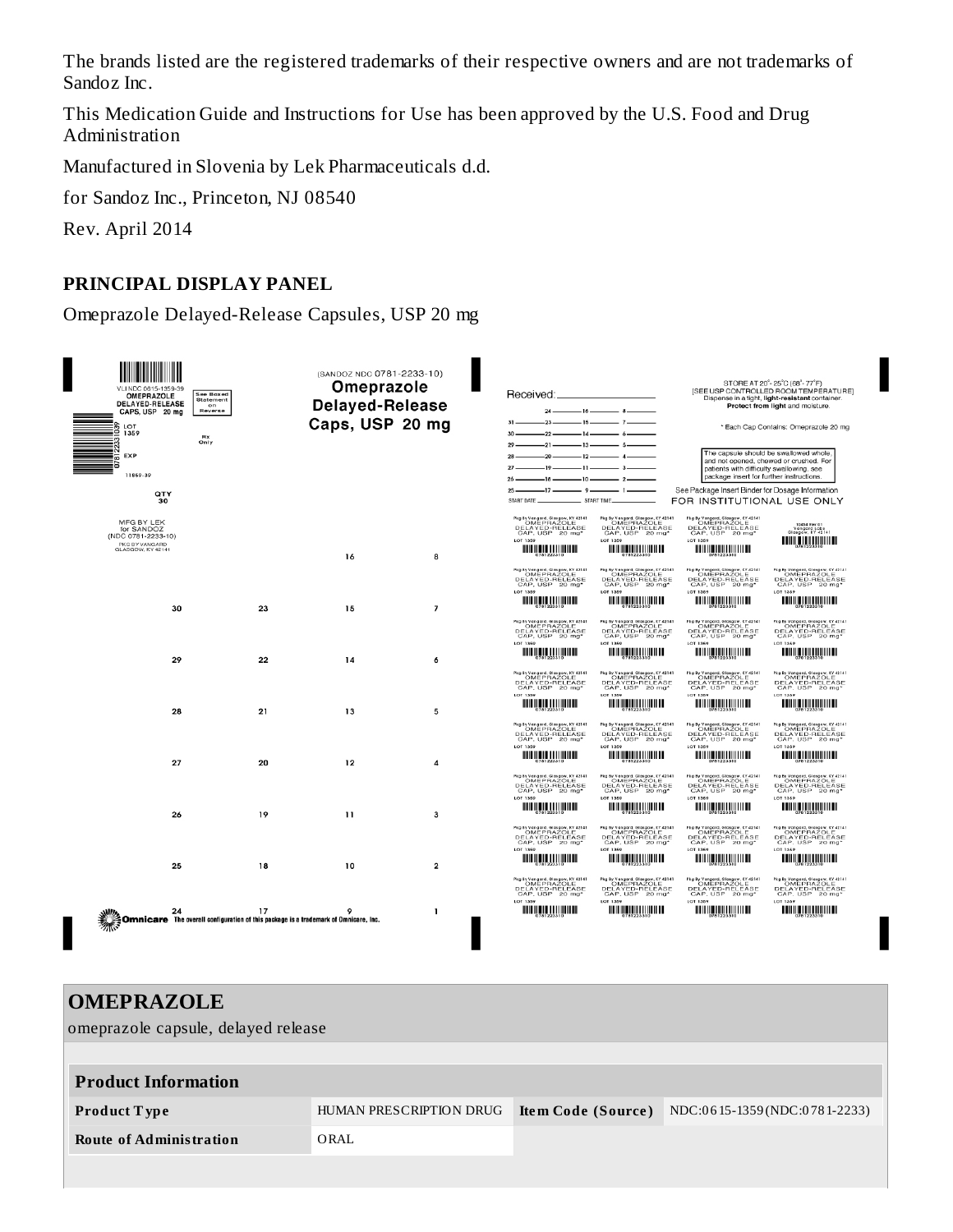| <b>Active Ingredient/Active Moiety</b>                                                                                                                   |                                                                            |                     |                                                |                    |                           |
|----------------------------------------------------------------------------------------------------------------------------------------------------------|----------------------------------------------------------------------------|---------------------|------------------------------------------------|--------------------|---------------------------|
| <b>Ingredient Name</b><br><b>Basis of Strength</b>                                                                                                       |                                                                            |                     |                                                |                    | Strength                  |
|                                                                                                                                                          | OMEPRAZOLE (UNII: KG60484QX9) (OMEPRAZOLE - UNII:KG60484QX9)               |                     | OMEPRAZOLE                                     |                    | $20$ mg                   |
|                                                                                                                                                          |                                                                            |                     |                                                |                    |                           |
| <b>Inactive Ingredients</b>                                                                                                                              |                                                                            |                     |                                                |                    |                           |
|                                                                                                                                                          | <b>Ingredient Name</b>                                                     |                     |                                                |                    | Strength                  |
| <b>ACETONE</b> (UNII: 1364PS73AF)                                                                                                                        |                                                                            |                     |                                                |                    |                           |
|                                                                                                                                                          | ANHYDROUS LACTOSE (UNII: 3SY5LH9PMK)                                       |                     |                                                |                    |                           |
|                                                                                                                                                          | <b>FERROSOFERRIC OXIDE (UNII: XM0M87F357)</b>                              |                     |                                                |                    |                           |
|                                                                                                                                                          | CROSCARMELLOSE SODIUM (UNII: M28OL1HH48)                                   |                     |                                                |                    |                           |
| ALCOHOL (UNII: 3K9958V90M)                                                                                                                               |                                                                            |                     |                                                |                    |                           |
| <b>DIBUTYL SEBACATE (UNII: 4W5IH7FLNY)</b>                                                                                                               |                                                                            |                     |                                                |                    |                           |
|                                                                                                                                                          | HYPROMELLOSE PHTHALATE (24% PHTHALATE, 55 CST) (UNII: 87Y6436BKR)          |                     |                                                |                    |                           |
|                                                                                                                                                          | HYDROXYPROPYL CELLULOSE (TYPE H) (UNII: RFW2ET671P)                        |                     |                                                |                    |                           |
|                                                                                                                                                          | CELLULOSE, MICRO CRYSTALLINE (UNII: OP1R32D61U)                            |                     |                                                |                    |                           |
| POLYSORBATE 80 (UNII: 6OZP39ZG8H)                                                                                                                        |                                                                            |                     |                                                |                    |                           |
| PO VIDONES (UNII: FZ989GH94E)                                                                                                                            |                                                                            |                     |                                                |                    |                           |
| TALC (UNII: 7SEV7J4R1U)                                                                                                                                  |                                                                            |                     |                                                |                    |                           |
| <b>TITANIUM DIO XIDE (UNII: 15FIX9 V2JP)</b>                                                                                                             |                                                                            |                     |                                                |                    |                           |
|                                                                                                                                                          | HYPROMELLOSE 2208 (100 MPA.S) (UNII: B1QE5P712K)                           |                     |                                                |                    |                           |
|                                                                                                                                                          | POTASSIUM CHLORIDE (UNII: 660YQ98I10)                                      |                     |                                                |                    |                           |
| CARRAGEENAN (UNII: 5C69 YCD2YJ)                                                                                                                          |                                                                            |                     |                                                |                    |                           |
|                                                                                                                                                          |                                                                            |                     |                                                |                    |                           |
| <b>Product Characteristics</b>                                                                                                                           |                                                                            |                     |                                                |                    |                           |
| Color                                                                                                                                                    |                                                                            | <b>Score</b>        |                                                |                    |                           |
|                                                                                                                                                          | WHITE (opaque)                                                             |                     |                                                | no score           |                           |
| <b>Shape</b>                                                                                                                                             | <b>CAPSULE</b>                                                             | <b>Size</b>         |                                                | $16 \,\mathrm{mm}$ |                           |
| <b>Flavor</b>                                                                                                                                            |                                                                            | <b>Imprint Code</b> |                                                | OME;20             |                           |
| Contains                                                                                                                                                 |                                                                            |                     |                                                |                    |                           |
|                                                                                                                                                          |                                                                            |                     |                                                |                    |                           |
| Packaging                                                                                                                                                |                                                                            |                     |                                                |                    |                           |
|                                                                                                                                                          |                                                                            |                     |                                                |                    |                           |
| <b>Item Code</b><br>#                                                                                                                                    | <b>Package Description</b>                                                 |                     | <b>Marketing Start Date Marketing End Date</b> |                    |                           |
|                                                                                                                                                          | 1 NDC:0615-1359-05 15 in 1 BLISTER PACK; Type 0: Not a Combination Product |                     |                                                |                    |                           |
| 2 NDC:0615-1359-31 31 in 1 BLISTER PACK; Type 0: Not a Combination Product<br>3 NDC:0615-1359-39 30 in 1 BLISTER PACK; Type 0: Not a Combination Product |                                                                            |                     |                                                |                    |                           |
|                                                                                                                                                          |                                                                            |                     |                                                |                    |                           |
|                                                                                                                                                          |                                                                            |                     |                                                |                    |                           |
| <b>Marketing Information</b>                                                                                                                             |                                                                            |                     |                                                |                    |                           |
| <b>Marketing Category</b>                                                                                                                                | <b>Application Number or Monograph Citation</b>                            |                     | <b>Marketing Start Date</b>                    |                    | <b>Marketing End Date</b> |
| <b>ANDA</b>                                                                                                                                              | ANDA075757                                                                 |                     | 01/28/2003                                     |                    |                           |
|                                                                                                                                                          |                                                                            |                     |                                                |                    |                           |
|                                                                                                                                                          |                                                                            |                     |                                                |                    |                           |

**Labeler -** NCS HealthCare of KY, Inc dba Vangard Labs (050052943)

# **Establishment**